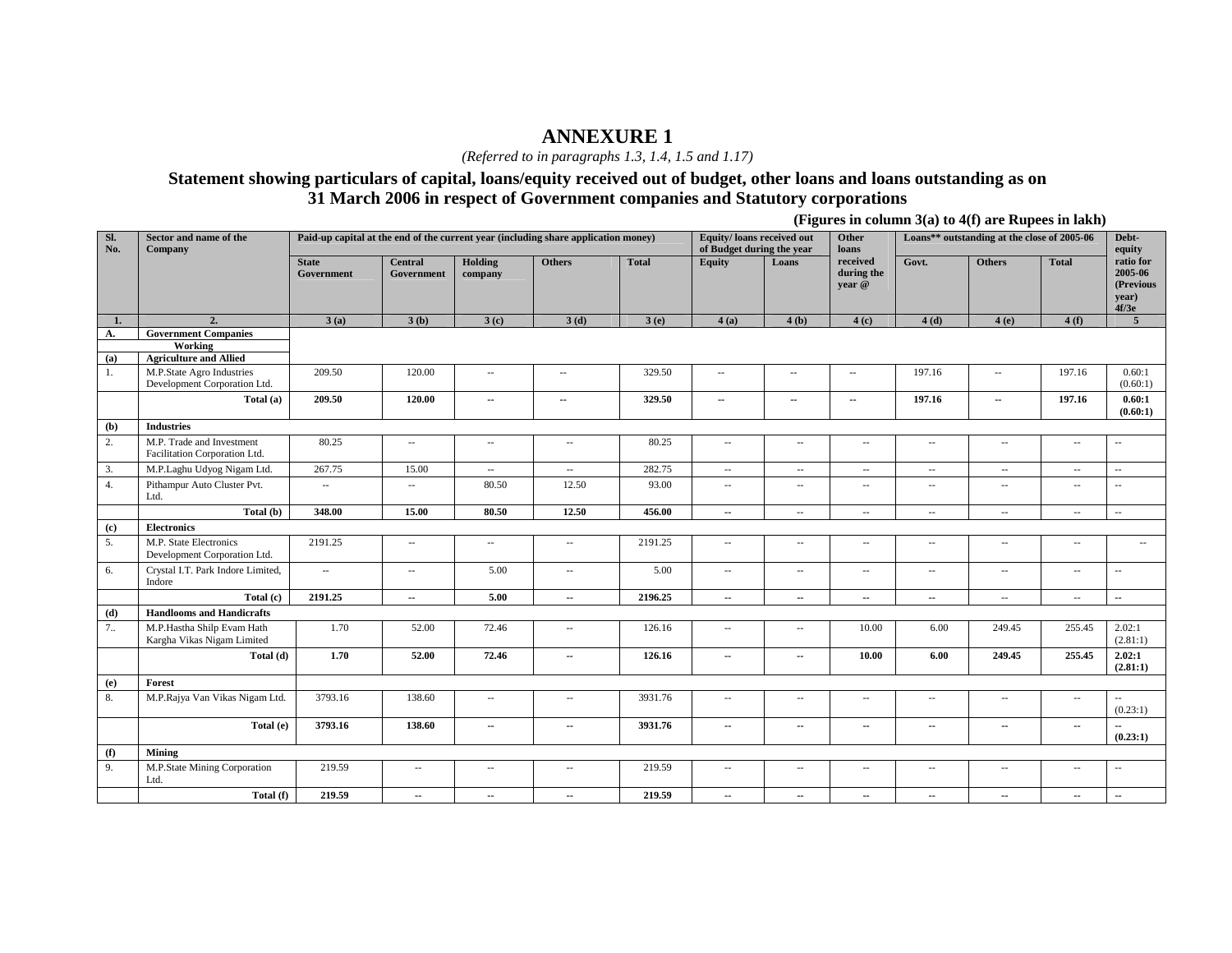| 1.  | $\overline{2}$                                                                    | 3(a)                        | 3(b)                        | 3(c)                     | 3(d)                        | 3(e)    | 4(a)                        | 4(b)                        | 4(c)                        | 4(d)                        | 4(e)                        | 4(f)          | 5                        |
|-----|-----------------------------------------------------------------------------------|-----------------------------|-----------------------------|--------------------------|-----------------------------|---------|-----------------------------|-----------------------------|-----------------------------|-----------------------------|-----------------------------|---------------|--------------------------|
| (g) | Construction                                                                      |                             |                             |                          |                             |         |                             |                             |                             |                             |                             |               |                          |
| 10. | M.P. Police Housing Corporation<br>Limited.                                       | 600.00                      | $\overline{\phantom{a}}$    | $\sim$                   | $\mathcal{L}_{\mathcal{A}}$ | 600.00  | $\mathcal{L}_{\mathcal{A}}$ | 537.20\$                    | $\overline{\phantom{a}}$    | $\mathcal{L}_{\mathcal{A}}$ | 259.15                      | 259.15        | 0.43:1<br>(1.07:1)       |
| 11. | M.P. Road Development<br>Corporation Limited                                      | 2000.00                     | $\overline{\phantom{a}}$    | $\sim$                   | $\overline{\phantom{a}}$    | 2000.00 | 1000.00                     | $\sim$                      | $\overline{\phantom{a}}$    | $\sim$                      | $\sim$                      | $\sim$        | $\overline{\phantom{a}}$ |
|     | Total $(g)$                                                                       | 2600.00                     | ۰.                          | ц,                       | Ξ.                          | 2600.00 | 1000.00                     | 537.20                      | --                          | $\overline{\phantom{a}}$    | 259.15                      | 259.15        | 0.09:1<br>(0.40:1)       |
| (h) | <b>Area Development</b>                                                           |                             |                             |                          |                             |         |                             |                             |                             |                             |                             |               |                          |
| 12  | M.P.A.K.V.N. (Bhopal) Ltd.                                                        | $\overline{\phantom{a}}$    | $\overline{\phantom{a}}$    | 135.01                   | $\overline{\phantom{a}}$    | 135.01  | $\mathbf{r}$                | $\sim$                      | $\overline{\phantom{a}}$    | $\mathcal{L}_{\mathcal{A}}$ | $\overline{\phantom{a}}$    | $\sim$        | u.                       |
| 13. | M.P.A.K.V.N. (Indore) Ltd.                                                        | $\ldots$                    | $\overline{\phantom{a}}$    | 165.00                   | $\mathbb{Z}^2$              | 165.00  | $\overline{\phantom{a}}$    | $\overline{\phantom{a}}$    | 1665.93                     | $\ddotsc$                   | 1665.93                     | 1665.93       | 10.10:1<br>(184.85:1)    |
| 14. | M.P.A.K.V.N. (Jabalpur) Ltd.                                                      | $\overline{\phantom{a}}$    | $\overline{\phantom{a}}$    | 133.11                   | 0.01                        | 133.12  | $\overline{\phantom{a}}$    | $\sim$                      | $\overline{\phantom{a}}$    | $\overline{\phantom{a}}$    | $\overline{\phantom{a}}$    | $\sim$        | $\sim$                   |
| 15. | M.P.A.K.V.N. (Rewa) Ltd.                                                          | $\sim$                      | $\sim$                      | 80.00                    | $\overline{\phantom{a}}$    | 80.00   | $\sim$                      | $\sim$ $\sim$               | $\sim$                      | 71.29                       | 37.50                       | 108.79        | 1.36:1<br>(1.83:1)       |
| 16. | <b>Industrial Infrastructure</b><br>Development Corporation<br>(Gwalior) Limited. | $\mathcal{L}_{\mathcal{A}}$ | $\overline{\phantom{a}}$    | 75.00                    | $\mathcal{L}_{\mathcal{A}}$ | 75.00   | $\sim$ $\sim$               | $\sim$                      | $\sim$                      | $\ldots$                    | $\mathcal{L}_{\mathcal{A}}$ | $\sim$        | u.<br>$\sim$             |
| 17. | SEZ Indore Limited                                                                | 200.00                      | $\overline{\phantom{a}}$    | 2497.40                  | $\sim$                      | 2697.40 |                             | $\sim$                      | $\overline{\phantom{a}}$    | $\sim$                      | $\overline{\phantom{a}}$    | $\sim$        | $\overline{\phantom{a}}$ |
|     | Total (h)                                                                         | 200.00                      | --                          | 3085.52                  | 0.01                        | 3285.53 | $\overline{\phantom{a}}$    | $\sim$                      | 1665.93                     | 71.29                       | 1703.43                     | 1774.72       | 0.54:1<br>(14.69:1)      |
| (i) | <b>Development of Economically Weaker Sections</b>                                |                             |                             |                          |                             |         |                             |                             |                             |                             |                             |               |                          |
| 18. | M.P.Pichhada Varg Tatha<br>Alpsankhyak Vitta Evam Vikas<br>Nigam Ltd.             | 704.85                      | $\mathcal{L}_{\mathcal{A}}$ | ä.                       | $\mathcal{L}_{\mathcal{A}}$ | 704.85  | 30.00                       | $\mathcal{L}_{\mathcal{A}}$ | 100.00                      | 57.80                       | 3334.62                     | 3392.42       | 4.81:1<br>(5.00:1)       |
| 19. | M.P.Adivasi Vitta Evam Vikas<br>Nigam Limited.                                    | 1867.00                     | 69.00                       | $\sim$                   | $\mathcal{L}_{\mathcal{A}}$ | 1936.00 | 100.00                      |                             | 598.36                      | $\sim$                      | 3376.40                     | 3376.40       | 1.74:1<br>(1.67:1)       |
|     | Total $(i)$                                                                       | 2571.85                     | 69.00                       | ۰.                       | ш,                          | 2640.85 | 130.00                      | $\sim$                      | 698.36                      | 57.80                       | 6711.02                     | 6768.82       | 2.56:1<br>(2.56:1)       |
| (i) | <b>Public Distribution</b>                                                        |                             |                             |                          |                             |         |                             |                             |                             |                             |                             |               |                          |
| 20. | M.P.State Civil Supplies<br>Corporation Limited.                                  | 847.44                      | $\ddot{\phantom{a}}$        | $\overline{\phantom{a}}$ | $\overline{\phantom{a}}$    | 847.44  | $\overline{\phantom{a}}$    | $\overline{\phantom{a}}$    | $\overline{\phantom{a}}$    | $\overline{\phantom{a}}$    | $\overline{\phantom{a}}$    | $\sim$        | μ.<br>μ.                 |
|     | Total (j)                                                                         | 847.44                      | ۰.                          | ц,                       | $\overline{\phantom{a}}$    | 847.44  | $\overline{\phantom{a}}$    | $\sim$                      | $\sim$                      | $\overline{\phantom{a}}$    | $\overline{\phantom{a}}$    | $\sim$        | --<br>н.                 |
| (k) | <b>Tourism</b>                                                                    |                             |                             |                          |                             |         |                             |                             |                             |                             |                             |               |                          |
| 21. | M.P.State Tourism Development<br>Corporation Limited.                             | 2497.29                     | ÷.                          | 44                       | $\sim$ $\sim$               | 2497.29 | $\sim$ $\sim$               | $\sim$                      | $\overline{\phantom{a}}$    | $\ddot{\phantom{a}}$        | ÷.                          | Ξ.            | ÷.                       |
|     | Total (k)                                                                         | 2497.29                     | $\sim$                      | $\overline{\phantom{a}}$ | $\ddot{\phantom{a}}$        | 2497.29 | $\sim$                      | $\sim$                      | $\sim$                      | $\sim$                      | $\sim$                      | $\sim$        | $\sim$                   |
| (1) | <b>Financing</b>                                                                  |                             |                             |                          |                             |         |                             |                             |                             |                             |                             |               |                          |
| 22. | The Provident Investment<br>Company Limited.                                      | 49.26                       | $\overline{\phantom{a}}$    | $\sim$                   | 0.40                        | 49.66   | $\overline{\phantom{a}}$    | $\sim$                      | $\sim$ $\sim$               | $\sim$                      | $\sim$                      | $\sim$ $\sim$ | $\overline{\phantom{a}}$ |
| 23. | M. P.State Industrial<br>Development Corporation Ltd.                             | 8109.18                     | $\overline{\phantom{a}}$    | $\sim$                   | $\sim$                      | 8109.18 | $\mathcal{L}_{\mathcal{A}}$ | $\sim$                      | $\mathcal{L}_{\mathcal{A}}$ | 1364.27                     | 33917.11*                   | 35281.38      | 4.35:1<br>(4.35:1)       |
|     | Total (I)                                                                         | 8158.44                     | н.                          | $\ddotsc$                | 0.40                        | 8158.84 | $\sim$                      | $\sim$                      | $\sim$                      | 1364.27                     | 33917.11                    | 35281.38      | 4.32:1<br>(4.32:1)       |
| (m) | <b>Miscellaneous</b>                                                              |                             |                             |                          |                             |         |                             |                             |                             |                             |                             |               |                          |
| 24. | M. P. Urja Vikas Nigam Ltd.                                                       | 68.92                       | u.                          | $\sim$                   | $\mathcal{L}_{\mathcal{A}}$ | 68.92   | $\sim$                      | $\sim$                      | $\sim$                      | $\overline{\phantom{a}}$    | ÷.                          | u.            | u.                       |
|     | Total (m)                                                                         | 68.92                       | $\sim$                      | $\sim$                   | $\sim$                      | 68.92   | $\sim$                      | $\sim$                      | $\sim$                      | $\sim$                      | $\sim$                      | $\sim$        | ш.                       |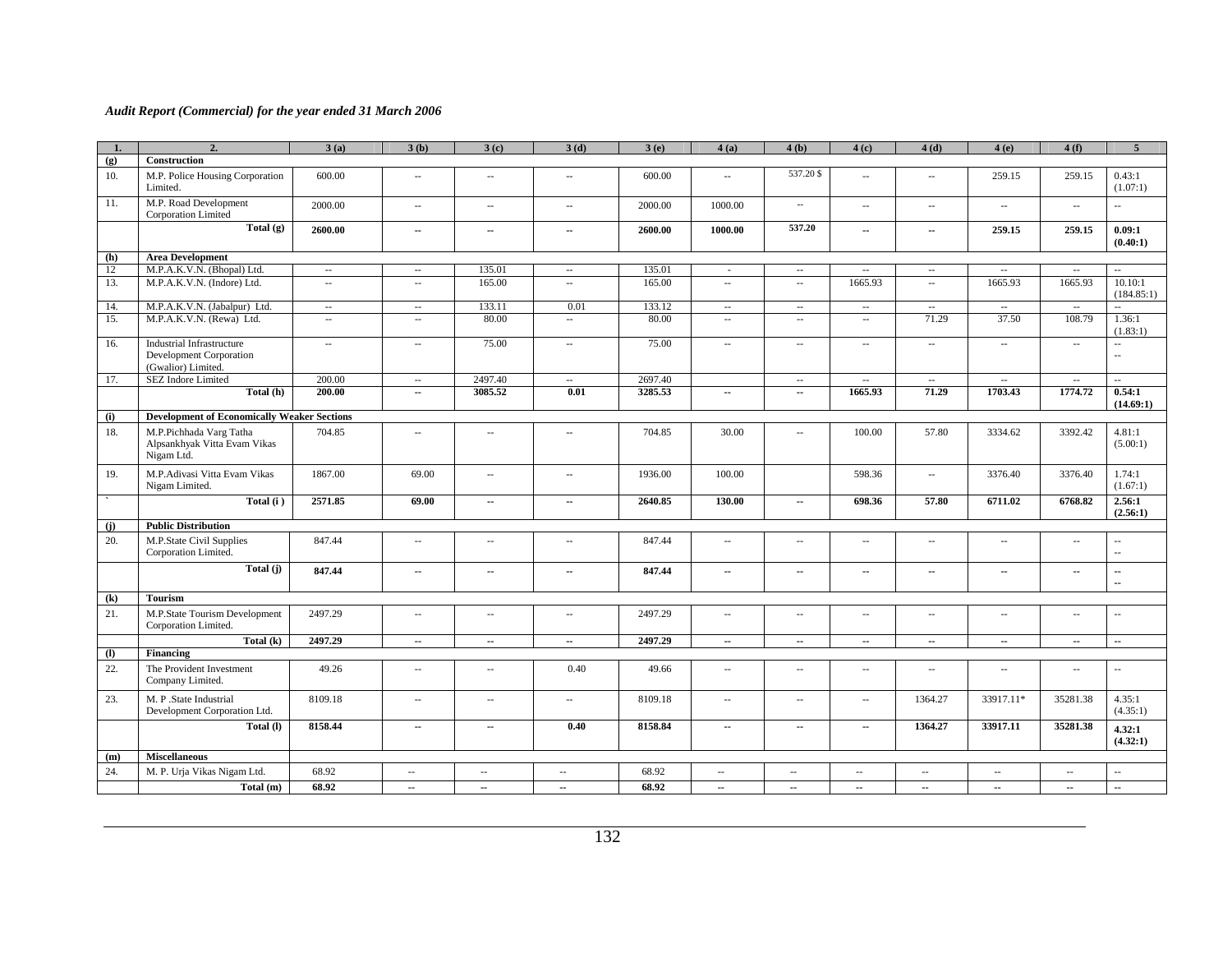#### *Annexure*

| 1.  | $\overline{2}$                                              | 3(a)      | 3(b)                     | 3(c)                        | 3(d)                        | 3(e)                     | 4(a)                     | 4(b)                        | 4(c)                     | 4(d)                     | 4(e)                     | 4(f)       | $\overline{5}$       |
|-----|-------------------------------------------------------------|-----------|--------------------------|-----------------------------|-----------------------------|--------------------------|--------------------------|-----------------------------|--------------------------|--------------------------|--------------------------|------------|----------------------|
| (n) | <b>Energy</b>                                               |           |                          |                             |                             |                          |                          |                             |                          |                          |                          |            |                      |
| 25. | M. P. Power Transmission<br>Company Limited                 | 90183.03  | $\overline{\phantom{a}}$ | $\sim$                      | $\mathcal{L}_{\mathcal{A}}$ | 90183.03                 | 88054.87                 | 7296.11                     | 6433.50                  | 26796.11                 | 110287.01                | 137083.12  | 1.52:1<br>$(-)$      |
| 26. | M. P. Poorv Kshetra Vidyut<br>Vitaran Company Limited.*     | 5.01      | $\overline{\phantom{a}}$ | $\overline{\phantom{a}}$    | $\sim$                      | 5.01                     | $\sim$                   | $\sim$                      | $\overline{a}$           | $\sim$                   | $\sim$                   | $\sim$     | $\sim$               |
| 27. | M. P. Paschim Kshetra Vidyut<br>Vitaran Company Limited.*** | 56982.78  | $\overline{\phantom{a}}$ | $\overline{a}$              | $\overline{\phantom{a}}$    | 56982.78                 | 3677.78                  | 1282.22                     | 70677.99                 | 5646.59                  | 77407.13                 | 83053.72   | 1.46:1<br>(1.44:1)   |
| 28. | M. P. Power Generating<br>Company Limited.                  | 161271.01 | $\overline{\phantom{a}}$ | $\overline{\phantom{a}}$    | $\sim$                      | 161271.01                | 161266.00                | $\overline{\phantom{a}}$    | 275031.00                | $\sim$ $\sim$            | 262973.00                | 262973.00  | 1.63:1<br>$(-)$      |
| 29. | M. P. Madhya Kshetra Vidyut<br>Vitaran Company Limited.     | 31605.01  | $\overline{\phantom{a}}$ | $\mathcal{L}_{\mathcal{A}}$ | $\overline{\phantom{a}}$    | 31605.01                 | 31600.00                 | $\sim$                      | $\sim$                   | $\sim$                   | $\overline{\phantom{a}}$ | $\sim$     | $\mathbb{Z}^2$       |
|     | Total (n)                                                   | 340046.84 | $\sim$                   | $\sim$                      | ä.                          | 340046.84                | 284598.65                | 8578.33                     | 352142.49                | 32442.70                 | 450667.14                | 483109.84  | 1.42:1<br>(0.29:1)   |
|     | $TOTAL-A$                                                   | 363753.98 | 394.60                   | 3243.48                     | 12.91                       | 367404.97                | 285728.65                | 9115.53                     | 354516.78                | 34139.22                 | 493507.30                | 527646.52  | 1.44:1<br>(2.94:1)   |
| В.  | <b>Statutory Corporations</b>                               |           |                          |                             |                             |                          |                          |                             |                          |                          |                          |            |                      |
| 1.  | Madhya Pradesh State<br><b>Electricity Board</b>            | 71863.00  | $\sim$                   | $\sim$                      | $\overline{\phantom{a}}$    | 71863.00                 | 40000.00                 | 57905.06                    | 64252.04                 | 436863.00                | 398330.42                | 835193.42  | 11.62:1<br>(22.34:1) |
| 2.  | M.P. Road Transport<br>Corporation                          | 10995.53  | 3185.35                  | $\sim$                      | $\overline{\phantom{a}}$    | 14180.88                 | $\overline{\phantom{a}}$ | 1226.00                     | $\overline{\phantom{a}}$ | 3375.60                  | 1435.94                  | 4811.54    | 0.34:1<br>(0.30:1)   |
| 3.  | Madhya Pradesh Financial<br>Corporation                     | 5970.49   | $\sim$                   | $\sim$                      | 2243.80                     | 8214.29                  | 400.00                   | 6000.00                     | 11744.85                 | 6000.00                  | 43236.86                 | 49236.86   | 5.99:1<br>(5.49:1)   |
| 4.  | M.P.Warehousing and Logistics<br>Corporation                | 428.08    | $\sim$                   | $\sim$                      | 378.08                      | 806.16                   | $\overline{\phantom{a}}$ | $\overline{\phantom{a}}$    | 272.70                   | $\overline{\phantom{a}}$ | 276.70                   | 276.70     | 0.34:1<br>(0.01:1)   |
|     | $Total - B$                                                 | 89257.10  | 3185.35                  | $\sim$                      | 2621.88                     | 95064.33                 | 40400.00                 | 65131.06                    | 76269.59                 | 446238.60                | 443279.92                | 889518.52  | 9.36:1<br>(10.75:1)  |
|     | $Total - A + B$                                             | 453011.08 | 3579.95                  | 3243.48                     | 2634.79                     | 462469.30                | 326128.65                | 74246.59                    | 430786.37                | 480377.82                | 936787.22                | 1417165.04 | 3.06:1<br>(7.70:1)   |
|     | <b>C Non-working Companies</b>                              |           |                          |                             |                             |                          |                          |                             |                          |                          |                          |            |                      |
| (a) | <b>Agriculture and Allied</b>                               |           |                          |                             |                             |                          |                          |                             |                          |                          |                          |            |                      |
| 1.  | M.P.Lift Irrigation Corporation<br>Limited.                 | 592.29    | $\sim$                   | ÷.                          | $\sim$ $\sim$               | 592.29                   | $\sim$                   | $\sim$                      | $\sim$                   | $\sim$                   | $\sim$                   | $\sim$     | $\sim$               |
| 2.  | M.P.State Dairy Development<br>Corporation Limited.         | $\sim$    | $\overline{\phantom{a}}$ | $\sim$                      | $\sim$                      | $\overline{\phantom{a}}$ | $\sim$                   | $\sim$                      | $\sim$                   | $\sim$ $\sim$            | $\sim$                   | $\sim$     | $\sim$ $\sim$        |
|     | Total (a)                                                   | 592.29    | $\sim$                   | $\sim$                      | $\sim$                      | 592.29                   | $\sim$                   | $\sim$                      | ä.                       | ä.                       | $\sim$                   | $\sim$     | $\mathbf{r}$         |
| (b) | <b>Industries</b>                                           |           |                          |                             |                             |                          |                          |                             |                          |                          |                          |            |                      |
| 3.  | M.P.Leather Development<br>Corporation Limited.             | 154.29    | $\sim$ $\sim$            | ă.                          | $\sim$                      | 154.29                   | $\sim$                   | $\sim$ $\sim$               | ä.                       | 178.45                   | ă.                       | 178.45     | 1.16:1<br>$(-)$      |
| 4.  | M.P.Film Development<br>Corporation Limited.                | 103.84    | $\sim$                   | ÷.                          | $\sim$                      | 103.84                   | $\sim$                   | $\mathcal{L}_{\mathcal{A}}$ | ц,                       | $\sim$                   | ă.                       | ă.         | $\sim$               |
| 5.  | M.P. State Industries<br>Corporation Limited.               | 1511.67   | $\overline{\phantom{a}}$ | $\overline{\phantom{a}}$    | $\overline{\phantom{a}}$    | 1511.67                  | $\overline{\phantom{a}}$ | $\overline{\phantom{a}}$    | $\overline{\phantom{a}}$ | 3254.46                  | $\overline{\phantom{a}}$ | 3254.46    | 2.15:1<br>(2.15:1)   |
|     | Total (b)                                                   | 1769.80   | $\sim$                   | $\sim$                      | $\sim$                      | 1769.80                  | $\sim$                   | $\sim$                      | ۰.                       | 3432.91                  | $\sim$                   | 3432.91    | 1.94:1<br>(1.84:1)   |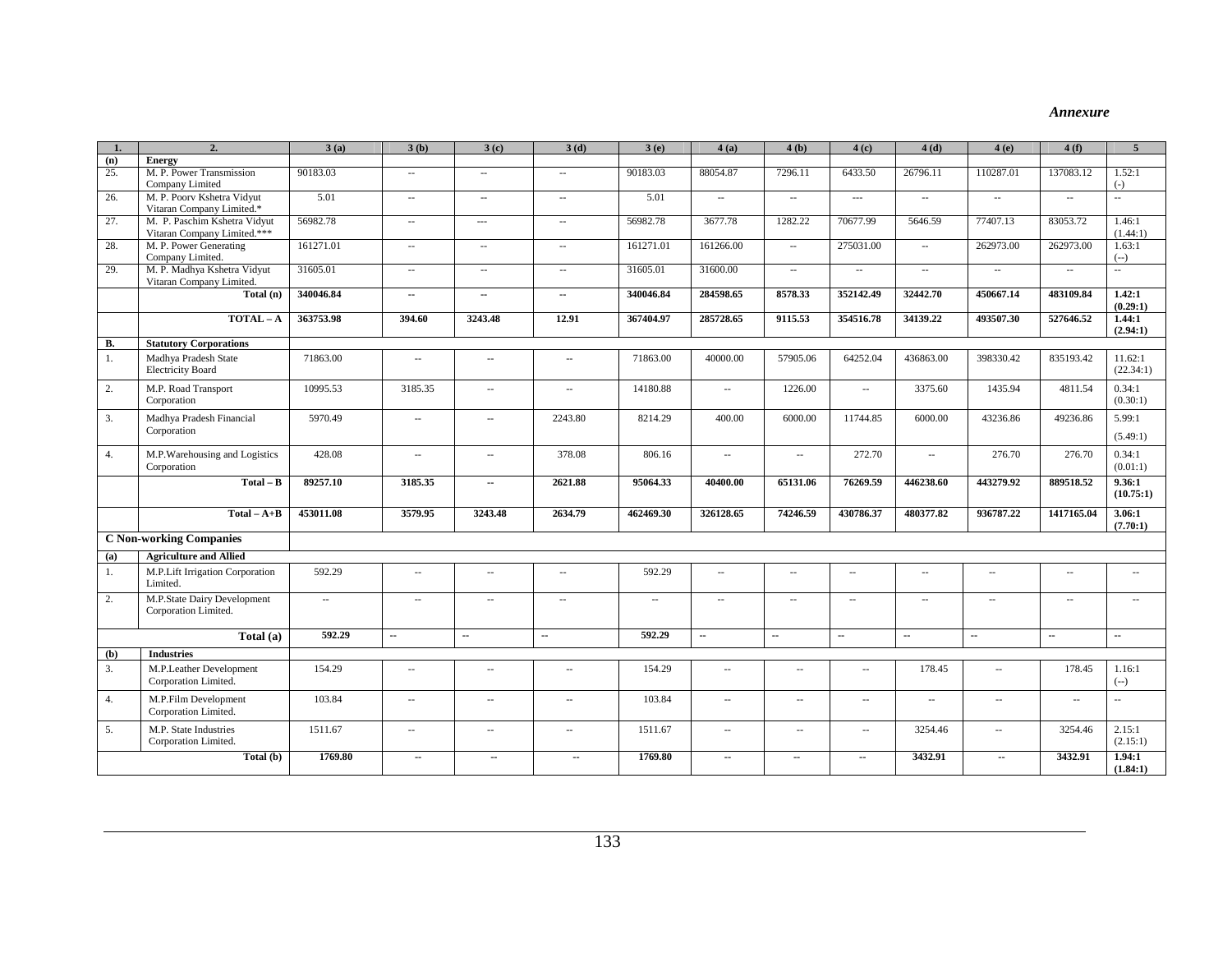|     | $\overline{2}$                                               | 3(a)      | 3(b)          | 3(c)       | 3(d)       | 3(e)       | 4(a)       | 4(b)          | 4(c)          | 4(d)       | 4(e)       | 4(f)       | 5                    |
|-----|--------------------------------------------------------------|-----------|---------------|------------|------------|------------|------------|---------------|---------------|------------|------------|------------|----------------------|
| (c) | <b>Electronics</b>                                           |           |               |            |            |            |            |               |               |            |            |            |                      |
| 6.  | Optel Telecommunication Ltd.                                 | $\sim$    | --            | 1500.00    | 896.71     | 2396.71    | $- -$      | $\sim$ $-$    | $\cdots$      | $\sim$ $-$ | 4576.72    | 4576.72    | 1.91:1<br>(1.92:1)   |
|     | Total (c)                                                    | $\sim$    | $\sim$        | 1500.00    | 896.71     | 2396.71    | $\sim$     | $\sim$ $-$    | $\sim$ $-$    | $\sim$     | 4576.72    | 4576.72    | 1.91:1<br>(1.92:1)   |
| (d) | <b>Textile</b>                                               |           |               |            |            |            |            |               |               |            |            |            |                      |
| 7.  | M.P. State Textile Corporation<br>Limited.                   | 685.95    | $\sim$ $\sim$ | $\sim$     | $\sim$ $-$ | 685.95     | $- -$      | $\sim$ $\sim$ | $- -$ .       | 8481.98    | 110.20     | 8592.18    | 12.53:1<br>(12.53:1) |
|     | Total (d)                                                    | 685.95    | $\sim$        | $\sim$     | $\sim$     | 685.95     | --         | --            | $\sim$ $\sim$ | 8481.98    | 110.20     | 8592.18    | 12.53:1<br>(12.53:1) |
| (e) | <b>Construction</b>                                          |           |               |            |            |            |            |               |               |            |            |            |                      |
| 8.  | M.P.Rajya Setu Nirman Nigam<br>Limited.                      | 500.00    | $-$           | $\sim$ $-$ | $ -$       | 500.00     | $- -$      | --            | $\sim$ $-$    | $\sim$ $-$ | $\sim$ $-$ | $\sim$ $-$ | $\overline{a}$       |
|     | Total (e)                                                    | 500.00    | $\sim$ $\sim$ | $\sim$     | $\sim$     | 500.00     | --         | $\sim$        | $\sim$        | $\sim$     | $\sim$     | $\sim$     | $\sim$               |
| (f) | Financing                                                    |           |               |            |            |            |            |               |               |            |            |            |                      |
| 9.  | M.P.Panchayati Raj Vitta Evam<br>Gramin Vikas Nigam Limited. | $\sim$    | $\sim$ $-$    | $\sim$     | $\sim$ $-$ | $\sim$ $-$ | $\sim$ $-$ | $\sim$ $-$    | $ -$          | $\sim$ $-$ | $\sim$ $-$ | $\sim$ $-$ | $- -$ .              |
|     | Total (f)                                                    | $\sim$    | $\sim$        | $\sim$     | $\sim$     | $\sim$     | --         | $\sim$        | $\sim$        | $\sim$     | $\sim$     | $\sim$     | $\sim$               |
|     | <b>Grand Total-C</b>                                         | 3548.04   | $\sim$        | 1500.00    | 896.71     | 5944.75    | --         | $\sim$        | $\sim$        | 11914.89   | 4686.92    | 16601.81   | 2.79:1<br>(2.75:1)   |
|     | <b>GRAND TOTAL (A+B+C)##</b>                                 | 456559.12 | 3579.95       | 4743.48    | 3531.50    | 468414.05  | 326128.65  | 74246.59      | 430786.37     | 492292.71  | 941474.14  | 1433766.85 | 3.06:1<br>(7.28:1)   |

*Notes: Except in respect of Companies, which finalised their accounts for the year 2005-06 (Serial number A-9, 15, 20, B-3, C-4), the figures are provisional and as supplied by the Companies/Corporations.* 

*@ Includes bonds, debentures, inter-corporate deposits, etc.* 

Loans outstanding at the close of 2005-06 represent long-term loans only.

*\$ Adjusted against the work-in-progress at the end of the year.* 

*\* As the company did not furnish figures for the year 2005-06, previous year's figures have been adopted for the current year also.* 

*State Government investment in all PSUs was Rs.9488.52 crore (Others Rs.9533.29 crore). The figure as per Finance Accounts is Rs.5491.63 crore. The difference is under reconciliation.* 

*\*\*\* The figures are taken from financial accounts.*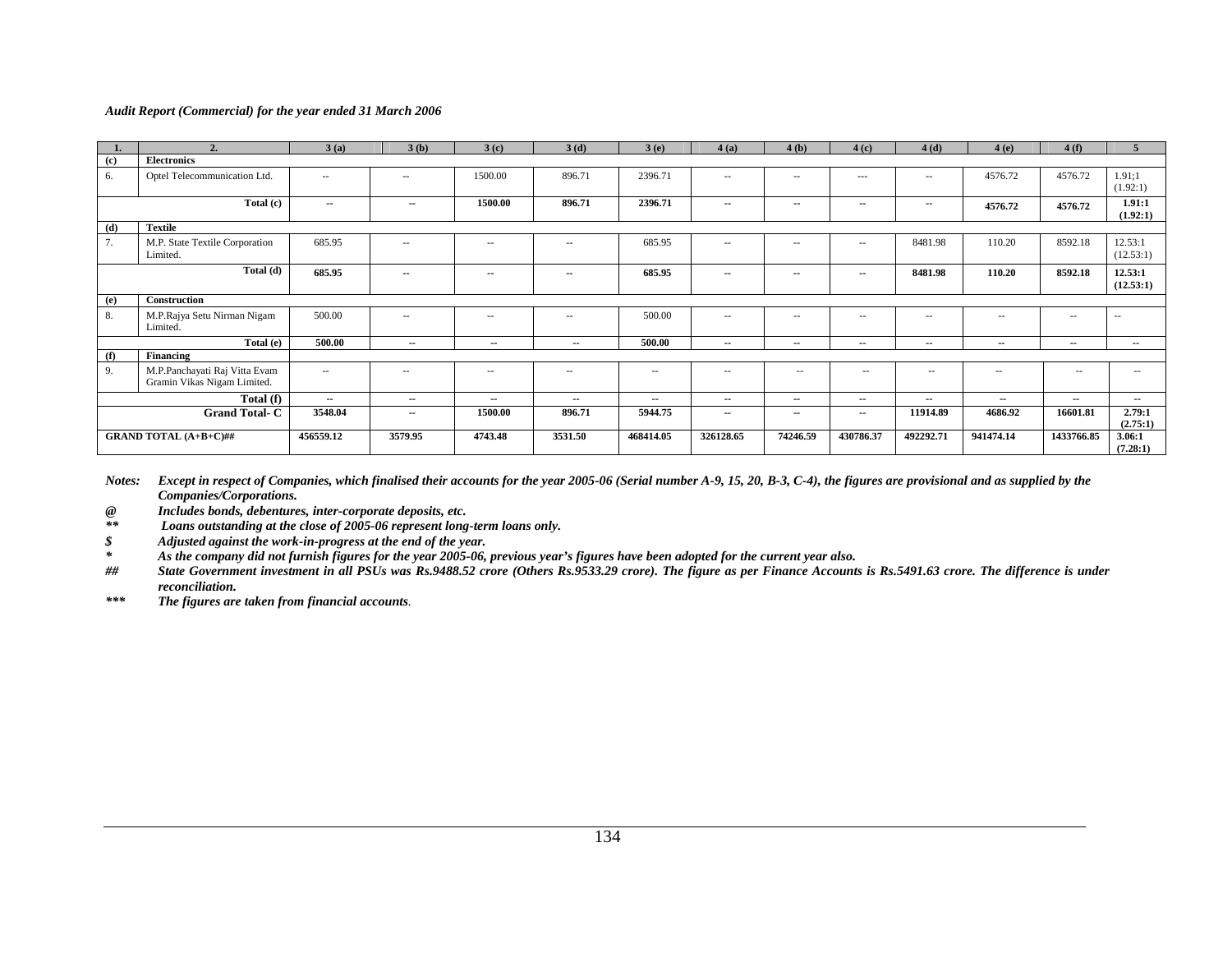*Annexure* 

### **ANNEXURE 2**

*(Referred to in paragraphs 1.6, 1.7, 1.13, 1.19 and 1.20)* 

### **Summarised financial results of Government companies and Statutory corporations for the latest year for which accounts were finalised**

**(Figures in columns 7 to 12 and 15 are Rupees in lakh)** 

| Sl.<br>No. | Sector and name of<br>Company                                           | Name of<br><b>Department</b> | Date of<br>incorporation | Period of<br>accounts | Year in<br>which<br>accounts<br>finalised | <b>Net Profit</b><br>$(+)/$<br>$Loss(-)$ | <b>Net</b><br>impact of<br>audit<br>com-<br>ments | Paid-up<br>capital                  | Accumula-<br>ted Profit $(+)$<br>$/Loss(-)$ | Capital<br>employed (A) | <b>Total return</b><br>on capital<br>employed (B) | Percentage<br>of total<br>return on<br>capital<br>employed | <b>Arrears</b><br>in<br>accounts<br>in terms<br>of years | Turn-<br>over            | Manpo-<br>wer |
|------------|-------------------------------------------------------------------------|------------------------------|--------------------------|-----------------------|-------------------------------------------|------------------------------------------|---------------------------------------------------|-------------------------------------|---------------------------------------------|-------------------------|---------------------------------------------------|------------------------------------------------------------|----------------------------------------------------------|--------------------------|---------------|
| 1.         | 2.                                                                      | 3.                           | 4.                       | 5.                    | 6.                                        | 7.                                       | 8.                                                | 9.                                  | 10                                          | 11                      | 12                                                | 13.                                                        | 14.                                                      | 15                       | 16            |
| А.         | <b>Government companies</b>                                             |                              |                          |                       |                                           |                                          |                                                   |                                     |                                             |                         |                                                   |                                                            |                                                          |                          |               |
|            | Working                                                                 |                              |                          |                       |                                           |                                          |                                                   |                                     |                                             |                         |                                                   |                                                            |                                                          |                          |               |
| (a)        | <b>Agriculture and Allied</b>                                           |                              |                          |                       |                                           |                                          |                                                   |                                     |                                             |                         |                                                   |                                                            |                                                          |                          |               |
| 1.         | M.P.State Agro industries<br>Development Corporation<br>Limited         | Agriculture                  | 21-03-1969               | 2003-04               | 2006-07                                   | $(-)146.84$                              | $(-)169.10$                                       | 329.50                              | $(-)256.21$                                 | 467.08                  | $(-101.85)$                                       | $\overline{\phantom{a}}$                                   | 02                                                       | 21036.28                 | 563           |
|            | TOTAL (a)                                                               |                              |                          |                       |                                           | $(-)146.84$                              | $(-)169.10$                                       | 329.50                              | $(-)256.21$                                 | 467.08                  | $(-)101.85$                                       | н.                                                         | 02                                                       | 21036.28                 | 563           |
| (b)        | <b>Industries</b>                                                       |                              |                          |                       |                                           |                                          |                                                   |                                     |                                             |                         |                                                   |                                                            |                                                          |                          |               |
| 2.         | M.P. Trade and Investment<br><b>Facilitation Corporation</b><br>Limited | Commerce &<br>Industries     | 14-02-1977               | 2004-05               | 2006-07                                   | $(+)30.91$                               | $\sim$ $-$                                        | 80.25                               | $(+)533.32$                                 | 663.57                  | $(+)30.91$                                        | 4.66                                                       | 01                                                       | 4897.36                  | 21            |
| 3.         | M.P. Laghu Udyog Nigam<br>Limited.                                      | Commerce &<br>Industries     | 28-12-1961               | 2004-05               | 2006-07                                   | $(+)215.31$                              | $\sim$ $-$                                        | 282.75                              | $(+)1232.06$                                | 1395.35                 | $(+)215.31$                                       | 15.43                                                      | 01                                                       | 7279.79                  | 384           |
| 4.         | Pithampur Auto Cluster<br>Pvt. Ltd.                                     | Commerce &<br>Industries     | 27.12.2004               |                       |                                           |                                          |                                                   | First account has not been prepared |                                             |                         |                                                   |                                                            | 01                                                       | $\overline{\phantom{a}}$ |               |
|            | TOTAL (b)                                                               |                              |                          |                       |                                           | $(+)246.22$                              | $\sim$                                            | 363.00                              | $(+)1765.38$                                | 2058.92                 | $(+)246.22$                                       | 11.96                                                      | 03                                                       | 12177.15                 | 405           |
| (c)        | <b>Electronics</b>                                                      |                              |                          |                       |                                           |                                          |                                                   |                                     |                                             |                         |                                                   |                                                            |                                                          |                          |               |
| 5.         | M.P.State Electronics<br>Development Corporation<br>Limited.            | Commerce &<br>Industries     | 18-11-1983               | 2004-05               | 2006-07                                   | $(-)134.81$                              |                                                   | 2191.25                             | $(+)630.61$                                 | 3083.49                 | $(-)134.81$                                       | $\overline{\phantom{a}}$                                   | 01                                                       | 105.12                   | 69            |
| 6.         | Crystal I.T. Park Indore<br>Limited                                     | Commerce &<br>Industries     | 16.09.2004               | 2004-05               | 2006-07                                   | $\cdots$                                 | $\cdots$                                          | 5.01                                | $\sim$                                      | $(-)0.13$               | $\overline{\phantom{a}}$                          | $\overline{\phantom{a}}$                                   | 01                                                       | $\sim$                   | $\sim$        |
|            | TOTAL (c)                                                               |                              |                          |                       |                                           | $(-)134.81$                              | $\blacksquare$                                    | 2196.26                             | $(+)630.61$                                 | 3083.36                 | $(-)134.81$                                       | н.                                                         | 02                                                       | 105.12                   | 69            |
| (d)        | Handlooms &<br>Handicrafts                                              |                              |                          |                       |                                           |                                          |                                                   |                                     |                                             |                         |                                                   |                                                            |                                                          |                          |               |
| 7.         | M.P. Hasthashilp Evam<br>Hath Kargha Vikas Nigam<br>Limited.            | Gram Udyog<br>Department     | 18-11-1981               | 2001-02               | 2005-06                                   | $(+)40.47$                               | $\sim$                                            | 106.16                              | $(-)168.17$                                 | 1562.58                 | $(+)60.44$                                        | 3.87                                                       | 04                                                       | 2373.77                  | 306           |
|            | TOTAL (d)                                                               |                              |                          |                       |                                           | $(+)40.47$                               | $\sim$                                            | 106.16                              | $(-)168.17$                                 | 1562.58                 | $(+)60.44$                                        | 3.87                                                       | 04                                                       | 2373.77                  | 306           |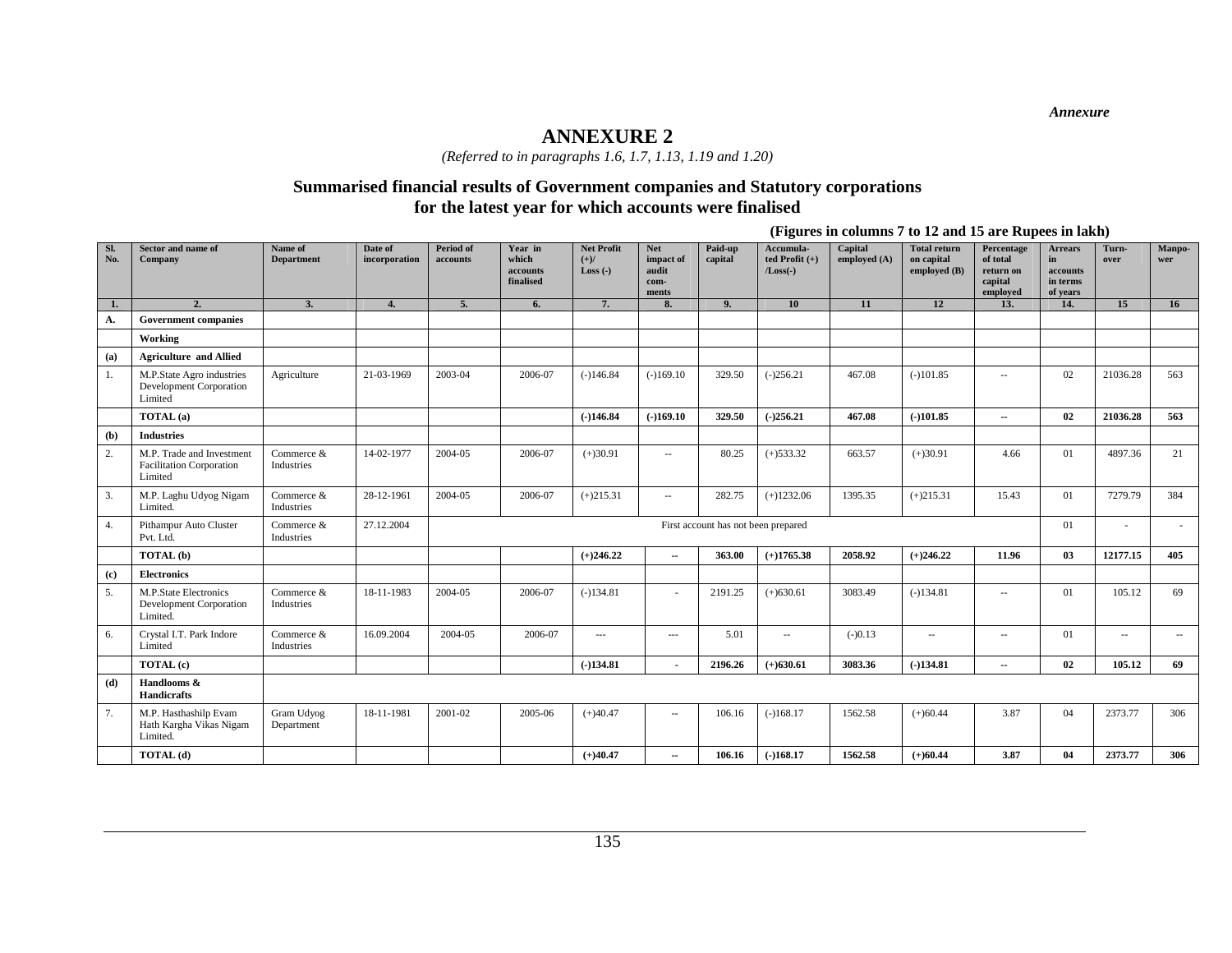| 1.  | 2.                                                                            | 3.                                               | $\overline{\mathbf{A}}$ | 5.      | 6.      | 7.           | 8.                       | 9.      | 10                                       | 11      | 12           | 13.   | 14.                      | 15       | 16                   |
|-----|-------------------------------------------------------------------------------|--------------------------------------------------|-------------------------|---------|---------|--------------|--------------------------|---------|------------------------------------------|---------|--------------|-------|--------------------------|----------|----------------------|
| (e) | Forest                                                                        |                                                  |                         |         |         |              |                          |         |                                          |         |              |       |                          |          |                      |
| 8.  | M.P. Rajya Van Vikas<br>Nigam Limited.                                        | Forest                                           | 24-07-1975              | 2004-05 | 2006-07 | $(+)147.55$  | $(-)82.63$               | 3931.76 | $(+)872.69$                              | 5803.27 | $(+)147.55$  | 2.54  | 01                       | 1415.95  | 1207                 |
|     | TOTAL (e)                                                                     |                                                  |                         |         |         | $(+)147.55$  | $(-)82.63$               | 3931.76 | $(+)872.69$                              | 5803.27 | $(+)147.55$  | 2.54  | 01                       | 1415.95  | 1207                 |
| (f) | Mining                                                                        |                                                  |                         |         |         |              |                          |         |                                          |         |              |       |                          |          |                      |
| 9.  | M.P. State Mining<br>Corporation Limited.                                     | <b>Mineral Resources</b><br>Department           | 19-01-1962              | 2005-06 | 2006-07 | $(+)1574.65$ | $\overline{\phantom{a}}$ | 219.59  | $(+)3127.85$                             | 3204.30 | $(+)1574.86$ | 49.15 | $\overline{\phantom{a}}$ | 4755.51  | 443                  |
|     | TOTAL (f)                                                                     |                                                  |                         |         |         | $(+)1574.65$ | ш.                       | 219.59  | $(+)3127.85$                             | 3204.30 | $(+)1574.86$ | 49.15 | −−                       | 4755.51  | 443                  |
| (g) | <b>Construction</b>                                                           |                                                  |                         |         |         |              |                          |         |                                          |         |              |       |                          |          |                      |
| 10. | M.P. Police Housing<br>Corporation Limited.                                   | Home (Police)                                    | 31-03-1981              | 2003-04 | 2005-06 | $(+)17.03$   | $\overline{\phantom{a}}$ | 600.00  | $(-)78.08$                               | 2552.12 | $(+)17.03$   | 0.67  | 02                       | 111.64   | 141                  |
| 11. | M.P. Road Development<br>Corporation Limited                                  | <b>PWD</b>                                       | 14.07.2004              |         |         |              |                          |         | First account has not yet been prepared. |         |              |       | 02                       | $\sim$   | 95                   |
|     | TOTAL (g)                                                                     |                                                  |                         |         |         | $(+)17.03$   | ш.                       | 600.00  | $(-)78.08$                               | 2552.12 | $(+)17.03$   | 0.67  | 04                       | 111.64   | 236                  |
| (h) | <b>Area Development</b>                                                       |                                                  |                         |         |         |              |                          |         |                                          |         |              |       |                          |          |                      |
| 12. | M.P.A.K.V.N. (Bhopal)<br>Limited                                              | Commerce &<br>Industries                         | 16-10-1987              | 2003-04 | 2005-06 | $(+)0.50$    | $\overline{\phantom{a}}$ | 135.01  | $(+)138.02$                              | 273.03  | $(+)0.50$    | 0.18  | 02                       | 271.30   | 273                  |
| 13. | M.P.A.K.V.N. (Indore)<br>Limited.                                             | --do--                                           | 16-11-1981              | 2002-03 | 2005-06 | $(+)77.19$   | $\overline{\phantom{a}}$ | 165.00  | $(+)456.96$                              | 5119.53 | $(+)95.99$   | 1.87  | 03                       | 670.91   | 217                  |
| 14. | M.P.A.K.V.N. (Jabalpur)<br>Limited.                                           | --do--                                           | 16-11-1981              | 2004-05 | 2006-07 | $(+)21.13$   | $\overline{\phantom{a}}$ | 133.12  | $(+)664.31$                              | 784.72  | $(+)21.13$   | 2.69  | 01                       | 39.59    | 74                   |
| 15. | M.P.A.K.V.N. (Rewa)<br>Ltd.                                                   | --do--                                           | 16-11-1981              | 2005-06 | 2006-07 | $(+)3.80$    | $(-)4.56$                | 80.00   | $(-)45.69$                               | 321.84  | $(+)3.80$    | 1.18  | $\overline{a}$           | $\sim$   | 95                   |
| 16. | Industrial Infrastructure<br>Development<br>Corporation (Gwalior)<br>Limited. | --do--                                           | 28-05-1985              | 2003-04 | 2005-06 | $(+)25.32$   | $\overline{a}$           | 75.00   | $(+)133.60$                              | 211.79  | $(+)25.82$   | 12.19 | 02                       | 18.46    | 156                  |
| 17. | <b>SEZ</b> Indore Limited                                                     | -do-                                             | 20.02.2003              | 2003-04 | 2005-06 | $(-)41.84$   | ш.                       | 2939.41 | $(-)41.84$                               | 3130.88 | $(-)26.45$   | u.    | 02                       | 28.32    | $\sim$ $\sim$ $\sim$ |
|     | TOTAL (h)                                                                     |                                                  |                         |         |         | $(+)86.10$   | $(-)4.56$                | 3527.54 | $(+)1305.36$                             | 9841.79 | $(+)120.79$  | 1.23  | 10                       | 1028.58  | 815                  |
| (i) | <b>Department of Economically Weaker Sections</b>                             |                                                  |                         |         |         |              |                          |         |                                          |         |              |       |                          |          |                      |
| 18. | M.P. Pichhra Varg Tatha<br>Alpsankhyak Vitta Evam<br>Vikas Nigam Limited.     | Picchda Varg<br>Kalyan Vibhag                    | 29-09-1994              | 1998-99 | 2004-05 | $(+)9.23$    | $\overline{\phantom{a}}$ | 354.17  | $(-)7.21$                                | 1931.30 | $(+)55.12$   | 2.85  | 07                       | 19.90    | 23                   |
| 19. | M.P. Adivasi Vitta Evam<br>Vikas Nigam Limited.                               | Schedule Tribe<br><b>Welfare Department</b>      | 29-09-1994              | 2000-01 | 2004-05 | $(-)14.66$   | u.                       | 1577.00 | $(+)72.30$                               | 4637.14 | $(+)220.99$  | 4.76  | 05                       | 195.83   | 115                  |
|     | <b>TOTAL</b> (i)                                                              |                                                  |                         |         |         | ( )5.43      | $\overline{a}$           | 1931.17 | $(+)65.09$                               | 6568.44 | $(+)276.11$  | 4.20  | 12                       | 215.73   | 138                  |
| (i) | <b>Public Distribution</b>                                                    |                                                  |                         |         |         |              |                          |         |                                          |         |              |       |                          |          |                      |
| 20. | M.P. State Civil Supplies<br>Corporation Limited.                             | Food, Civil Supplies<br>& Consumer<br>Protection | 03-04-1974              | 2005-06 | 2006-07 | $(+)2152.58$ | $(-)389.00$              | 847.44  | $(+)7643.00$                             | 8503.73 | $(+)2959.83$ | 34.81 |                          | 96907.11 | 934                  |
|     | TOTAL (j)                                                                     |                                                  |                         |         |         | $(+)2152.58$ | $(-)389.00$              | 847.44  | $(+)7643.00$                             | 8503.73 | $(+)2959.83$ | 34.81 | $\overline{\phantom{a}}$ | 96907.11 | 934                  |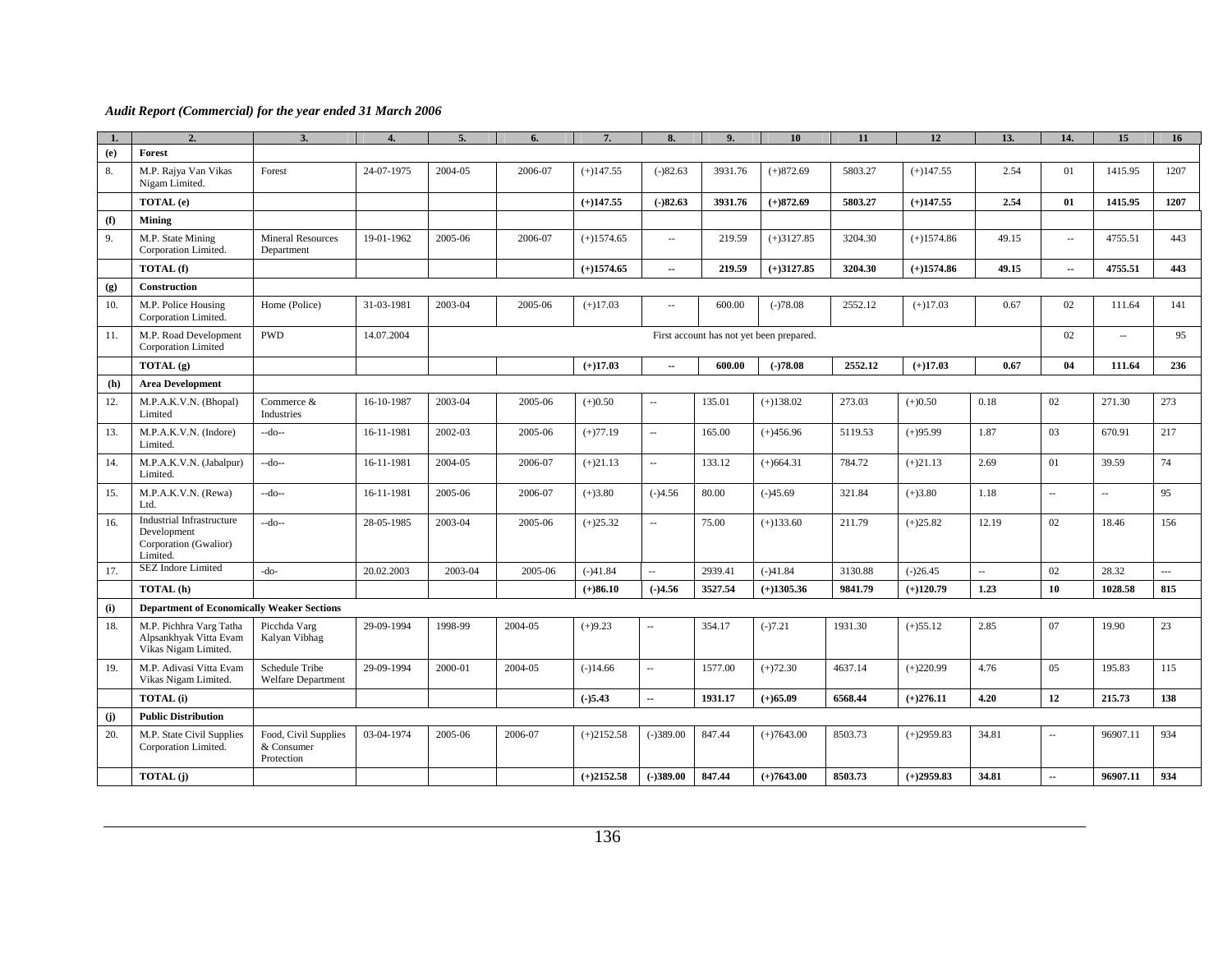#### *Annexure*

|                            | $\overline{2}$                                               | 3                                                   |                | 5.      | 6       |                | $\mathbf{8}$             | $\mathbf Q$ | 10                       | 11          | 12             | 13.                         | 14.    | 15                          | 16                          |
|----------------------------|--------------------------------------------------------------|-----------------------------------------------------|----------------|---------|---------|----------------|--------------------------|-------------|--------------------------|-------------|----------------|-----------------------------|--------|-----------------------------|-----------------------------|
| $\left( \mathbf{k}\right)$ | <b>Tourism</b>                                               |                                                     |                |         |         |                |                          |             |                          |             |                |                             |        |                             |                             |
| 21.                        | M.P. State Tourism<br>Development Corporation<br>Limited.    | Tourism                                             | 24-05-1978     | 2003-04 | 2005-06 | $(-)32.12$     | $\sim$                   | 2497.29     | $(-)1255.63$             | 5034.36     | $(-)32.12$     | $\sim$                      | 02     | 1135.16                     | 738                         |
|                            | TOTAL (k)                                                    |                                                     |                |         |         | $(-)32.12$     | $\sim$                   | 2497.29     | $( - )1255.63$           | 5034.36     | (.)32.12       | $\sim$                      | 02     | 1135.16                     | 738                         |
| $\left( \mathbf{l}\right)$ | <b>Financing</b>                                             |                                                     |                |         |         |                |                          |             |                          |             |                |                             |        |                             |                             |
| 22.                        | The Provident Investment<br>Company Limited.                 | Finance                                             | 04-12-1926     | 2003-04 | 2005-06 | $(+)180.31$    |                          | 49.66       | $(+)604.89$              | 343.08      | $(+)180.31$    | 52.56                       | 02     | 288.31                      | 20                          |
| 23.                        | M.P. State Industrial<br>Development Corporation<br>Limited. | Commerce &<br>Industry                              | 13-09-1965     | 2004-05 | 2006-07 | $(+)448.35$    | $\sim$                   | 8109.18     | $(-)63405.07$            | 64342.09    | $(+)2997.74$   | 4.66                        | 01     | 1259.88                     | 102                         |
|                            | <b>TOTAL</b> (1)                                             |                                                     |                |         |         | $(+)628.66$    |                          | 8158.84     | $(-)62800.18$            | 64685.17    | $(+)3178.05$   | 4.91                        | 03     | 1548.19                     | 122                         |
| (m)                        | <b>Miscellaneous</b>                                         |                                                     |                |         |         |                |                          |             |                          |             |                |                             |        |                             |                             |
| 24.                        | M.P. Urja Vikas Nigam<br>Limited.                            | Energy<br>Department                                | 25-08-1982     | 2004-05 | 2005-06 | $(-)238.38$    | $\sim$ $\sim$            | 68.92       | $\sim$ $\sim$            | $(-)591.31$ | $(-)238.38$    | $\sim$ $\sim$               | 01     | 5.70                        | 235                         |
|                            | TOTAL (m)                                                    |                                                     |                |         |         | $(-)238.38$    | $\sim$                   | 68.92       | $\sim$                   | $(-)591.31$ | $(-)238.38$    |                             | 01     | 5.70                        | 235                         |
| (n)                        | <b>Energy</b>                                                |                                                     |                |         |         |                |                          |             |                          |             |                |                             |        |                             |                             |
| 25.                        | M. P. Power Transmission<br>Company Limited.                 | Energy                                              | $22 - 11 - 01$ | 2004-05 | 2005-06 | $\sim$         | $\sim$                   | 5.01        | $\overline{\phantom{a}}$ | $(-)2.03$   | ÷.             | $\sim$                      | 01     | 41400.09                    | 5245                        |
| 26.                        | M. P. Poorv Kshetra Vidyut<br>Vitaran Company Limited.       | $-do-$                                              | 31-05-02       | 2004-05 | 2005-06 | $\sim$         | $\sim$ $-$               | 5.01        | $\ldots$                 | $(+)4.82$   | $\sim$         | $\sim$                      | 01     | $\mathcal{L}_{\mathcal{A}}$ | $\mathcal{L}_{\mathcal{A}}$ |
| 27.                        | M. P. Paschim Kshetra Vidyut<br>Vitaran Company Limited.     | $-do-$                                              | 31-05-02       | 2004-05 | 2005-06 | $\sim$         | $\overline{\phantom{a}}$ | 5.01        | $\overline{\phantom{a}}$ | $(-)3.90$   | $\sim$         | $\sim$                      | 01     | $\mathcal{L}_{\mathcal{A}}$ | $\mathcal{L}_{\mathcal{A}}$ |
| 28.                        | M. P. Power Generating<br>Company Limited                    | -do-                                                | $22 - 11 - 01$ | 2004-05 | 2005-06 | $\sim$         | $\sim$                   | 5.01        | $\overline{\phantom{a}}$ | $(-)4.51$   | $\sim$         | $\sim$                      | 01     | $\bar{\phantom{a}}$         | 6962                        |
| 29.                        | M. P. Madhya Kshetra Vidyut<br>Vitaran Company Limited.      | $-do-$                                              | 31-05-02       | 2004-05 | 2005-06 | $\sim$ $\sim$  | $\sim$                   | 5.01        | $\overline{\phantom{a}}$ | $(-)4.54$   | $\sim$         | $\sim$                      | 01     | $\mathcal{L}_{\mathcal{A}}$ | $\mathcal{L}_{\mathcal{A}}$ |
|                            | TOTAL (n)                                                    |                                                     |                |         |         | $\sim$         | $\sim$                   | 25.05       | $\sim$                   | $(-)10.16$  | $\sim$         | $\overline{\phantom{a}}$    | 05     | 41400.09                    | 12207                       |
|                            | TOTAL-A                                                      |                                                     |                |         |         | $(+)4335.68$   | $(-)645.29$              | 24802.52    | $(-)49148.29$            | 112763.65   | $(+)8073.72$   | 7.16                        | 49     | 184215.98                   | 18418                       |
| <b>B.</b>                  | <b>Statutory Corporations</b>                                |                                                     |                |         |         |                |                          |             |                          |             |                |                             |        |                             |                             |
| 1.                         | Madhya Pradesh State<br><b>Electricity Board</b>             | Energy                                              | 01-04-1957     | 2004-05 | 2006-07 | $(+)124388.14$ | $(-)219.12$              | 167304.43   | $(-)94924.74$            | 1020722.42  | $(+)155602.16$ | 15.24                       | 01     | 527358.38                   | 57346                       |
| 2.                         | M.P. Road Transport<br>Corporation                           | Transport                                           | 21-05-1962     | 2004-05 | 2006-07 | $(-)4534.22$   | $\overline{\phantom{a}}$ | 14180.88    | $(-)78123.71$            | 64697.13    | $(-)3405.34$   | $\mathcal{L}_{\mathcal{A}}$ | 01     | 18910.39                    | 5646                        |
| 3.                         | Madhya Pradesh Financial<br>Corporation                      | Finance                                             | 30-06-1955     | 2005-06 | 2006-07 | $(-)514.03$    | $\sim$                   | 8214.29     | $(-)22707.59$            | 54078.18    | $(+)2573.41$   | 4.75                        | $\sim$ | 3576.22                     | 285                         |
| 4.                         | Madhya Pradesh<br>Warehousing and Logistics<br>Corporation   | Food, Civil<br>Supplies &<br>Consumer<br>Protection | 19-02-1958     | 2004-05 | 2005-06 | $(+)$ 537.75   | $\sim$                   | 806.16      | $(+)6554.07$             | 8518.42     | $(+)800.50$    | 9.40                        | 01     | 3471.24                     | 1531                        |
|                            | TOTAL-B                                                      |                                                     |                |         |         | $(+)119877.64$ | $(-)219.12$              | 190505.76   | $(-)189201.97$           | 1148016.15  | $(+)155570.73$ | 13.55                       | 03     | 553316.23                   | 64808                       |
|                            | <b>GRAND TOTAL (A+B)</b>                                     |                                                     |                |         |         | $(+)124213.32$ | $(-)864.41$              | 215308.28   | $(-)238350.26$           | 1260779.80  | $(+)163644.45$ | 12.98                       | 52     | 737532.21                   | 83226                       |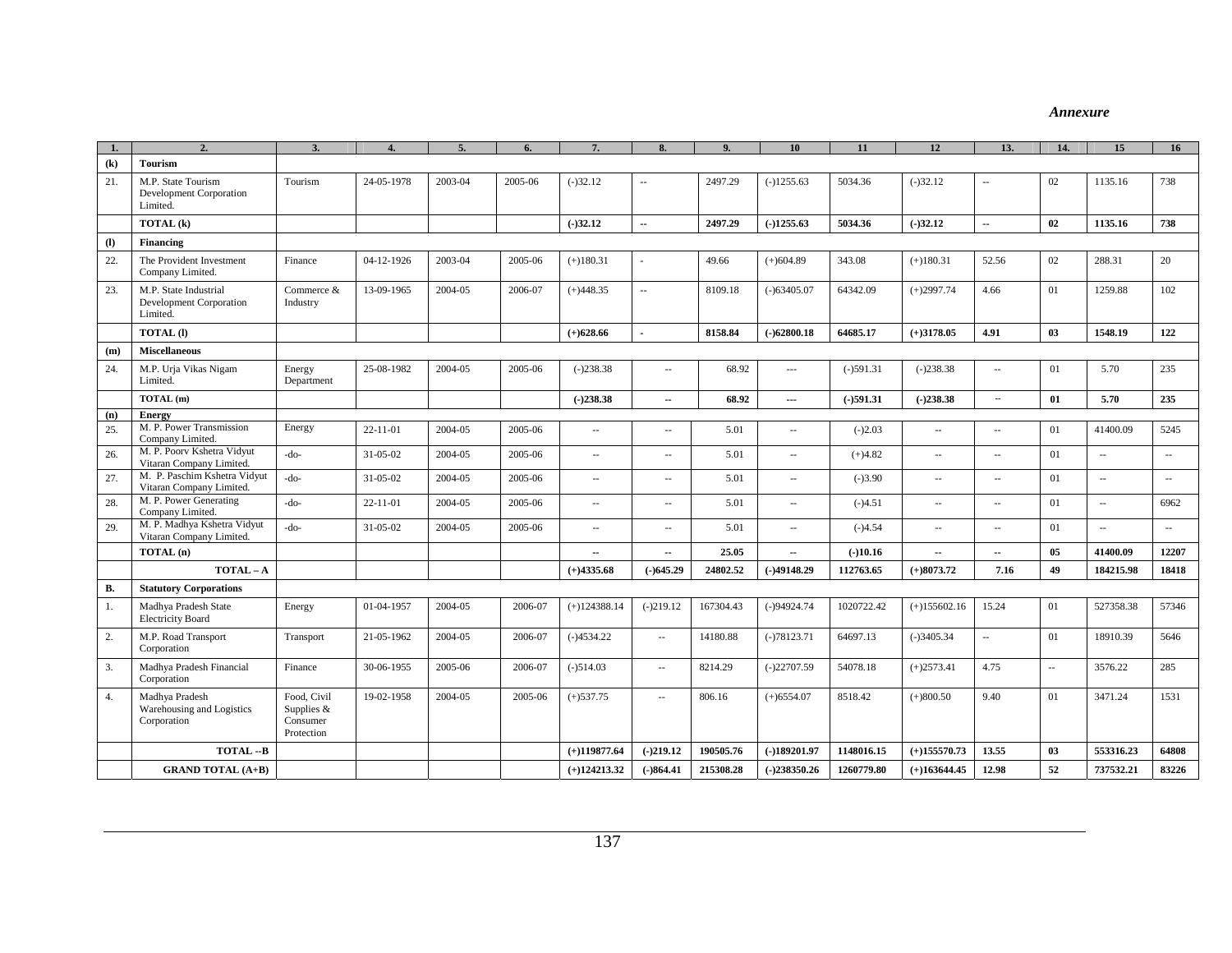|                | 2.                                                               | 3.                                    |            | 5.      | 6.      | 7.                                                       | 8                        | 9.        | 10             | 11           | 12                                                                                                          | 13.                      | 14.    | 15             | 16                       |
|----------------|------------------------------------------------------------------|---------------------------------------|------------|---------|---------|----------------------------------------------------------|--------------------------|-----------|----------------|--------------|-------------------------------------------------------------------------------------------------------------|--------------------------|--------|----------------|--------------------------|
| $\mathbf{C}$   | <b>Non-working Companies</b>                                     |                                       |            |         |         |                                                          |                          |           |                |              |                                                                                                             |                          |        |                |                          |
| (a)            | Agriculture                                                      |                                       |            |         |         |                                                          |                          |           |                |              |                                                                                                             |                          |        |                |                          |
| 1.             | M.P.Lift Irrigation<br>Corporation Limited.                      | Water resources<br>Deptt.             | 13-07-1976 | 1992-93 | 2005-06 | $(-)5.34$                                                | $\sim$                   | 592.29    | $(-)629.73$    | $(-)32.50$   | $(-)5.34$                                                                                                   | $\sim$ $\sim$            | 13     |                | $\sim$                   |
| $\overline{2}$ | M.P.State Dairy Development<br>Corporation Limited.              | Agriculture                           | 22-03-1975 | 2001-02 | 2002-03 | Cooperative Dairy Federation Limited w.e.f. August 1983. |                          |           |                |              | No profit and loss account has been prepared as all the assets and liabilities have been taken over by M.P. |                          | 04     |                |                          |
|                | Total (a)                                                        |                                       |            |         |         | $( - )5.34$                                              | $\sim$                   | 592.29    | $(-)629.73$    | $( - )32.50$ | $(-)5.34$                                                                                                   | ۵.                       | 17     | $\overline{a}$ | $\sim$                   |
| (b)            | <b>Industries</b>                                                |                                       |            |         |         |                                                          |                          |           |                |              |                                                                                                             |                          |        |                |                          |
| 3.             | M.P. Leather Development*<br>Corporation Limited.                | <b>Rural Industries</b><br>Department | 25-11-1981 | 1994-95 | 2002-03 | $(+)2.54$                                                | $(-)0.54$                | 71.79     | $(+)34.54$     | $(+)717.68$  | $(+)2.85$                                                                                                   | 0.40                     | 11     | 65.11          | $\sim$                   |
| 4.             | M.P.Film Development<br>Corporation Limited.                     | Department of<br>Culture              | 16-12-1981 | 2005-06 | 2006-07 | December 1998                                            |                          |           |                |              | Profit and loss account has not been prepared as the company has gone for voluntary winding up in           |                          | $\sim$ | $\sim$         |                          |
| 5.             | M.P. State Industries<br>Corporation Limited.                    | Commerce and<br>Industries            | 11-04-1961 | 2003-04 | 2006-07 | $(-)236.13$                                              | $\overline{\phantom{a}}$ | 1511.67   | $(-)$ 5119.53  | $(+)745.06$  | $(-)220.69$                                                                                                 | $\overline{\phantom{a}}$ | 02     | 10.99          | $\sim$                   |
|                | Total (b)                                                        |                                       |            |         |         | $(-)233.59$                                              | $( -)0.54$               | 1583.46   | $(-)5084.99$   | $(+)1462.74$ | $(-)217.84$                                                                                                 |                          | 13     | 76.10          | $\sim$                   |
| (c)            | <b>Electronics</b>                                               |                                       |            |         |         |                                                          |                          |           |                |              |                                                                                                             |                          |        |                |                          |
| 6.             | Optel Telecommunication<br>Limited                               | Commerce and<br>Industries            | 23-12-1988 | 2004-05 | 2006-07 | $(-)495.89$                                              | $\overline{\phantom{a}}$ | 2396.71   | $(-)7568.96$   | $(+)1936.86$ | $(-)452.00$                                                                                                 | $\overline{\phantom{a}}$ | 01     | $\sim$         | 35                       |
|                | Total (c)                                                        |                                       |            |         |         | $(-)495.89$                                              | $\sim$                   | 2396.71   | $(-)7568.96$   | $(+)1936.86$ | $(-)452.00$                                                                                                 | $\sim$                   | 01     | $\sim$         | 35                       |
| (d)            | <b>Textiles</b>                                                  |                                       |            |         |         |                                                          |                          |           |                |              |                                                                                                             |                          |        |                |                          |
| 7.             | M.P. State Textile<br>Corporation Limited.                       | Commerce and<br>Industries            | 27-11-1970 | 2003-04 | 2004-05 | $(-)492.26$                                              | $\sim$                   | 685.95    | $(-10021.07$   | $(-)284.96$  | $(-)863.01$                                                                                                 | $\sim$ $\sim$            | 02     | 1.86           | 07                       |
|                | Total (d)                                                        |                                       |            |         |         | $(-)492.26$                                              | $\sim$                   | 685.95    | $(-10021.07$   | $(-)284.96$  | $(-)863.01$                                                                                                 | $\sim$ $\sim$            | 02     | 1.86           | 07                       |
| (e)            | Construction                                                     |                                       |            |         |         |                                                          |                          |           |                |              |                                                                                                             |                          |        |                |                          |
| 8.             | M.P. Rajya Setu Nirman<br>Nigam Limited.                         | <b>PWD</b>                            | 04-10-1978 | 1989-90 | 1993-94 | $(-)112.99$                                              |                          | 500.00    | $(-)215.04$    | $(+) 286.90$ | $(-)112.99$                                                                                                 |                          | 16     |                |                          |
|                | Total (e)                                                        |                                       |            |         |         | $(-)112.99$                                              |                          | 500.00    | $(-)215.04$    | $(+) 286.90$ | $(-)112.99$                                                                                                 |                          | 16     |                |                          |
| (f)            | Financing                                                        |                                       |            |         |         |                                                          |                          |           |                |              |                                                                                                             |                          |        |                |                          |
| 9.             | M.P. Panchayati Raj Vitta<br>Evam Gramin Vikas Nigam<br>Limited. | Panchayat and<br>Rural<br>Development | 30-03-1981 | 2004-05 | 2005-06 | $(+)3.93$                                                | $\sim$                   | 42.92     | $(+)48.18$     | $(+)92.08$   | $(+)3.93$                                                                                                   | 4.27                     | 01     | 6.65           | $\overline{\phantom{a}}$ |
|                | Total (f)                                                        |                                       |            |         |         | $(+)3.93$                                                | $\sim$                   | 42.92     | $(+)48.18$     | $(+)92.08$   | $(+)3.93$                                                                                                   | 4.27                     | 01     | 6.65           | $\mathbf{u}$             |
|                | <b>TOTAL C</b>                                                   |                                       |            |         |         | $(-)1336.14$                                             | $( - )0.54$              | 5801.33   | $(-)23471.61$  | $(+)3461.12$ | $( -)1647.25$                                                                                               | н.                       | 50     | 84.61          | 42                       |
|                | <b>GRAND TOTAL (A+B+C)</b>                                       |                                       |            |         |         | $(+)122877.18$                                           | $(-)864.95$              | 221109.61 | $(-)261821.87$ | 1264240.92   | $(+)161997.20$                                                                                              | 12.81                    | 102    | 737616.82      | 83268                    |

*(A) Capital employed represents net fixed assets (including capital works-in-progress) plus working capital except in case of finance companies/corporations where the capital employed is worked out as the mean of aggregate of the opening and closing balance of paid-up capital, free reserves, bonds, deposits and borrowings (including refinance)* 

*(B) Returns on capital employed represent net surplus plus or net loss minus interest on borrowed funds charged to Profit and Loss Account.* 

*\* Company revised its accounts at the instance of Audit.*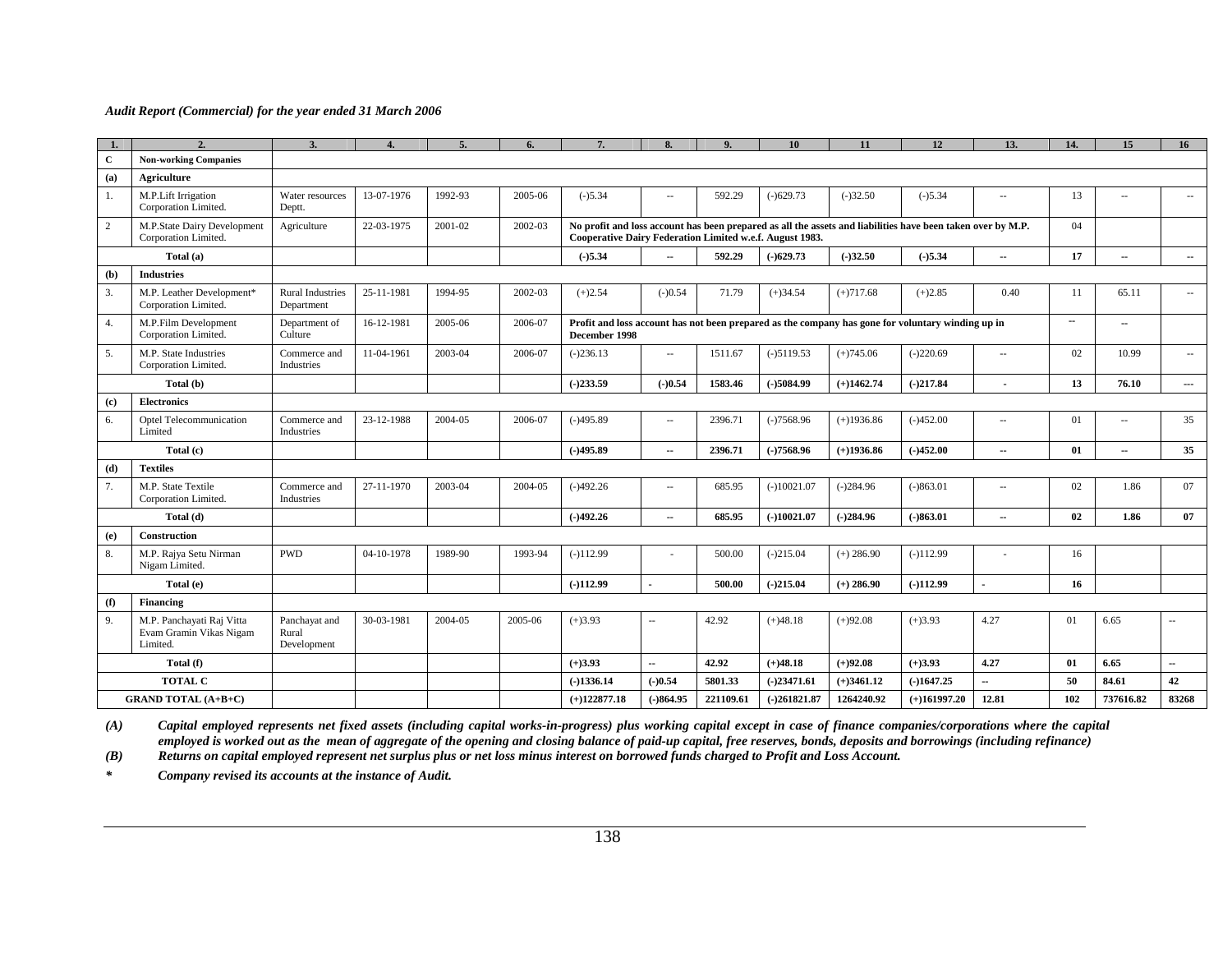#### *(Referred in paragraphs 1.5 and 1.17)*

### **Statement showing subsidy received, guarantees received, waiver of dues, loans on which moratorium allowed and loans converted into equity during the year and subsidy receivable and guarantees outstanding at the end of March 2006**

**(Figures in columns 3(a) to 7 are rupees in lakh)** 

| <b>SI</b><br>No. | Name of the public<br>sector undertaking                         |                                    | Subsidy and grants received<br>during the year * |                                                      |                            |                                               |                                   | outstanding at the end of the year*                                          | Guarantees received during the year and                                                         |                          | Waiver of dues during the year    |                           |                             |                | <b>Loans</b> on<br>which<br>moratorium | Loans<br>converted<br>into   |
|------------------|------------------------------------------------------------------|------------------------------------|--------------------------------------------------|------------------------------------------------------|----------------------------|-----------------------------------------------|-----------------------------------|------------------------------------------------------------------------------|-------------------------------------------------------------------------------------------------|--------------------------|-----------------------------------|---------------------------|-----------------------------|----------------|----------------------------------------|------------------------------|
|                  |                                                                  | Central<br>Govt.                   | <b>State</b><br>Govt.                            | <b>Others</b>                                        | <b>Total</b>               | Cash<br><b>Credit</b><br>from<br><b>Banks</b> | Loans<br>from<br>other<br>sources | Letter of<br>Credit<br>opened by<br>banks in<br>respect of<br><i>imports</i> | Payment<br>obligation<br>under<br>agreement<br>with foreign<br>consultants<br>or<br>contractors | <b>Total</b>             | Loans<br>repayment<br>written off | <b>Interest</b><br>waived | Penal<br>interest<br>waived | <b>Total</b>   | allowed                                | equity<br>during the<br>year |
| $\mathbf{1}$     | $\overline{2}$                                                   | 3(a)                               | 3(b)                                             | 3(c)                                                 | 3(d)                       | 4(a)                                          | 4(b)                              | 4(c)                                                                         | 4(d)                                                                                            | 4(e)                     | 5(a)                              | 5(b)                      | 5(c)                        | 5(d)           | 6                                      | $\overline{7}$               |
| A.               | <b>Working Government</b><br>companies                           |                                    |                                                  |                                                      |                            |                                               |                                   |                                                                              |                                                                                                 |                          |                                   |                           |                             |                |                                        |                              |
| (a)              | <b>Agriculture and Allied</b>                                    |                                    |                                                  |                                                      |                            |                                               |                                   |                                                                              |                                                                                                 |                          |                                   |                           |                             |                |                                        |                              |
| 1.               | M.P. State Agro Industries<br>Development Corporation<br>Limited | $\overline{\phantom{a}}$<br>(6.00) | 204.00<br>$(-)$                                  | $\overline{\phantom{a}}$<br>$\overline{\phantom{a}}$ | 204.00<br>(6.00)           |                                               |                                   |                                                                              | ÷                                                                                               | ×                        | $\sim$                            |                           | ٠                           |                | ٠                                      |                              |
|                  | Total (a)                                                        | $\sim$<br>(6.00)                   | 204.00<br>$\left( -\right)$                      | $\overline{\phantom{a}}$<br>$\blacksquare$           | 204.00<br>(6.00)           | $\overline{\phantom{a}}$                      |                                   |                                                                              | $\overline{\phantom{a}}$                                                                        | $\overline{\phantom{a}}$ |                                   |                           |                             |                |                                        |                              |
| (b)              | <b>Industries</b>                                                |                                    |                                                  |                                                      |                            |                                               |                                   |                                                                              |                                                                                                 |                          |                                   |                           |                             |                |                                        |                              |
| 2.               | Crystal I T Park                                                 |                                    | $\overline{\phantom{a}}$<br>(214.00)             | $\overline{\phantom{a}}$                             | $\overline{a}$<br>(214.00) |                                               |                                   |                                                                              | ٠                                                                                               |                          |                                   |                           | ÷                           |                |                                        |                              |
|                  | Total (b)                                                        | $\sim$                             | $\overline{\phantom{a}}$<br>(214.00)             | $\sim$                                               | $\overline{a}$<br>(214.00) | $\sim$                                        |                                   |                                                                              | $\blacksquare$                                                                                  | $\overline{a}$           |                                   | $\overline{\phantom{a}}$  | $\overline{a}$              | $\sim$         | $\overline{\phantom{a}}$               | $\overline{\phantom{a}}$     |
| (c)              | <b>Handlooms and Handicrafts</b>                                 |                                    |                                                  |                                                      |                            |                                               |                                   |                                                                              |                                                                                                 |                          |                                   |                           |                             |                |                                        |                              |
| 3.               | M.P. Hasthshilp Evam Hath<br>Kargha Vikas Nigam Limited          | $\sim$<br>(176.33)                 | (751.15)                                         | $\overline{\phantom{a}}$<br>$\sim$                   | (927.48)                   |                                               | 10.00<br>(700.55)                 |                                                                              | ٠                                                                                               | 10.00<br>(700.55)        | ٠                                 |                           | ٠                           |                | ä,                                     |                              |
|                  | Total (c)                                                        | (176.33)                           | (751.15)                                         | $\sim$                                               | (927.48)                   |                                               | 10.00<br>(700.55)                 | $\overline{\phantom{a}}$                                                     | $\overline{a}$                                                                                  | 10.00<br>(700.55)        | $\overline{\phantom{a}}$          |                           | $\overline{\phantom{a}}$    |                | ٠                                      |                              |
| (d)              | Forest                                                           |                                    |                                                  |                                                      |                            |                                               |                                   |                                                                              |                                                                                                 |                          |                                   |                           |                             |                |                                        |                              |
| 4.               | M.P.Rajya Van Vikas Nigam<br>Limited                             | $\sim$<br>$\overline{\phantom{a}}$ | $\overline{\phantom{a}}$<br>(115.00)             | $\overline{\phantom{a}}$                             | $\sim$<br>(115.00)         |                                               |                                   |                                                                              |                                                                                                 |                          |                                   |                           | ٠                           |                |                                        |                              |
|                  | Total (d)                                                        | $\blacksquare$                     | $\sim$<br>(115.00)                               | $\blacksquare$                                       | $\sim$<br>(115.00)         | $\overline{\phantom{a}}$                      | $\overline{\phantom{a}}$          |                                                                              | $\blacksquare$                                                                                  | $\blacksquare$           | $\overline{\phantom{a}}$          |                           | $\blacksquare$              | $\blacksquare$ | $\overline{\phantom{a}}$               | $\blacksquare$               |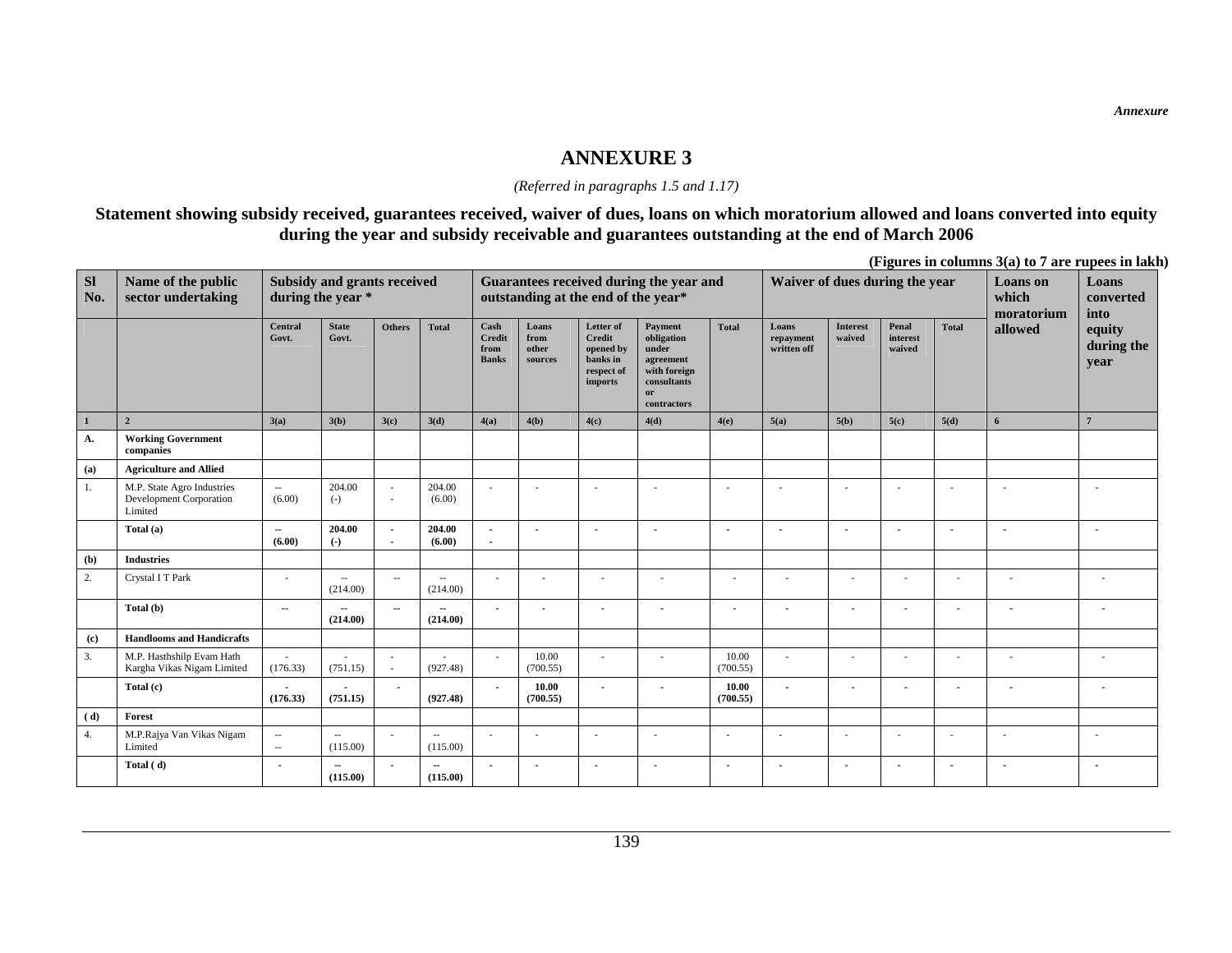| $\mathbf{1}$ | $\overline{2}$                                                            | 3(a)                                  | 3(b)                                 | 3(c)                               | 3(d)                                 | 4(a)                               | 4(b)                                 | 4(c)                             | 4(d)                             | 4(e)                                 | 5(a)                             | 5(b)                     | 5(c)                     | 5(d)                     | 6                        | $7\phantom{.0}$ |
|--------------|---------------------------------------------------------------------------|---------------------------------------|--------------------------------------|------------------------------------|--------------------------------------|------------------------------------|--------------------------------------|----------------------------------|----------------------------------|--------------------------------------|----------------------------------|--------------------------|--------------------------|--------------------------|--------------------------|-----------------|
| (e)          | Construction                                                              |                                       |                                      |                                    |                                      |                                    |                                      | $\sim$                           |                                  |                                      |                                  |                          |                          |                          |                          |                 |
| 5.           | Madhya Pradesh Police Housing<br>Corporation Limited.                     | $\sim$<br>$(-)$                       | $\sim$ $\sim$                        | $\sim$                             | $\overline{\phantom{a}}$<br>$(-)$    | $\cdots$                           | $\overline{\phantom{a}}$<br>(259.15) | $\overline{\phantom{a}}$         | $\sim$                           | $\sim$<br>(259.15)                   | ٠                                | ×.                       | $\sim$                   | $\sim$                   | ÷.                       |                 |
|              | Total (e)                                                                 | $\sim$                                | $\overline{a}$                       | $\overline{\phantom{a}}$           | $\blacksquare$                       | $\sim$                             | $\overline{\phantom{a}}$<br>(259.15) | $\sim$                           |                                  | (259.15)                             | $\overline{\phantom{a}}$         |                          | $\blacksquare$           |                          | $\blacksquare$           |                 |
| (f)          | <b>Area Development</b>                                                   |                                       |                                      |                                    |                                      |                                    |                                      |                                  |                                  |                                      |                                  |                          |                          |                          |                          |                 |
| 6.           | M.P.A.K.V.N. (Jabalpur) Limited.                                          | $\sim$<br>$(-)$                       | $\overline{\phantom{a}}$<br>$(--)$   | $\overline{\phantom{a}}$           | $\overline{\phantom{a}}$<br>$(-)$    | $\overline{\phantom{a}}$           | $\overline{\phantom{a}}$<br>(268.35) | $\sim$                           |                                  | $\sim$<br>(268.35)                   | ٠                                | $\sim$                   | $\sim$                   | $\sim$                   | $\sim$                   |                 |
| 7.           | M.P.A.K.V.N. (Indore) Limited.                                            | $\sim$<br>(188.88)                    | $\overline{\phantom{a}}$<br>(339.00) | $\sim$                             | $\overline{\phantom{a}}$<br>(527.88) | $\overline{\phantom{a}}$           | $\overline{\phantom{a}}$             | $\overline{\phantom{a}}$         | $\overline{\phantom{a}}$         | $\overline{\phantom{a}}$             | $\overline{\phantom{a}}$         | $\overline{\phantom{a}}$ | $\overline{\phantom{a}}$ | $\sim$                   | $\sim$                   | $\sim$          |
|              | Total (f)                                                                 | $\sim$<br>(188.88)                    | $\sim$<br>(339.00)                   | $\overline{\phantom{a}}$           | $\overline{a}$<br>(527.88)           | $\sim$                             | $\sim$<br>(268.35)                   | $\blacksquare$<br>$\blacksquare$ | $\blacksquare$                   | $\overline{\phantom{a}}$<br>(268.35) | $\blacksquare$                   | $\blacksquare$           | $\blacksquare$           | $\sim$                   | $\blacksquare$           | $\blacksquare$  |
| (g)          | Development of economically<br>weaker societies                           |                                       |                                      |                                    |                                      |                                    |                                      |                                  |                                  |                                      |                                  |                          |                          |                          |                          |                 |
| 8.           | M.P. Pichhada Varg Tatha<br>Alpsankhyak Vitta Evam Vikas<br>Nigam Limited | $\overline{\phantom{a}}$<br>ä,        | ÷.                                   | $\sim$<br>$\sim$                   | ä,<br>×,                             | ÷,                                 | 100.00<br>(3334.62)                  | ÷.<br>$\sim$                     | ÷<br>$\mathcal{L}^{\mathcal{A}}$ | 100.00<br>(3334.62)                  |                                  | ÷.                       | ÷.                       | ÷,                       | ÷                        | $\mathbf{r}$    |
| 9.           | M.P Adivasi Vitta Evam Vikas<br>Nigam Limited                             | $\sim$                                | 29.88<br>(100.00)                    | $\sim$<br>$\overline{\phantom{a}}$ | 29.88<br>(100.00)                    | $\sim$<br>à.                       | 598.36<br>(3376.40)                  | $\sim$<br>$\sim$                 | $\sim$<br>$\sim$                 | 598.36<br>(3376.40)                  | ÷                                | ä,                       | ×.                       | ٠                        |                          | ÷               |
|              | Total $(g)$                                                               | $\sim$<br>$\overline{a}$              | 29.88<br>(100.00)                    | $\sim$<br>$\overline{a}$           | 29.88<br>(100.00)                    | $\mathbf{r}$<br>$\overline{a}$     | 698.36<br>(6711.02)                  | $\blacksquare$<br>$\sim$         | $\sim$<br>$\sim$                 | 698.36<br>(6711.02)                  | $\overline{a}$                   | $\blacksquare$           | $\sim$                   | $\overline{a}$           |                          | $\sim$          |
| (h)          | <b>Public Distribution</b>                                                |                                       |                                      |                                    |                                      |                                    |                                      |                                  |                                  |                                      |                                  |                          |                          |                          |                          |                 |
| 10.          | M.P.State Civil Supplies<br>Corporation Limited.                          | 19340.03<br>$(--)$                    | 116.49<br>$(--)$                     | ÷<br>÷                             | 19456.52<br>$(-)$                    | 3000.00<br>(3000.00)               | ÷                                    | $\sim$                           |                                  | 3000.00<br>(3000.00)                 | ÷                                | $\sim$                   | $\sim$                   | i.                       | $\overline{\phantom{a}}$ |                 |
|              | Total (h)                                                                 | 19340.03<br>$(-)$                     | 116.49<br>$(-)$                      | $\sim$                             | 19456.52<br>$\left( \cdot \right)$   | 3000.00<br>(3000.00)               | $\sim$                               | $\blacksquare$                   |                                  | 3000.00<br>(3000.00)                 | $\blacksquare$                   | $\mathbf{r}$             | $\sim$                   | $\sim$                   | $\blacksquare$           | $\blacksquare$  |
| (i)          | <b>Tourism</b>                                                            |                                       |                                      |                                    |                                      |                                    |                                      |                                  |                                  |                                      |                                  |                          |                          |                          |                          |                 |
| 11.          | M.P.State Tourism Development<br>Corporation Limited.                     | $\sim$<br>(2337.76)                   | 25.00<br>(731.77)                    | $\overline{\phantom{a}}$<br>÷.     | 25.00<br>(3069.53)                   | $\sim$<br>$\sim$                   | $\overline{a}$<br>$\sim$             | $\blacksquare$<br>$\overline{a}$ | $\sim$<br>$\sim$                 | $\overline{a}$                       | $\sim$<br>$\blacksquare$         | $\sim$                   | $\sim$                   | $\sim$                   | $\overline{\phantom{a}}$ | $\sim$          |
|              | Total (i)                                                                 | $\overline{\phantom{a}}$<br>(2337.76) | 25.00<br>(731.77)                    | $\sim$<br>$\sim$                   | 25.00<br>(3069.53)                   | $\blacksquare$<br>$\sim$           | $\blacksquare$<br>$\sim$             | $\blacksquare$<br>$\sim$         | $\sim$<br>$\sim$                 |                                      | $\blacksquare$<br>$\blacksquare$ | $\sim$                   | $\overline{a}$           | $\sim$                   | $\overline{a}$           | $\blacksquare$  |
| (j)          | <b>Finance</b>                                                            |                                       |                                      |                                    |                                      |                                    |                                      |                                  |                                  |                                      |                                  |                          |                          |                          |                          |                 |
| 12.          | M.P. State Industrial Development<br>Corporation Limited                  | 1435.00<br>$(-)$                      | $\sim$                               | $\sim$                             | 1435.00<br>$(-)$                     | $\overline{\phantom{a}}$<br>$\sim$ | $\sim$<br>(1819.50)                  | $\sim$ $\sim$                    | $\sim$                           | $\sim$<br>(1819.50)                  | $\blacksquare$                   | $\overline{\phantom{a}}$ | $\blacksquare$           |                          | $\blacksquare$           |                 |
|              | Total (j)                                                                 | 1435.00<br>$(-)$                      | $\sim$                               | $\sim$                             | 1435.00<br>$(-)$                     | $\sim$                             | $\sim$<br>(1819.50)                  | $\sim$                           | $\sim$                           | (1819.50)                            | $\blacksquare$                   | $\sim$                   | $\sim$                   | $\overline{\phantom{a}}$ | $\sim$                   |                 |
| (k)          | <b>Miscellaneous</b>                                                      |                                       |                                      |                                    |                                      |                                    |                                      |                                  |                                  |                                      |                                  |                          |                          |                          |                          |                 |
| 13.          | M.P.Urja Vikas Nigam Limited.                                             | 154.93<br>$(-)$                       | 616.54<br>$(-)$                      | $\sim$                             | 771.47<br>$(-)$                      | $\epsilon$                         | ÷,                                   | ä,                               |                                  |                                      | ä,                               | $\sim$                   | $\sim$                   | $\sim$                   | ٠                        |                 |
|              | Total (k)                                                                 | 154.93<br>$(-)$                       | 616.54<br>$(-)$                      | $\sim$                             | 771.47<br>$(-)$                      | $\overline{\phantom{a}}$           | $\blacksquare$                       | $\blacksquare$                   | $\overline{\phantom{a}}$         | $\overline{\phantom{a}}$             | $\blacksquare$                   | $\blacksquare$           | $\overline{\phantom{a}}$ | $\blacksquare$           | $\blacksquare$           | $\overline{a}$  |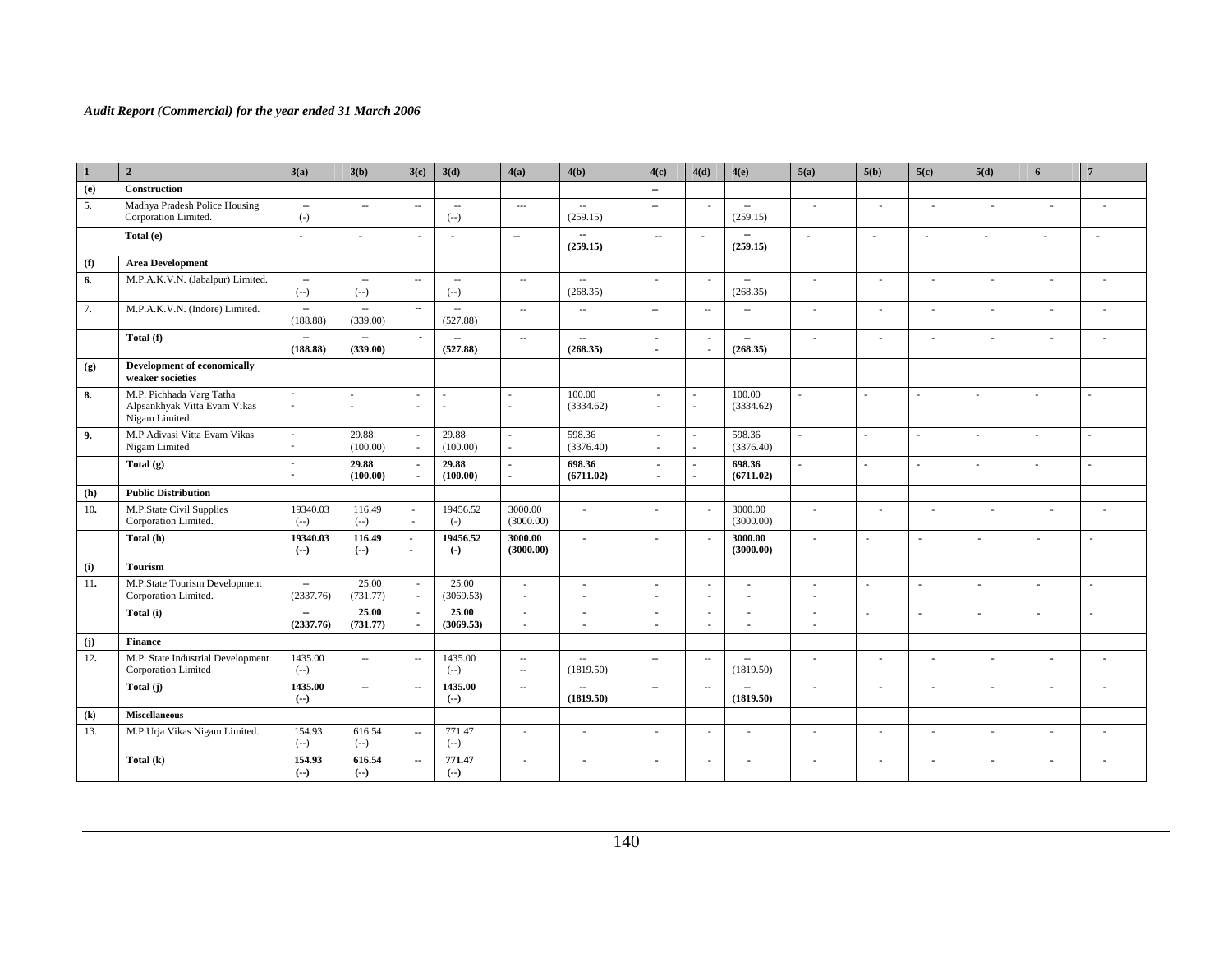*Annexure* 

| $\mathbf{1}$               | $\overline{2}$                            | 3(a)                   | 3(b)                     | 3(c)                           | 3(d)                     | 4(a)                     | 4(b)                      | 4(c)                     | 4(d)                               | 4(e)                     | 5(a)                     | 5(b)                     | 5(c)                     | 5(d)                     | 6                        | $\overline{7}$ |
|----------------------------|-------------------------------------------|------------------------|--------------------------|--------------------------------|--------------------------|--------------------------|---------------------------|--------------------------|------------------------------------|--------------------------|--------------------------|--------------------------|--------------------------|--------------------------|--------------------------|----------------|
| $\left( \mathbf{l}\right)$ | <b>Energy</b>                             |                        |                          |                                |                          |                          |                           |                          |                                    |                          |                          |                          |                          |                          |                          |                |
| 14.                        | M.P. Power Generating Company<br>Limited  | $\sim$ $\sim$<br>$(-)$ | $\sim$ $\sim$<br>$(--)$  | $\sim$ $-$<br>$(--)$           | $\sim$ $\sim$<br>$(--)$  | $\sim$ $-$<br>$(--)$     | 158040.00<br>(322989.00)  | $\sim$                   |                                    | 158040.00<br>(322989.00) | ٠                        |                          |                          |                          | $\sim$                   |                |
| 15.                        | M P Power Transmission Company<br>Limited | $\sim$ $\sim$          | $\sim$ $-$               | $\sim$ $-$                     | $\sim$ $\sim$            | $\sim$                   | 4540.42<br>(32155.87)     | $\sim$                   | $\sim$                             | 4540.42<br>(32155.87)    | $\sim$                   | ÷                        |                          |                          |                          |                |
|                            | Total (I)                                 |                        |                          | $\overline{\phantom{a}}$       |                          | $\overline{\phantom{a}}$ | 162580.42<br>(355144.87)  | $\overline{\phantom{a}}$ | $\sim$                             | 162580.42<br>(355144.87) | $\sim$                   | $\blacksquare$           |                          | ۰.                       | $\overline{\phantom{a}}$ |                |
|                            | Total (A)                                 | 20929.96<br>(2708.97)  | 991.91<br>(2250.92)      | $\sim$<br>$\sim$               | 21921.87<br>(4959.89)    | 3000.00<br>(3000.00)     | 163288.78<br>(364903.44)  | $\sim$<br>$\sim$         | $\overline{\phantom{a}}$<br>$\sim$ | 166288.78<br>(367903.44) | $\overline{\phantom{a}}$ | $\sim$                   | $\sim$                   | $\sim$                   | $\sim$                   | --             |
| В.                         | <b>Working Statutory corporations</b>     |                        |                          |                                |                          |                          |                           |                          |                                    |                          |                          |                          |                          |                          |                          |                |
| 1.                         | Madhya Pradesh State Electricity<br>Board | $\sim$                 | 47318.98<br>(2250.00)    | $\sim$                         | 47318.98<br>(2250.00)    | $\sim$                   | 85100.00**<br>(303300.00) | ٠<br>٠                   | $\sim$                             | 85100.00<br>(303300.00)  | ٠                        |                          |                          |                          |                          |                |
| 2.                         | M.P. Road Transport Corporation.          | $\sim$                 | $\sim$ $-$               | - 11                           | $\sim$ $\sim$            | $\sim$<br>(114.02)       | $\sim$<br>(1321.92)       | ٠                        | $\overline{\phantom{a}}$           | $\sim$ $-$<br>(1435.94)  | $\sim$                   | $\overline{\phantom{a}}$ |                          | $\sim$                   | $\sim$                   |                |
| 3.                         | Madhya Pradesh Financial<br>Corporation   |                        | $\sim$ $-$<br>$(-)$      | $\sim$ $-$                     | $\sim$<br>$(-)$          | $\sim$<br>$\sim$         | $\sim$<br>(50967.50)      |                          | $\sim$                             | $\sim$<br>(50967.50)     | ٠                        |                          |                          |                          |                          |                |
|                            | Total (B)                                 | $\sim$<br>$\sim$       | 47318.98<br>(2250.00)    | $\sim$                         | 47318.98<br>(2250.00)    | $\sim$<br>(114.02)       | 85100.00<br>(355589.42)   | $\sim$<br>$\sim$         | $\sim$<br>$\sim$                   | 85100.00<br>(355703.44)  | $\blacksquare$           | $\blacksquare$           |                          |                          | $\blacksquare$           |                |
| $\mathbf{C}$               | <b>Non Working Companies</b>              |                        |                          |                                |                          |                          |                           |                          |                                    |                          |                          |                          |                          |                          |                          |                |
| 1.                         | M.P. Leather Development<br>Corporation   | $\sim$ $-$<br>$(--)$   | $\sim$ $\sim$<br>(40.00) | $\sim$ $-$<br>$(- - )$         | $\sim$ $\sim$<br>(40.00) | $\sim$                   | $\sim$                    | $\sim$                   | $\sim$                             | $\sim$                   | $\blacksquare$           |                          |                          |                          |                          |                |
|                            | Total $(C)$                               | $\sim$<br>$\sim$       | $\sim$<br>(40.00)        | $\sim$<br>$\sim$               | $\sim$<br>(40.00)        | $\sim$<br>$\sim$         | $\sim$<br>$\sim$          | $\sim$<br>$\sim$         | $\sim$<br>$\sim$                   | $\sim$<br>--             | $\blacksquare$           | $\overline{\phantom{a}}$ | $\overline{\phantom{a}}$ | $\overline{\phantom{a}}$ | $\overline{\phantom{a}}$ |                |
|                            | Grand Total $(A+B+C)$                     | 20929.96<br>(2708.97)  | 48310.89<br>(4540.92)    | --<br>$\overline{\phantom{a}}$ | 69240.85<br>(7249.89)    | 3000.00<br>(3114.02)     | 248388.78<br>(720492.86)  | $\sim$<br>$\sim$         | $\sim$<br>$\sim$                   | 251388.78<br>(723606.88) | $\blacksquare$           |                          |                          |                          |                          | $\sim$         |

*\*Figures within brackets under columns 3(a) to 3(d) represent grants and those under columns 4(a) to 4(e) guarantees outstanding at the end of the year.* 

*\*\* Figures for 2005-06 have not been furnished by MPSEB. Previous year's figures have been adopted for the current year*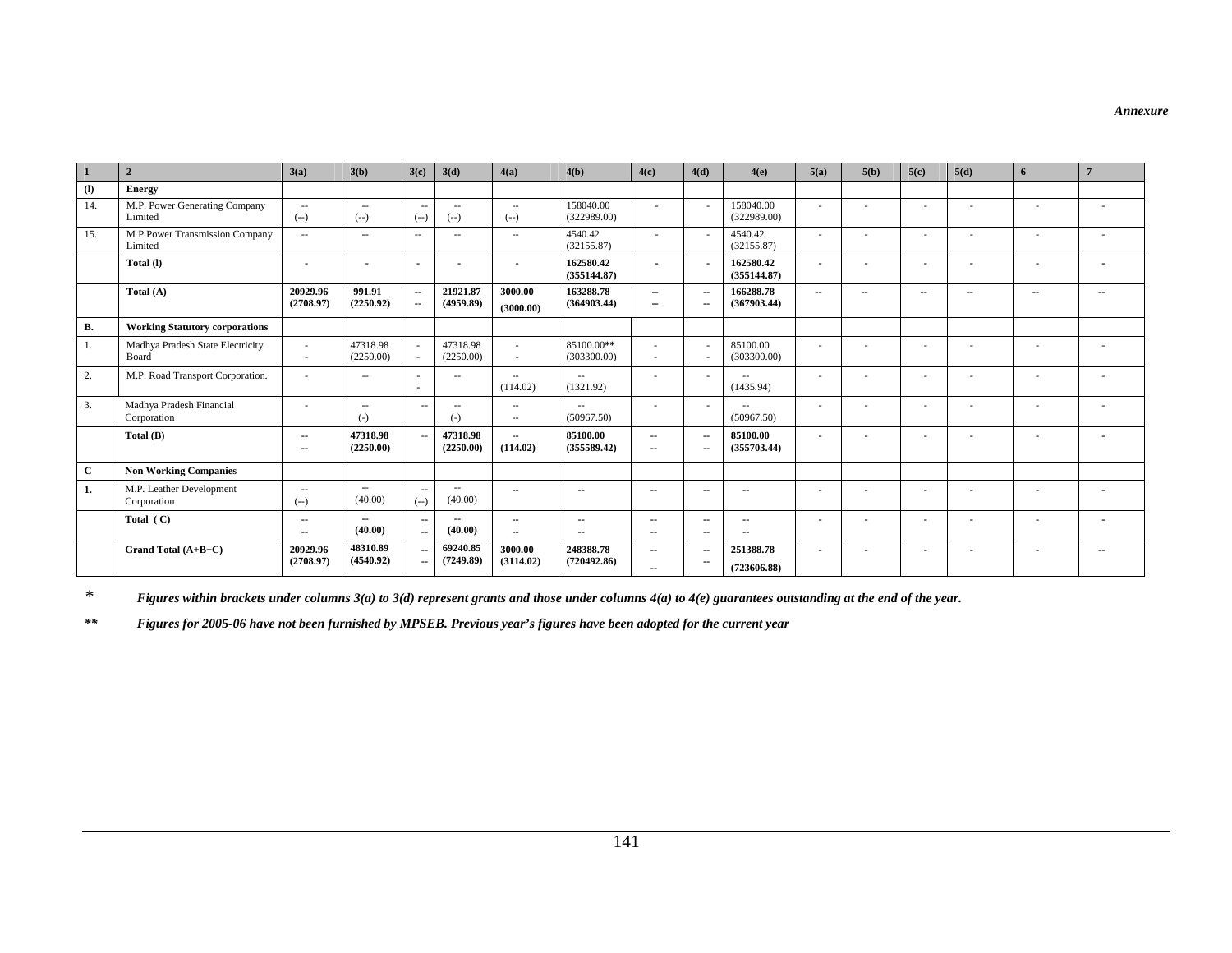#### *(Referred to in paragraph 1.7)*

# **Statement showing financial position of Statutory corporations**

|                                                                    |          |            | (Amount: Rupees in crore) |
|--------------------------------------------------------------------|----------|------------|---------------------------|
| <b>Working Statutory corporations</b>                              |          |            |                           |
| 1. Madhya Pradesh State Electricity Board                          |          |            |                           |
|                                                                    | 2002-03  | 2003-04    | 2004-05                   |
| A. Liabilities                                                     |          |            |                           |
| Equity capital                                                     | 169.62   | 169.62     | 1673.04                   |
| Loans from Government                                              | 581.28   | 929.76     | 3787.10                   |
| Other long-term loans (including bonds)                            | 3492.67  | 3510.72    | 4222.95                   |
| Reserves and surplus                                               |          |            |                           |
| Current liabilities and provisions                                 | 9679.39  | 11835.86   | 6492.79                   |
| <b>Total A</b>                                                     | 13922.96 | 16445.96   | 16175.88                  |
| <b>B.</b> Assets                                                   |          |            |                           |
| Gross fixed assets                                                 | 9819.19  | 11022.18   | 11702.04                  |
| Less: Depreciation                                                 | 4598.45  | 5074.64    | 5593.41                   |
| Net fixed assets                                                   | 5220.74  | 5947.54    | 6108.63                   |
| Capital works-in-progress                                          | 2098.52  | 2842.30    | 2772.78                   |
| Deferred cost                                                      | 1.27     | 1.27       | 1.27                      |
| Current assets                                                     | 4355.94  | 5226.40    | 6471.99                   |
| Investments                                                        | 218.13   | 290.25     | 130.58                    |
| Profit and Loss Account                                            | 2028.36  | 2138.20    | 690.63                    |
| $Total - B$                                                        | 13922.96 | 16445.96   | 16175.88                  |
| (C) Capital employed <sup>*</sup>                                  | 5545.24  | 2180.38    | 8860.61                   |
| 2. Madhya Pradesh Road Transport Corporation                       |          |            |                           |
|                                                                    | 2002-03  | 2003-04    | 2004-05                   |
| A. Liabilities                                                     |          |            |                           |
| Capital (including capital loan and equity capital)                | 141.81   | 141.81     | 141.81                    |
| Borrowings (Government)                                            | 17.50    | 17.50      | 17.50                     |
| (Others)                                                           | 142.31   | 142.04     | 141.50                    |
| Funds <sup>\$</sup>                                                | 428.11   | 430.29     | 433.89                    |
| Trade dues and other current liabilities (including<br>provisions) | 553.66   | 617.71     | 634.97                    |
| Total - A                                                          | 1283.41  | 1349.35    | 1369.67                   |
| <b>B.</b> Assets                                                   |          |            |                           |
| <b>Gross Block</b>                                                 | 461.07   | 458.01     | 457.91                    |
| Less: Depreciation                                                 | 55.20    | 53.69      | 58.63                     |
| Net fixed assets                                                   | 405.87   | 404.32     | 399.28                    |
| Capital works-in-progress (including cost of chassis)              | 3.44     | 3.23       | 4.09                      |
| Investments                                                        | 0.09     | 0.09       | 0.09                      |
| Current assets, loans and advances                                 | 185.72   | 205.82     | 184.97                    |
| <b>Accumulated loss</b>                                            | 688.29   | 735.89     | 781.24                    |
| Total - B                                                          | 1283.41  | 1349.35    | 1369.67                   |
| C. Capital employed <sup>#</sup>                                   | 41.37    | $(-)$ 4.34 | $(-)46.63$                |

*<sup>\*\*</sup> Capital employed represents net fixed assets (including capital works-in-progress) plus working capital. While working out working capital, the element of deferred cost and investments have been excluded from current assets.* 

 $\overline{a}$ 

*<sup>\$</sup> Excluding depreciation funds.* 

*<sup>#</sup> Capital employed represents net fixed assets (including capital works-in-progress) plus working capital.*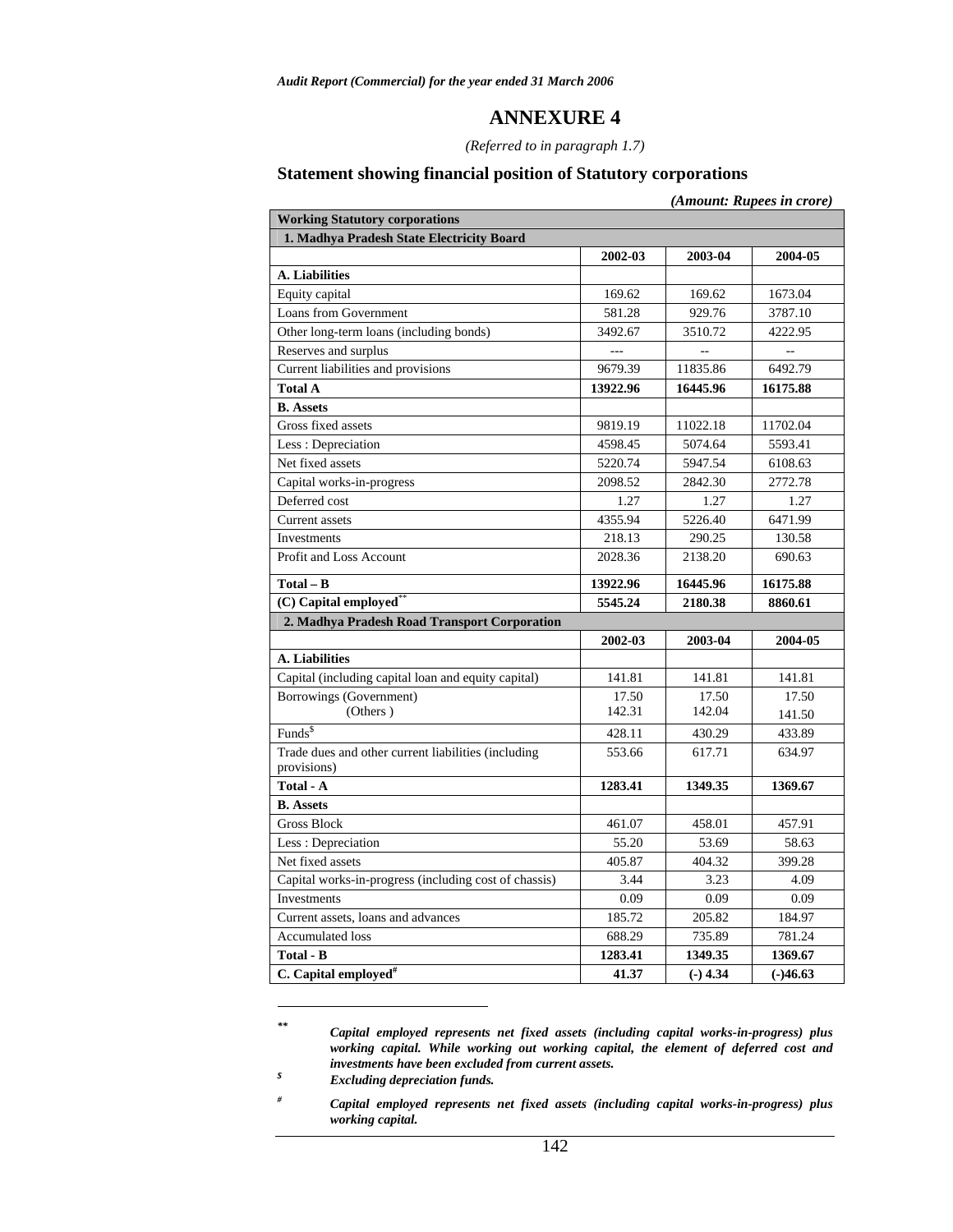| 3. Madhya Pradesh Financial Corporation                                                    |               |                        |              |  |  |  |  |  |  |  |
|--------------------------------------------------------------------------------------------|---------------|------------------------|--------------|--|--|--|--|--|--|--|
|                                                                                            | 2003-04       | 2004-05                | 2005-06      |  |  |  |  |  |  |  |
| A. Liabilities                                                                             |               |                        |              |  |  |  |  |  |  |  |
| Paid-up capital                                                                            | 73.78         | 75.29                  | 79.29        |  |  |  |  |  |  |  |
| Share application money                                                                    | $\sim$        | $\overline{a}$         | $-$          |  |  |  |  |  |  |  |
| Reserve fund and other reserves and surplus                                                | 9.27          | 9.13                   | 9.01         |  |  |  |  |  |  |  |
| Borrowings:                                                                                |               |                        |              |  |  |  |  |  |  |  |
| (i) Bonds and debentures                                                                   | 228.62        | 220.40                 | 143.45       |  |  |  |  |  |  |  |
| (ii) Fixed deposits                                                                        |               |                        |              |  |  |  |  |  |  |  |
| (iii) Industrial Development Bank of India & Small<br>Industries Development Bank of India | 132.64        | 175.36                 | 237.95       |  |  |  |  |  |  |  |
| (iv) Reserve Bank of India                                                                 | 6.19          |                        |              |  |  |  |  |  |  |  |
| (v) Loan towards share capital from:                                                       |               |                        |              |  |  |  |  |  |  |  |
| (a) State Government                                                                       | 1.43          | 1.43                   | 1.43         |  |  |  |  |  |  |  |
| (b) Industrial Development Bank of India                                                   | 1.43          | 1.43                   | 1.43         |  |  |  |  |  |  |  |
| (vi) Others (including State Government)                                                   |               | 15.00                  | 110.97       |  |  |  |  |  |  |  |
| Other Liabilities and provisions                                                           | 3.39          | 8.73                   | 9.62         |  |  |  |  |  |  |  |
| $Total - A$                                                                                | 456.75        | 506.77                 | 593.15       |  |  |  |  |  |  |  |
| <b>B.</b> Assets                                                                           |               |                        |              |  |  |  |  |  |  |  |
| Cash and Bank balances                                                                     | 15.59         | 17.70                  | 31.97        |  |  |  |  |  |  |  |
| Investments                                                                                | 2.67          | 2.27                   | 2.22         |  |  |  |  |  |  |  |
| Loans and advances                                                                         | 209.87        | 252.75                 | 305.03       |  |  |  |  |  |  |  |
| Net fixed assets                                                                           | 8.76          | 8.57                   | 8.81         |  |  |  |  |  |  |  |
| Other assets                                                                               | 4.32          | 3.54                   | 18.04        |  |  |  |  |  |  |  |
| Miscellaneous expenditure                                                                  | 215.54        | 221.94                 | 227.08       |  |  |  |  |  |  |  |
| $Total - B$                                                                                | 456.75        | 506.77                 | 593.15       |  |  |  |  |  |  |  |
| C. Capital employed*                                                                       | 498.50        | 475.70                 | 540.78       |  |  |  |  |  |  |  |
| 4. Madhya Pradesh Warehousing and Logistics Corporation                                    |               |                        |              |  |  |  |  |  |  |  |
|                                                                                            | 2003-04       | 2004-05                | 2005-06      |  |  |  |  |  |  |  |
| A. Liabilities                                                                             |               |                        |              |  |  |  |  |  |  |  |
| Paid-up Capital                                                                            | 8.06          | 8.06                   | 8.06         |  |  |  |  |  |  |  |
| Advances against Capital                                                                   |               |                        |              |  |  |  |  |  |  |  |
| Reserves and surplus                                                                       | 72.73         | 76.42                  | 85.98        |  |  |  |  |  |  |  |
| Borrowings:                                                                                |               |                        |              |  |  |  |  |  |  |  |
| Government<br>Others                                                                       | $-$<br>$00\,$ | $\overline{a}$<br>0.04 | $-1$<br>2.78 |  |  |  |  |  |  |  |
| Trade dues and current liabilities                                                         | 16.96         | 25.10                  | 28.71        |  |  |  |  |  |  |  |
| (including provisions)                                                                     |               |                        |              |  |  |  |  |  |  |  |
| <b>Total A</b>                                                                             | 97.75         | 109.62                 | 125.53       |  |  |  |  |  |  |  |
| <b>B.</b> Assets                                                                           |               |                        |              |  |  |  |  |  |  |  |
| <b>Gross Block</b>                                                                         | 99.29         | 101.17                 | 116.28       |  |  |  |  |  |  |  |
| Less: Depreciation                                                                         | 34.69         | 38.32                  | 41.95        |  |  |  |  |  |  |  |
| Net Fixed assets                                                                           | 64.60         | 62.85                  | 74.33        |  |  |  |  |  |  |  |
| Capital works-in-progress                                                                  | 0.02          | 1.36                   | 5.83         |  |  |  |  |  |  |  |
| Current assets, loan and advances                                                          | 33.13         | 45.41                  | 45.37        |  |  |  |  |  |  |  |
| <b>Total -B</b>                                                                            | 97.75         | 109.62                 | 125.53       |  |  |  |  |  |  |  |
| Capital employed                                                                           | 80.79         | 84.49                  | 94.04        |  |  |  |  |  |  |  |

*<sup>\*</sup> Capital employed represents the mean of the aggregate of opening and closing balances of paid-up capital, loans in lieu of capital, seed money, debentures, reserves (other than those which have been funded specifically and backed by investments outside), bonds, deposits and borrowings (including refinance*).

l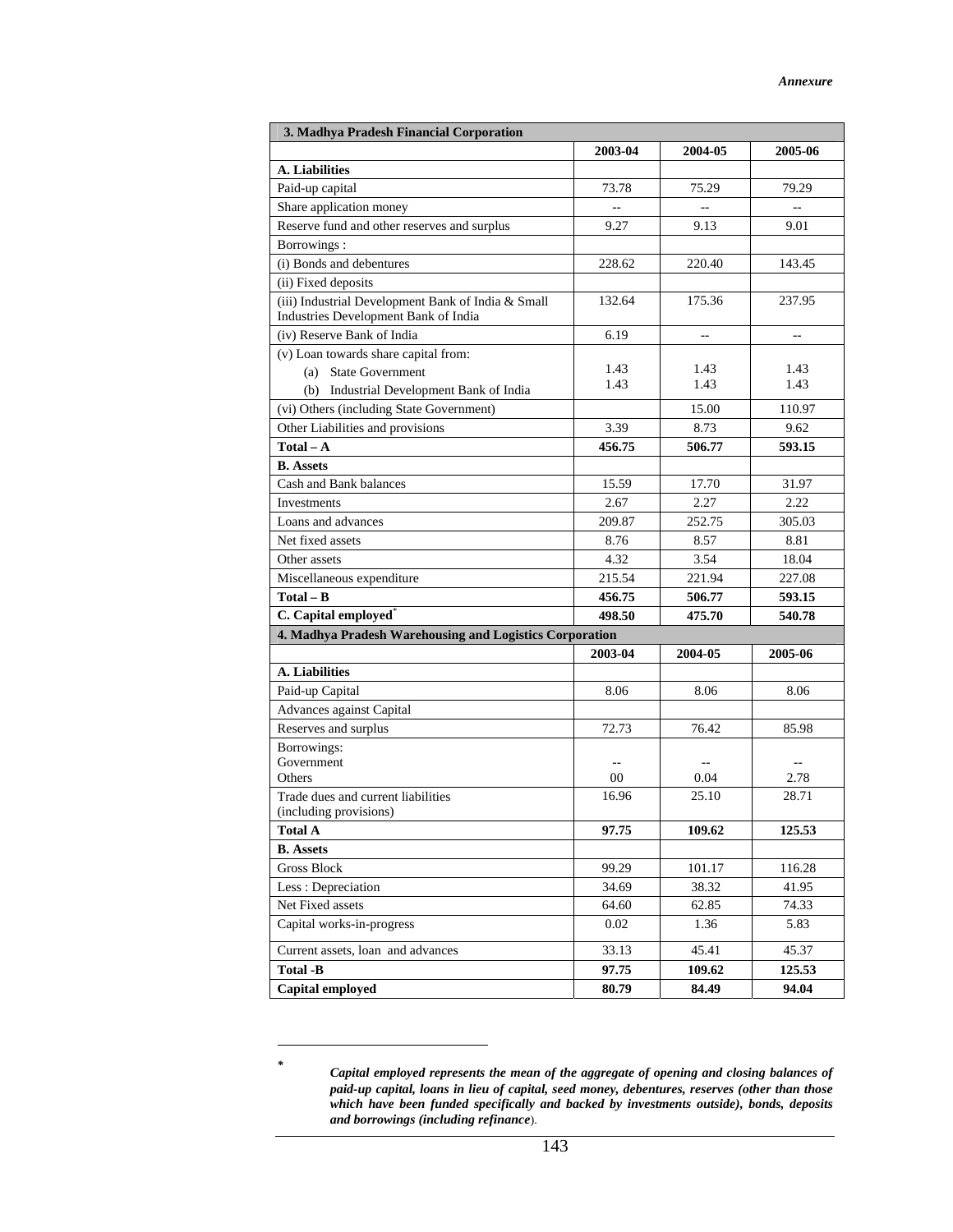#### *(Referred to in paragraph 1.7)*  **Statement showing working results of Statutory corporations**

*(Rupees in crore)* 

|                | A. Working Statutory corporations                                                                                                     |                                       |                                            |              |            |
|----------------|---------------------------------------------------------------------------------------------------------------------------------------|---------------------------------------|--------------------------------------------|--------------|------------|
| 1.             | <b>Madhya Pradesh State Electricity Board</b>                                                                                         |                                       |                                            |              |            |
|                | <b>Particulars</b>                                                                                                                    |                                       | 2002-03                                    | 2003-04      | 2004-05    |
| 1              | (a) Revenue receipts                                                                                                                  |                                       | 4794.50                                    | 5688.42      | 6082.74    |
|                | (b) Subsidy/Subvention from Government                                                                                                |                                       | 668.00                                     | 818.39       | 794.30     |
|                | <b>Total</b>                                                                                                                          |                                       | 5462.50                                    | 6506.81      | 6877.04    |
| 2              | Revenue expenditure (net of expenses capitalised) including write-off of<br>intangible assets but excluding depreciation and interest |                                       | 4788.48                                    | 5591.43      | 6313.70    |
| 3              | Gross Surplus $(+)/$ Deficit $(-)$ for the year $(1-2)$                                                                               |                                       | 674.02                                     | 915.38       | 563.34     |
| $\overline{4}$ | Adjustments relating to previous years                                                                                                |                                       | $(-)0.08$                                  | 95.57        | 1511.89    |
| 5              | Final Gross Surplus $(+)/$ Deficit $(-)$ for the year $(3+4)$                                                                         |                                       | 673.94                                     | 1010.95      | 2075.23    |
| 6              | Appropriations:                                                                                                                       |                                       |                                            |              |            |
|                | (a) Depreciation (less capitalised)                                                                                                   |                                       | 487.53                                     | 476.68       | 519.21     |
|                | (b) Interest on Government loans                                                                                                      |                                       | 62.77                                      | 87.34        | 106.75     |
|                | (c) Interest on others, bonds, advance, etc. and finance charges                                                                      |                                       | 746.05                                     | 826.61       | 319.49     |
|                | (d) Total interest on loans $\&$ finance charges (b+c)                                                                                |                                       | 808.82                                     | 913.95       | 426.24     |
|                | (e) Less :- Interest capitalised                                                                                                      |                                       | 468.03                                     | 530.71       | 114.10     |
|                | (f) Net interest charged to revenue (d-e)                                                                                             |                                       | 340.79                                     | 383.24       | 312.14     |
|                | $(g)$ Total appropriations $(a+f)$                                                                                                    |                                       | 828.32                                     | 859.92       | 831.35     |
| $\tau$         | Surplus(+)/deficit(-)before accounting for subsidy from State<br>Government $\{5-6(g)-1(b)\}\$                                        |                                       | $(-)822.38$                                | $(-)667.36$  | 449.58     |
| 8              | Net Surplus $(+)/$ Deficit $(-)$ {5-6(g)}                                                                                             |                                       | $(-)154.38$                                | 151.03       | 1243.88    |
| 9              | Total return on capital employed <sup>*</sup>                                                                                         |                                       | $(-)279.30$                                | $(+)$ 543.27 | 1556.02    |
| 10             | Percentage of return on capital employed                                                                                              |                                       |                                            | 24.50        | 17.56      |
| 2.             | $**$<br><b>Madhya Pradesh Road Transport Corporation</b>                                                                              |                                       |                                            |              |            |
|                |                                                                                                                                       | 2002-03<br>(up to<br>$31 - 12 - 2002$ | 2002-03<br>$(1-1-03)$ to<br>$31 - 03 - 03$ | 2003-04      | 2004-05    |
| $\mathbf{1}$   | Operating                                                                                                                             |                                       |                                            |              |            |
|                | (a) Revenue                                                                                                                           | 172.77                                | 48.64                                      | 175.03       | 186.17     |
|                | (b) Expenditure                                                                                                                       | 251.48                                | 61.72                                      | 209.25       | 216.93     |
|                | $(c)$ Surplus $(+)$ /Deficit $(-)$                                                                                                    | $(-)78.71$                            | $(-)13.08$                                 | $(-)34.22$   | $(-)30.76$ |
| 2              | Non-operating                                                                                                                         |                                       |                                            |              |            |
|                | (a) Revenue                                                                                                                           | 3.96                                  | 1.38                                       | 4.97         | 2.93       |
|                | (b) Expenditure                                                                                                                       | 9.23                                  | 4.34                                       | 15.75        | 17.51      |
|                | (c) Surplus(+)/Deficit(-)                                                                                                             | $(-)5.27$                             | $(-)2.96$                                  | $(-)10.78$   | $(-)14.58$ |
| 3              | Total                                                                                                                                 |                                       |                                            |              |            |
|                | (a) Revenue                                                                                                                           | 176.73                                | 50.02                                      | 180.00       | 189.10     |
|                | (b) Expenditure                                                                                                                       | 260.71                                | 66.06                                      | 225.00       | 234.44     |
|                | (c) Net $Profit(+)/Loss(-)$                                                                                                           | $(-)83.98$                            | $(-)16.04$                                 | $(-)45.00$   | $(-)45.34$ |
| $\overline{4}$ | Interest on capital and loans                                                                                                         | 12.15                                 | 2.96                                       | 11.00        | 11.00      |
| $\sqrt{5}$     | Total return on Capital employed*                                                                                                     | $(-)71.83$                            | $(-)13.08$                                 | $(-)34.00$   | $(-)34.34$ |

*\* Total return on capital employed represents net Surplus/ Deficit plus total interest charged to Profit and Loss Account (less interest capitalised).* 

 $\overline{a}$ 

*\*\* Consequent on bifurcation of MPSRTC between Madhya Pradesh and Chhattisgarh State w.e.f. 31 December 2002 it has prepared accounts for 2002-03 in two phases viz upto 31 December 2002 and from 1 January to 31 March 2003.*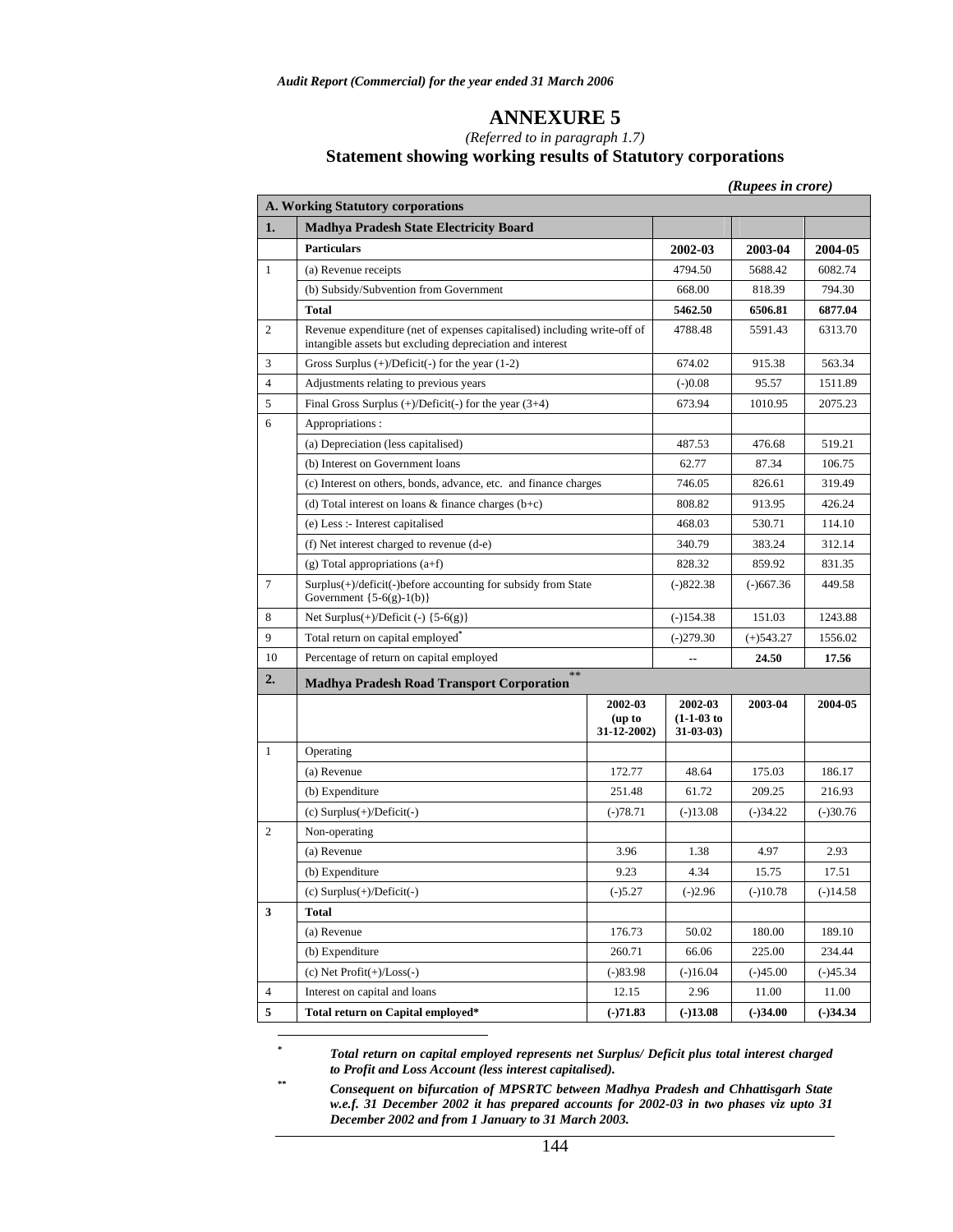| 3.             | <b>Madhya Pradesh Financial Corporation</b>                 |               |               |               |
|----------------|-------------------------------------------------------------|---------------|---------------|---------------|
|                |                                                             | 2003-04       | 2004-05       | 2005-06       |
| $\mathbf{1}$   | <b>Income</b>                                               |               |               |               |
|                | (a) Interest on loans<br>(b) Other Income                   | 27.05<br>1.26 | 29.66<br>3.07 | 33.29<br>2.47 |
|                | <b>Total-1</b>                                              | 28.31         | 32.73         | 35.76         |
| $\overline{2}$ | <b>Expenses</b>                                             |               |               |               |
|                | (a) Interest on long-term loans                             | 29.10         | 28.21         | 27.07         |
|                | (b) Provision for non performing assets                     | 3.97          | 6.21          | 5.37          |
|                | (c) Other expenses                                          | 6.75          | 8.53          | 8.20          |
|                | Total-2                                                     | 39.82         | 42.95         | 40.64         |
| 3              | Loss before tax $(1-2)$                                     | 11.51         | 10.22         | 4.88          |
| 4              | Provision for tax                                           | $-$           |               | $-$           |
| 5              | Other appropriations                                        | 0.25          | $(-)3.83$     | --            |
| 6              | Amount available for dividend                               |               |               | --            |
| $\tau$         | Dividend payable                                            | 38.90         | 38.90         | 38.90         |
| 8              | Total return on capital employed                            | 15.55         | 17.99         | 22.19         |
| 9              | Percentage of return on capital employed                    | 3.12          | 3.78          | 4.10          |
| 4.             | <b>Madhya Pradesh Warehousing and Logistics Corporation</b> |               |               |               |
|                |                                                             | 2003-04       | 2004-05       | 2005-06       |
|                | <b>Income</b>                                               |               |               |               |
|                | (a) Warehousing charges<br>(b) Other Income                 | 32.64<br>0.68 | 34.71<br>1.15 | 37.63<br>1.82 |
|                | <b>Total</b>                                                | 33.32         | 35.86         | 39.45         |
|                | <b>Expenses</b>                                             |               |               |               |
|                | (a) Establishment charges                                   | 13.74         | 14.91         | 15.34         |
|                | (b) Other expenses                                          | 8.75          | 12.21         | 10.42         |
|                | <b>Total</b>                                                | 22.49         | 27.12         | 25.76         |
|                | Profit $(+)/$ Loss $(-)$ before tax                         | 10.83         | 8.74          | 13.69         |
|                | Other appropriations $^{\textregistered}$                   | 10.56         | 8.44          | 13.39         |
|                | Amount available for dividend                               | 0.27          | 0.30          | 0.30          |
|                | Dividend for the year                                       | 0.27          | 0.30          | 0.30          |
|                | Total return on capital employed                            | 10.91         | 11.36         | 14.23         |
|                | Percentage of return on capital employed                    | 13.50         | 13.45         | 15.13         |

 $\ast$ 

*Represents profit for current year available for dividend after considering the specific reserves and provision for taxation.* 

<sup>&</sup>lt;sup>*e</sup></sup> <i>This does not include prior period adjustments.*</sup>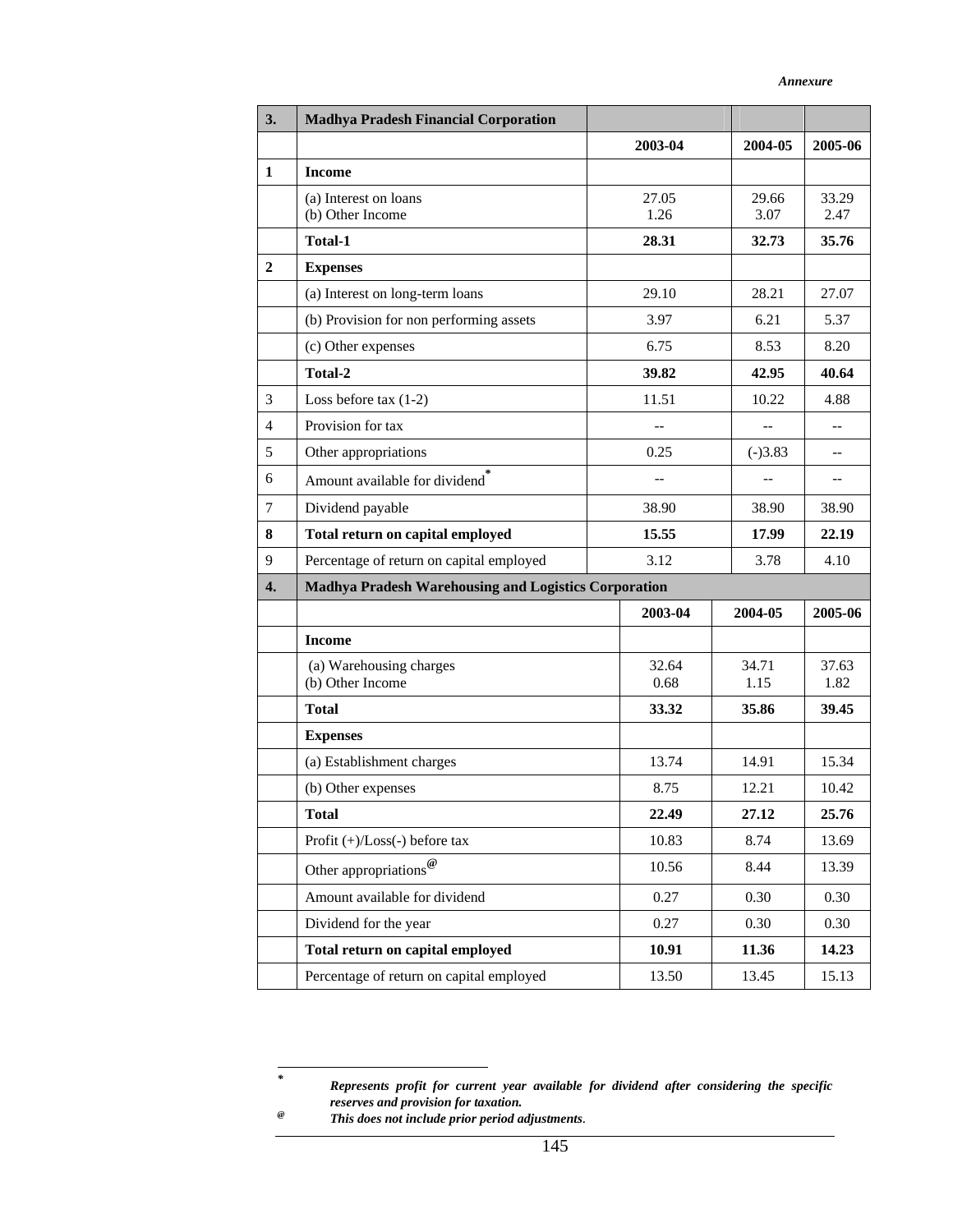### *(Referred to in paragraph 1.12)*  **Statement showing operational performance of Statutory corporations**

# **Working Statutory corporations**

| $\mathbf{1}$ | <b>Madhya Pradesh State Electricity Board</b>                                           |                                                     |                          |                          |
|--------------|-----------------------------------------------------------------------------------------|-----------------------------------------------------|--------------------------|--------------------------|
| Sl. No       | <b>Particulars</b>                                                                      | 2002-03                                             | 2003-04                  | 2004-05                  |
|              | <b>Installed capacity</b>                                                               |                                                     | (MW)                     |                          |
| (a)          | Thermal                                                                                 | 2147.500                                            | 2147.500                 | 2147.500                 |
| (b)          | Hydro                                                                                   | 842.955                                             | 842.955                  | 842.955                  |
| (c)          | Gas                                                                                     | $\overline{\phantom{a}}$                            | $\overline{\phantom{a}}$ | $\overline{\phantom{a}}$ |
| (d)          | Other                                                                                   | $\overline{\phantom{a}}$                            | $\overline{a}$           | $\overline{\phantom{a}}$ |
|              | <b>Total</b>                                                                            | 2990.455                                            | 2990.455                 | 2990.455                 |
|              | Normal maximum demand                                                                   | 4769.000                                            | 5662.000                 | 6112.000                 |
|              | Power generated:                                                                        |                                                     | (MWKH)                   |                          |
| (a)          | Thermal                                                                                 | 13680.860                                           | 13168.440                | 13502.600                |
| (b)          | Hydro                                                                                   | 1890.550                                            | 2632.720                 | 2255.840                 |
| (c)          | Gas                                                                                     | $\overline{\phantom{a}}$                            | $\overline{a}$           | $\overline{a}$           |
| (d)          | Other                                                                                   |                                                     | $\overline{a}$           | $\overline{a}$           |
|              | <b>Total</b>                                                                            | 15571.410                                           | 15801.160                | 15758.440                |
|              | Less: Auxiliary consumption                                                             | $\overline{a}$                                      | $\overline{a}$           | $\overline{a}$           |
| (a)          | Thermal                                                                                 | 1315.050                                            | 1302.090                 | 1333.730                 |
|              | (Percentage)                                                                            | (99.65)                                             | (99.56)                  | (99.68)                  |
| (b)          | Hydro                                                                                   | 4.610                                               | 5.700                    | 4.320                    |
|              | (Percentage)                                                                            | (0.35)                                              | (0.44)                   | (0.32)                   |
| (c)          | Gas                                                                                     | --                                                  | $\overline{a}$           | --                       |
|              | (Percentage)                                                                            | $\overline{\phantom{a}}$                            | --                       | --                       |
| (d)          | Other                                                                                   | $\hspace{0.05cm} -\hspace{0.05cm} -\hspace{0.05cm}$ | $\overline{\phantom{a}}$ | --                       |
|              | (Percentage)                                                                            | $\sim$                                              | $\overline{a}$           | --                       |
|              | <b>Total</b>                                                                            | 1319.660                                            | 1307.790                 | 1338.050                 |
|              | (Percentage)                                                                            | (9.66)                                              | (8.28)                   | (8.49)                   |
|              | Net power generated                                                                     | 14251.750                                           | 14493.370                | 14420.390                |
|              | Power purchased                                                                         | 12926.340                                           | 14000.130                | 16206.265                |
|              | Total power available for sale                                                          | 27178.090                                           | 28493.500                | 30626.655                |
|              | Power sold                                                                              | 15280.403                                           | 15996.060                | 17310.200                |
|              | Transmission and distribution losses                                                    | 11897.687                                           | 12497.440                | 13316.455                |
|              | Load factor (Percentage)                                                                | 73.14                                               | 70.21                    | 72.09                    |
|              | Percentage of transmission and distribution losses to<br>total power available for sale | 43.59                                               | 43.86                    | 43.48                    |
|              | Number of villages/towns electrified                                                    | 50400                                               | 50474                    | 50474                    |
|              | Number of pump sets/wells energised                                                     | 1320923                                             | 1325092                  | 1329388                  |
|              | Number of sub-stations                                                                  | 165066                                              | 172670                   | 177902                   |
|              | Transmission/distribution lines (in kms)                                                |                                                     |                          |                          |
| (a)          | High/medium voltage                                                                     | 185984                                              | 191898                   | 193871                   |
| (b)          | Low voltage                                                                             | NA                                                  | 335062                   | 337021                   |
|              | Connected load (in MW)                                                                  | 8624                                                | 8678                     | 8898                     |
|              | Number of consumers                                                                     | 6395646                                             | 6442961                  | 6493500                  |
|              | Number of employees                                                                     | 60299                                               | 58774                    | 57346                    |
|              | Consumer/employees Ratio                                                                | 106:1                                               | 110:1                    | 113:1                    |
|              | Total expenditure on staff during the year<br>(Rs.in crore)                             | 814.25                                              | 1024.48                  | 1146.690                 |
|              | Percentage of expenditure on staff to total revenue<br>expenditure                      | 14.50                                               | 14.81                    | 16.82                    |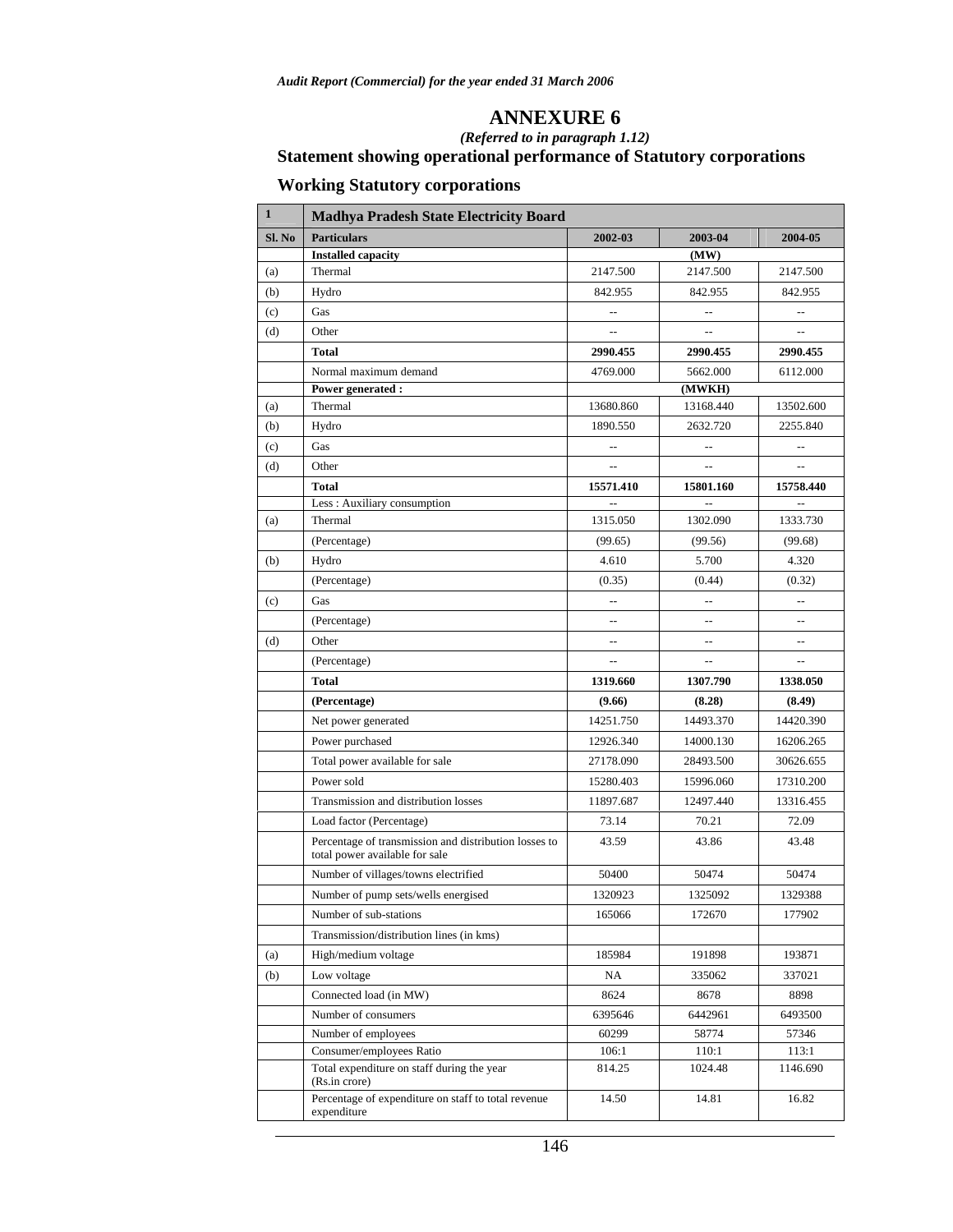| Sl. No | <b>Particulars</b>                                                                |                            | 2002-03            | 2003-04         |  | 2004-05                   |
|--------|-----------------------------------------------------------------------------------|----------------------------|--------------------|-----------------|--|---------------------------|
| 25     | <b>Units sold</b>                                                                 |                            |                    | (MKWH)          |  |                           |
| (a)    | Agriculture                                                                       | 4974.183                   |                    | 5347.00         |  | 5598.779                  |
|        | (Percentage share to total units sold)                                            | (32.36)                    |                    | 33.10           |  | 32.15                     |
| (b)    | Industrial                                                                        | 4171.096                   |                    | 5617.000        |  | 6028.295                  |
|        | (Percentage share to total units sold)                                            | (27.14)                    |                    | 34.77           |  | 34.61                     |
| (c)    | Commercial                                                                        | 651.589                    |                    | 608.000         |  | 799.434                   |
|        | (Percentage share to total units sold)                                            | (4.24)                     |                    | 4.26            |  | 4.59                      |
| (d)    | Domestic                                                                          | 3243.067                   |                    | 3311.000        |  | 3762.243                  |
|        | (Percentage share to total units sold)                                            | (21.09)                    |                    | 20.50           |  | 21.60                     |
| (e)    | Others                                                                            | 2333.741                   |                    | 1190.956        |  | 1226.552                  |
|        | (Percentage share to total units sold)                                            | (15.19)                    |                    | 7.37            |  | 7.04                      |
|        | <b>Total</b>                                                                      | 15373.676                  |                    | 16153.956       |  | 17415.303                 |
|        |                                                                                   |                            |                    | (Paise per KWH) |  |                           |
| (a)    | Revenue (excluding subsidy from Government)                                       | $_{\rm NA}$                |                    | 352             |  | 349                       |
| (b)    | Expenditure                                                                       |                            |                    | 359             |  | 370                       |
| (c)    | $Profit(+)/Loss(-)$                                                               |                            |                    | $(-)0.07$       |  | $(-)0.21$                 |
| (d)    | Average subsidy claimed from Government (in Rupees)                               | --                         |                    | 0.51            |  | 0.46                      |
| (e)    | Average interest charges (in Rupees)                                              | $\overline{a}$             |                    | 0.53            |  | 0.22                      |
| 2.     | <b>Madhya Pradesh Road Transport Corporation</b>                                  |                            |                    |                 |  |                           |
| Sl. No | <b>Particulars</b>                                                                |                            | 2002-03            | 2003-04         |  | 2004-05                   |
|        |                                                                                   |                            |                    |                 |  |                           |
|        |                                                                                   | $(Up$ to<br>$31 - 12 - 02$ | $(01-01-03)$<br>to |                 |  |                           |
|        |                                                                                   |                            | $31 - 03 - 03$     |                 |  |                           |
|        | Average number of vehicles held                                                   | 1747                       | 1745               | 1690            |  | 1571                      |
|        | Average number of vehicles on road                                                | 1435                       | 1417               | 1269            |  | 925                       |
|        | Percentage of utilisation of vehicles                                             | 82                         | 81                 | 75              |  | 58                        |
|        | Number of employees                                                               | 11199                      | 11204              | 10665           |  | 10613                     |
|        | Employee-vehicle ratio                                                            | 6:1                        | 8:1                | 8:1             |  | 11:1                      |
|        | Number of routes operated at the end of the year                                  | NA                         | 1033               | 1033            |  | 1033                      |
|        | Route kilometres                                                                  | NA                         | 206561             | 206561          |  | 206561                    |
|        | Kilometres operated (in lakh)                                                     |                            |                    |                 |  |                           |
|        | (a) Gross                                                                         | 1396.10                    | 380.32             | 1389.96         |  | 1264.61                   |
|        | (b) Effective                                                                     | 1358.64                    | 369.84             | 1351.49         |  | 1264.61                   |
|        | (c) Dead                                                                          | 37.46                      | 10.48              | 38.47           |  |                           |
|        | Percentage of dead kilometres to gross kilometres                                 | 2.68                       | 2.76               | 2.76            |  | $\mathbb{L}^{\mathbb{L}}$ |
|        | Average kilometres covered per bus per day                                        | 220                        | 264                | 250             |  | 250                       |
|        | Operating revenue per kilometre (Paise) over previous<br>year's income (per cent) | 1360<br>9.94               | 1538<br>11.00      | 1633<br>6.18    |  | 2078                      |
|        | Average expenditure per kilometre (Paise)                                         | 2044                       | 2031               | 2045            |  | 2577                      |
|        | Profit(+)/Loss(-) per kilometre (Paise)                                           | $(-)684$                   | $(-)493$           | $(-)412$        |  | $(-)499$                  |
|        | Number of operating depots                                                        | 57                         | 47                 | 47              |  | 42                        |
|        | Average number of breakdowns per lakh kilometres                                  | 7.00                       | 8.90               | 6.90            |  | 7.00                      |
|        | Average number of accidents per lakh kilometres                                   | 0.15                       | 0.13               | 0.13            |  | 0.12                      |
|        | Passenger kilometres operated (in crore)                                          | 600.00                     | 553.54             | 391.94          |  | $\overline{\phantom{a}}$  |
|        | Occupancy ratio                                                                   | 61                         | 62                 | 60              |  | 60                        |
|        | Kilometres obtained per litre of :                                                |                            |                    |                 |  |                           |
|        | (a) Diesel Oil                                                                    | 4.05                       | 4.06               | 4.05            |  | 4.10                      |
|        | (b) Engine Oil                                                                    | 6.05                       | 6.05               | 6.50            |  | 6.50                      |

 $\overline{a}$ 

<sup>♥</sup> *NA= Not available \**

*Revenue expenditure includes depreciation but excludes interest on long term loans*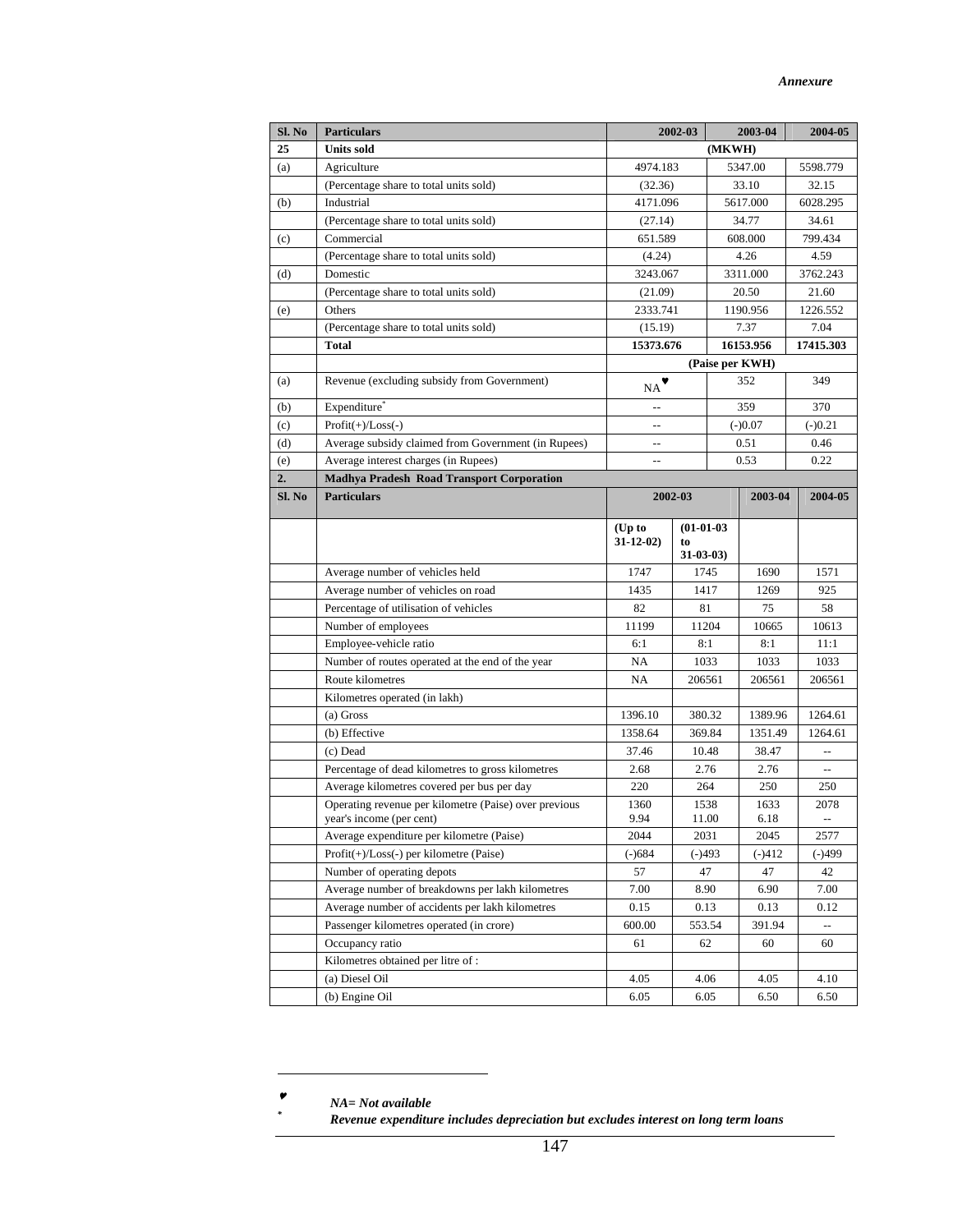#### *(Amount: Rupees in crore)*

| 3.                     | <b>Madhya Pradesh Warehousing and Logistics Corporation</b>                                       |               |               |               |                |                |                |  |  |  |  |
|------------------------|---------------------------------------------------------------------------------------------------|---------------|---------------|---------------|----------------|----------------|----------------|--|--|--|--|
|                        | <b>Particulars</b>                                                                                | 2003-04       | 2004-05       | 2005-06       |                |                |                |  |  |  |  |
|                        | Number of stations covered<br>Storage capacity created up to the end of the year (in lakh tonnes) |               |               |               | 229            | 230            | 232            |  |  |  |  |
| (a) Owned<br>(b) Hired |                                                                                                   |               |               | 9.63<br>2.04  | 9.65<br>2.13   | 9.78<br>2.10   |                |  |  |  |  |
| (c) Total              |                                                                                                   |               |               |               | 11.67          | 11.78          | 11.88          |  |  |  |  |
|                        | Average capacity utilized during the year (in lakh tonnes)                                        |               |               |               | 9.05           | 9.22           | 9.46           |  |  |  |  |
|                        | Percentage of utilization                                                                         |               |               |               | 77             | 78             | 80             |  |  |  |  |
|                        | Average revenue per metric tonne per year (Rs)                                                    |               |               |               | 368.18         | 388.93         | 417.08         |  |  |  |  |
|                        | Average expense per metric tonne per year (Rs.)                                                   |               |               |               | 248.48         | 294.15         | 272.34         |  |  |  |  |
| 4.                     | <b>Madhya Pradesh Financial Corporation</b>                                                       |               |               |               |                |                |                |  |  |  |  |
| <b>Particulars</b>     |                                                                                                   |               | 2003-04       |               | 2004-05        |                | 2005-06        |  |  |  |  |
|                        |                                                                                                   | <b>Number</b> | <b>Amount</b> | <b>Number</b> | <b>Amount</b>  | <b>Number</b>  | <b>Amount</b>  |  |  |  |  |
|                        | Applications pending at the<br>beginning of the year                                              | 13            | 2.37          | 14            | 5.20           | 5              | 20.52          |  |  |  |  |
| the year               | Applications received during                                                                      | 155           | 68.72         | 556           | 177.54         | 569            | 193.74         |  |  |  |  |
| <b>Total</b>           |                                                                                                   | 168           | 71.09         | 570           | 182.74         | 574            | 214.26         |  |  |  |  |
|                        | Applications sanctioned                                                                           | 136           | 54.95         | 515           | 162.23         | 558            | 167.72         |  |  |  |  |
|                        | Applications cancelled/<br>withdrawn/rejected/reduced                                             | 18            | 10.94         | $\sim$        | $\overline{a}$ | $\overline{a}$ | $\overline{a}$ |  |  |  |  |
| close of the year      | Applications pending at the                                                                       | 14            | 5.20          | 41            | 9.83           | 16             | 46.54          |  |  |  |  |
| Loans disbursed        |                                                                                                   | 95            | 41.83         | 388           | 110.01         | 550            | 115.54         |  |  |  |  |
| of the year            | Loans outstanding at the close                                                                    | 2733          | 452.91        | 2033          | 395.40         | 2228           | 358.91         |  |  |  |  |
|                        | Amount overdue for recovery<br>at the close of the year                                           |               |               |               |                |                |                |  |  |  |  |
| (a) Principal          |                                                                                                   |               | 105.82        |               | 93.54          |                | 70.64          |  |  |  |  |
| (b) Interest           |                                                                                                   |               | 17.79         |               | 15.13          |                | 14.94          |  |  |  |  |
| <b>Total</b>           |                                                                                                   | 1574          | 123.61        | 1220          | 108.67         | 1161           | 85.58          |  |  |  |  |
| certificate cases      | Amount involved in recovery                                                                       | 227           | 40.27         | 208           | 37.56          | 195            | 31.78          |  |  |  |  |
| <b>Total</b>           |                                                                                                   | 1801          | 163.88        | 1428          | 146.23         | 1356           | 117.36         |  |  |  |  |
| loans outstanding      | Percentage of default to total                                                                    |               | 36.18         |               | 36.98          |                | 32.70          |  |  |  |  |

 $\overline{a}$ 

*<sup>\*</sup> Including interest*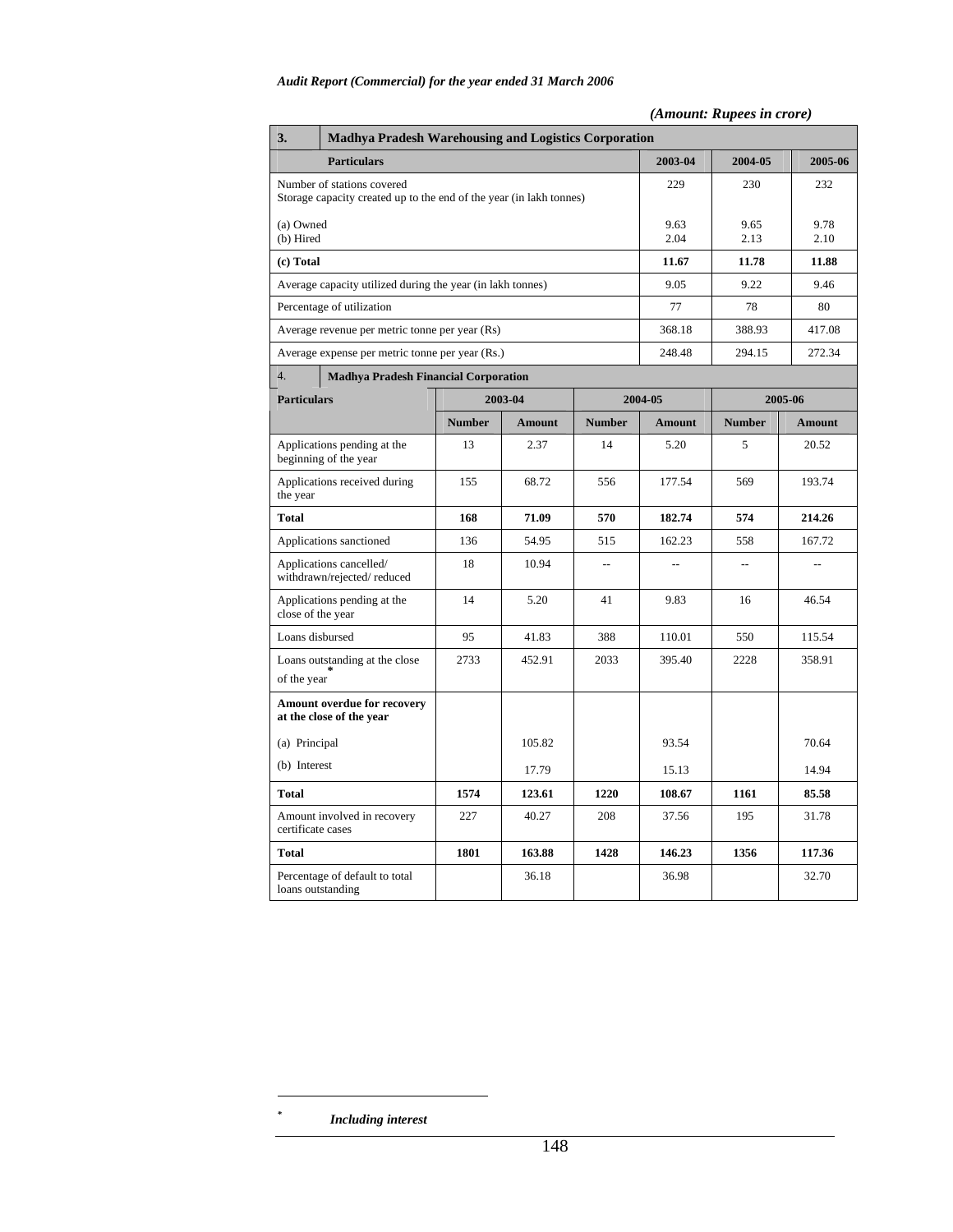### *(Referred to in paragraphs 2.2.7)*

### **Statement showing the position of land acquired, used and balances as on 31-03-2006**

| Sl.<br>No.       | <b>Particulars</b>                                                            | Lamta<br>division<br><b>Balaghat</b> | Rampur<br><b>Bhatodi</b><br>division<br><b>Betul</b> | <b>Chhindwara</b><br>division<br><b>Chhindwara</b> | <b>Kundam</b><br><b>Division</b><br><b>Jabalpur</b> | <b>Mohgaon</b><br>division<br><b>Mandla</b> | <b>Barghat</b><br>division<br><b>Seoni</b> | Umaria<br>division<br><b>Umaria</b> | <b>Sidhi</b><br>division<br><b>Sidhi</b> | <b>Total</b>       |
|------------------|-------------------------------------------------------------------------------|--------------------------------------|------------------------------------------------------|----------------------------------------------------|-----------------------------------------------------|---------------------------------------------|--------------------------------------------|-------------------------------------|------------------------------------------|--------------------|
| 1.               | Land acquired upto<br>2001<br>March<br>and<br>period<br>of<br>acquisition     | 32463.182<br>$(76-2001)$             | 35811.707<br>$(76-2001)$                             | 10738.730<br>$(89-2001)$                           | 23861.588<br>$(76-93)$                              | 50635.280<br>$(75-95)$                      | 32647.234                                  | 22046.306<br>$(76-97)$              | 2164.140                                 | 210514.167         |
| 2.               | Land acquired April<br>2001 to March 2006                                     | 6587.452                             | 1670.900<br>$(2003-04)$                              | 4099.200<br>$(2004-05)$                            | 2600.294<br>$(2004-05)$                             | 2733.170<br>(April 04)                      | 3763.620                                   | 3758.080<br>$(2004-05)$             | $-$                                      | 25212.716          |
| 3.               | Total                                                                         | 39050.634                            | 37482.607                                            | 14837.930                                          | 26607.882                                           | 53368.450                                   | 36410.854                                  | 25804.386                           | 2164.140                                 | 235726.883         |
| $\overline{4}$ . | Land<br>used<br>upto<br>March 2006                                            | 23975.143<br>(61)                    | 23387.379<br>(62)                                    | 7848.200<br>(53)                                   | 22215.950<br>(84)                                   | 44386.040<br>(83)                           | 21321.124<br>(59)                          | 19351.870<br>(77)                   | 1536.000<br>(71)                         | 164704.676<br>(70) |
| 5.               | returned<br>Land<br>$\overline{t}$<br>department<br>Forest<br>upto March 2006 | 62.617                               | $-$                                                  | 3366.740                                           | 146.000                                             |                                             |                                            | 687.970                             | $-$                                      | 3575.357<br>(1.52) |
| 6.               | Total 4 & 5                                                                   | 24037.760                            | 23387.379                                            | 11214.940                                          | 22361.950                                           | 44386.040                                   | 21321.124                                  | 20039.840                           | 1536.000                                 | 168280.033         |
| 7.               | Balance<br>as<br>on<br>March 2006                                             | 15012.874                            | 14095.228                                            | 3622.990                                           | 4245.932                                            | 8982.400                                    | 15089.730                                  | 5764.546                            | 628.140                                  | 67446.850          |
| 8.               | Balance old                                                                   | 9614.467                             | 12424.328                                            | $--$                                               | 1645.638                                            | 6242.240                                    | 11326.110                                  | 2006.466                            | 628.140                                  | 43894.389          |
| 9.               | Balance new                                                                   | 5398.407                             | 1670.900                                             | 3622.990                                           | 2600.294                                            | 2733.170                                    | 3763.620                                   | 3758.080                            | --                                       | 23552.476          |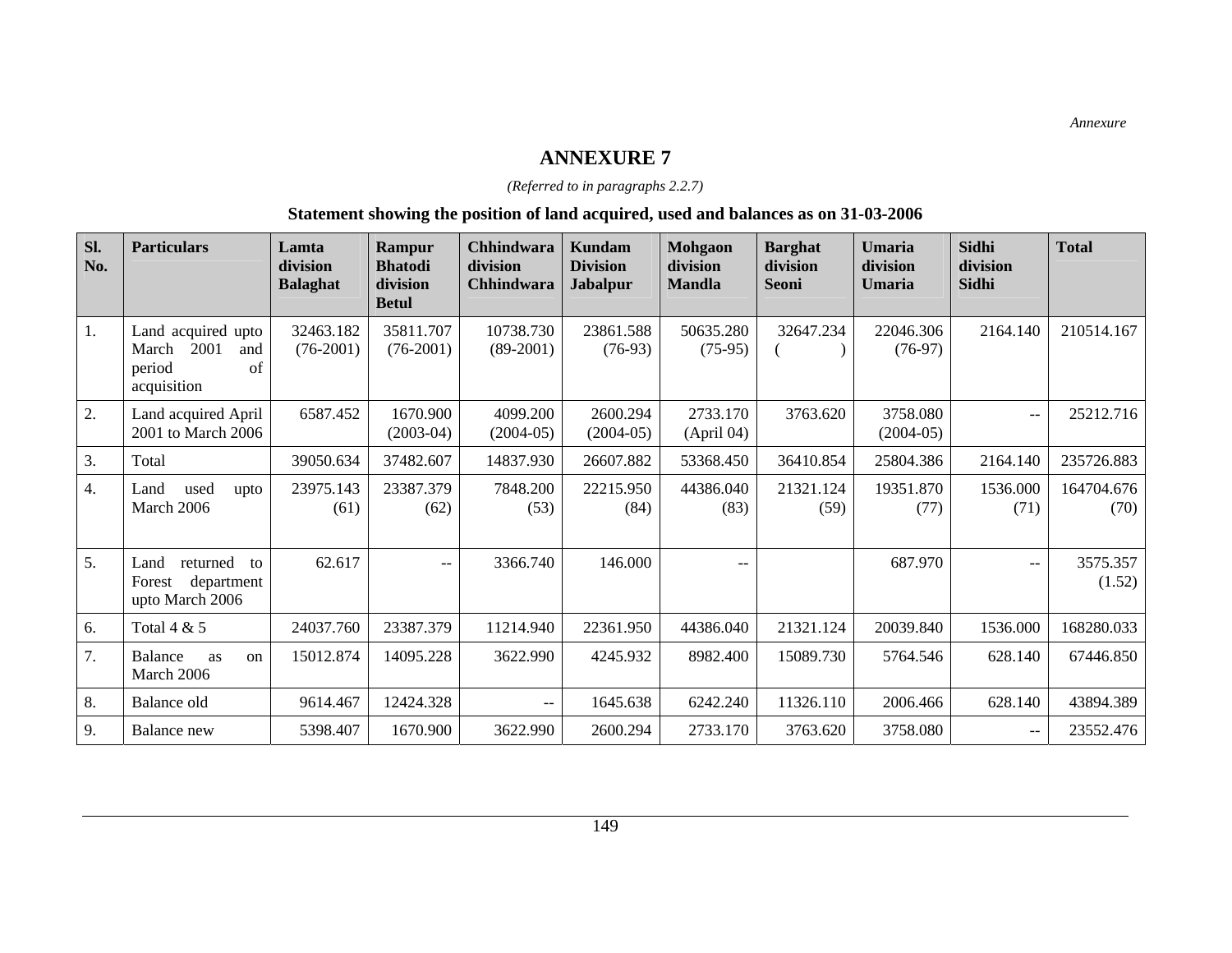*(Referred to in paragraphs 2.2.10)*

### **Statement showing production of standard size root-shoots**

| <b>Name of division</b> | <b>Plantation</b><br>vear | No. of<br><b>beds</b><br>used |                                | <b>Actual production of standard size</b><br>root-shoots | Productio<br>n as per<br>norms @<br>500/bed | Less<br>production<br>of standard<br>size root- |                              |
|-------------------------|---------------------------|-------------------------------|--------------------------------|----------------------------------------------------------|---------------------------------------------|-------------------------------------------------|------------------------------|
|                         |                           |                               | <b>Total</b><br>$(in$ lakh $)$ | <b>Per Bed</b>                                           | Percentage                                  | (in lakh)                                       | shoots in<br>lakh<br>$(7-4)$ |
| $\mathbf{1}$            | $\overline{2}$            | 3                             | $\overline{\mathbf{4}}$        | 5                                                        | 6                                           | $7\phantom{.}$                                  | 8                            |
| Lamta division          | 2001                      | 2090                          | 9.80                           | 469                                                      | 67                                          | 10.45                                           | 0.65                         |
| Balaghat                | 2002                      | 3800                          | 14.10                          | 371                                                      | 62                                          | 19.00                                           | 4.90                         |
|                         | 2003                      | 3500                          | 12.66                          | $\overline{362}$                                         | $\overline{52}$                             | 17.50                                           | 4.84                         |
|                         | 2004                      | 4000                          | 17.83                          | 446                                                      | 64                                          | 20.00                                           | 2.17                         |
|                         | 2005                      | 5000                          | 20.25                          | 405                                                      | 58                                          | 25.00                                           | 4.75                         |
| Chhindwara division     | $\overline{2001}$         | 550                           | 2.51                           | 456                                                      | 65                                          | 2.75                                            | 0.24                         |
| Chhindwara              | 2002                      | 1800                          | 3.66                           | 203                                                      | 29                                          | 9.00                                            | 5.34                         |
|                         | 2003                      | 1500                          | 3.52                           | 235                                                      | 33                                          | 7.50                                            | 3.98                         |
|                         | 2004                      | 2200                          | 5.33                           | 242                                                      | 35                                          | 11.00                                           | 5.67                         |
|                         | 2005                      | 3200                          | 11.85                          | 370                                                      | $\overline{53}$                             | 16.00                                           | 4.15                         |
| Kundam division         | 2001                      |                               |                                | $\overline{521}$                                         |                                             |                                                 |                              |
| Jabalpur                | 2002                      | 3000                          | 9.91                           | 330                                                      | 47                                          | 15.00                                           | 5.09                         |
|                         | $\overline{2003}$         | 3800                          | 14.88                          | 391                                                      | 56                                          | 19.00                                           | 4.12                         |
|                         | 2004                      | 4000                          | 13.29                          | 332                                                      | 47                                          | 20.00                                           | 6.71                         |
|                         | 2005                      | 4500                          | 17.88                          | 397                                                      | $\overline{57}$                             | 22.50                                           | 4.62                         |
| Mohgaon division        | 2003                      | 5000                          | 22.69                          | 454                                                      | 65                                          | 25.00                                           | 2.31                         |
| Mandla                  | 2004                      | 5000                          | 19.69                          | 394                                                      | 56                                          | 25.00                                           | 5.31                         |
|                         | 2005                      | 5000                          | 18.09                          | 362                                                      | $\overline{52}$                             | 25.00                                           | 6.91                         |
| <b>Barghat</b> division | 2001                      | 2500                          | 2.25                           | 90                                                       | 13                                          | 12.50                                           | 10.25                        |
| Seoni                   | 2002                      | 3540                          | 10.90                          | 308                                                      | 44                                          | 17.70                                           | 6.80                         |
|                         | 2003                      | 3860                          | 12.73                          | 330                                                      | 47                                          | 19.30                                           | 6.57                         |
|                         | 2004                      | 3650                          | 7.93                           | 217                                                      | $\overline{31}$                             | 18.25                                           | 10.32                        |
|                         | 2005                      | 5000                          | 18.73                          | 375                                                      | 54                                          | 25.00                                           | 6.27                         |
| Umaria division         | 2002                      | 2400                          | 4.74                           | 197                                                      | $\overline{36}$                             | 12.00                                           | 7.26                         |
| Umaria                  | $\overline{2003}$         | 3000                          | 14.60                          | 487                                                      | 59                                          | 15.00                                           | 0.40                         |
|                         | 2004                      | 3130                          | 12.42                          | 397                                                      | 57                                          | 15.65                                           | 3.23                         |
|                         | 2005                      | 3700                          | 5.78                           | 156                                                      | 30                                          | 18.50                                           | 12.72                        |
| Rampur Bhatodi          | 2002                      | 1500                          | 4.32                           | 288                                                      | 41                                          | 7.50                                            | 3.18                         |
| division Betul          | 2003                      | 1000                          | 4.60                           | 460                                                      | 66                                          | 5.00                                            | 0.40                         |
|                         | 2004                      | 1600                          | 3.83                           | 239                                                      | 43                                          | 8.00                                            | 4.17                         |
|                         | <b>Total</b>              | 92820                         | 320.77                         |                                                          |                                             | 464.10                                          | 143.33                       |

**Cost per root-shoot – 70 paisa + 14 paisa (20 per cent establishment cost) = 84 paisa per root-shoot Value of less produced root-shoot – 14333000 xRe. 0.84 = Rs.1.20 crore**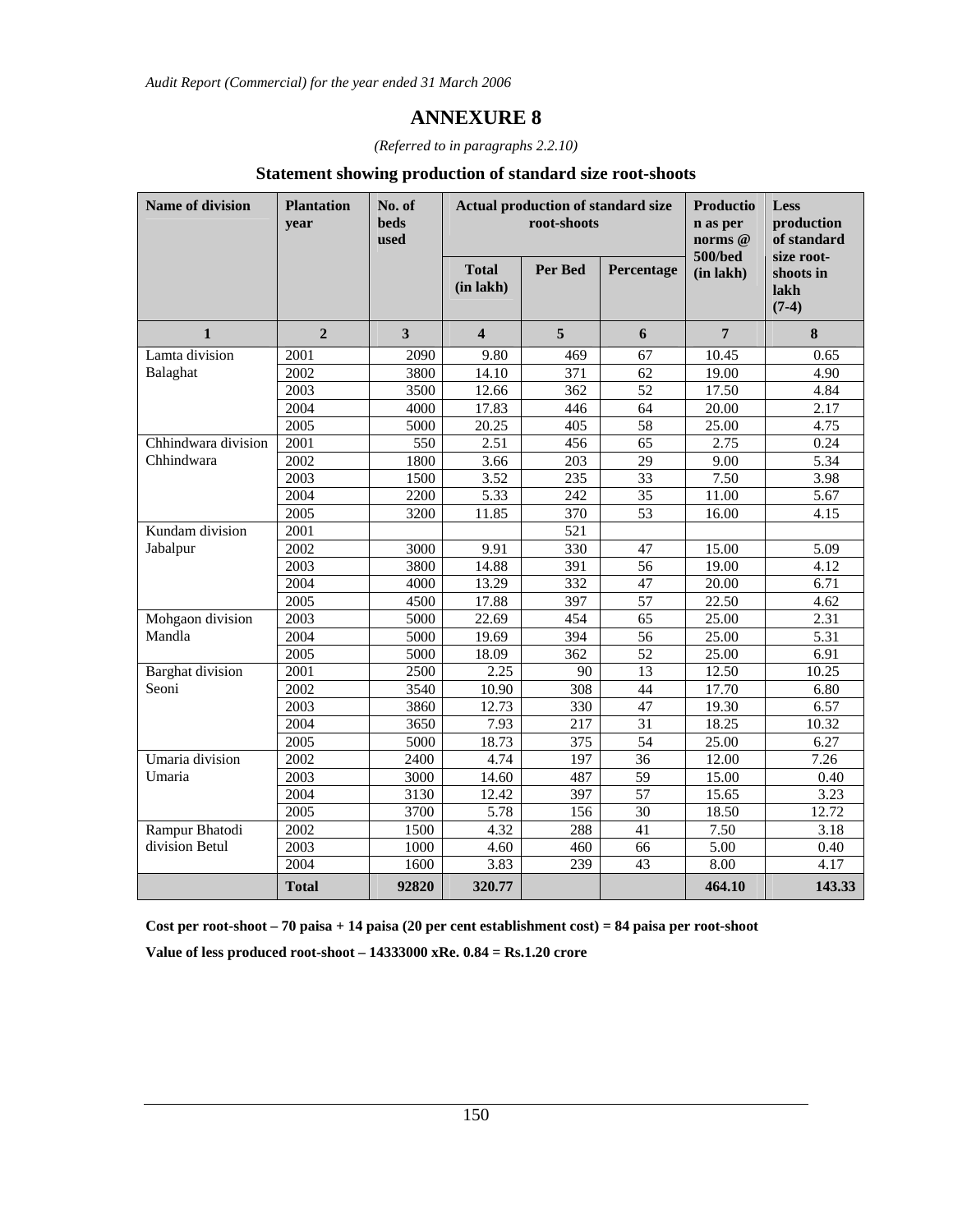*Annexure* 

### **ANNEXURE 9**

*(Referred to in paragraph 2.2.19 )* 

### **Statement showing cost per ha of teak plantation (Rainfed) including maintenance upto three years**

|                                   |              |                                          | 2000-01                                  |                                           |                   | 2001-02                          |                                          |                                          |                                           |                          |              | 2002-03                           |                                                |                                           |                          | 2003-04      |                                          |
|-----------------------------------|--------------|------------------------------------------|------------------------------------------|-------------------------------------------|-------------------|----------------------------------|------------------------------------------|------------------------------------------|-------------------------------------------|--------------------------|--------------|-----------------------------------|------------------------------------------------|-------------------------------------------|--------------------------|--------------|------------------------------------------|
| Name of<br>division               | Area<br>(ha) | <b>Actual</b><br>cost<br>per ha<br>(Rs.) | <b>Estimated</b><br>cost per ha<br>(Rs.) | <b>Difference</b><br>cost per ha<br>(Rs.) | Amount<br>in lakh | Area<br>(ha)                     | <b>Actual</b><br>cost per<br>ha<br>(Rs.) | <b>Estimated</b><br>cost per ha<br>(Rs.) | <b>Difference</b><br>cost per ha<br>(Rs.) | <b>Amount</b><br>in lakh | Area<br>(ha) | Actual<br>cost<br>per ha<br>(Rs.) | <b>Estimated</b><br>cost<br>per<br>ha<br>(Rs.) | <b>Difference</b><br>cost per ha<br>(Rs.) | <b>Amount</b><br>in lakh | Area<br>(ha) | <b>Actual</b><br>cost<br>per ha<br>(Rs.) |
| Lamta                             | 184.84       | 15987                                    | 16159                                    |                                           |                   | 332.000                          | 18645                                    | 16967                                    | 1678                                      | 5.57                     | 516.400      | 19774                             | 17815                                          | 1959                                      | 10.12                    | 441.400      | 16509                                    |
| Rampur<br>Bhatodi                 | 110.99       | 16145                                    | 16159                                    |                                           |                   | 180.060                          | 17683                                    | 16967                                    | 716                                       | 1.28                     | 303.240      | 20476                             | 17815                                          | 2661                                      | 8.12                     | 235.352      | 19854                                    |
| Kundam                            | 350.000      | 16008                                    | 16159                                    |                                           |                   | 130.000                          | 18985                                    | 16967                                    | 2018                                      | 2.68                     | 375.200      | 20120                             | 17815                                          | 2305                                      | 8.69                     | 528.000      |                                          |
| Mohgaon                           | 128.400      | 18240                                    | 16159                                    | 2081                                      | 2.67              | 499.740                          | 19568                                    | 16967                                    | 2601                                      | 13.00                    | 784.580      | 19458                             | 17815                                          | 1643                                      | 12.89                    | 682.990      | 15241                                    |
| Barghat                           | 145.870      | 23350                                    | 16159                                    | 7191                                      | 10.49             | 205.040                          | 28263                                    | 16967                                    | 11296                                     | 23.16                    | 450.660      | 14409                             | 17815                                          |                                           |                          | 431.800      | 13389                                    |
| Umaria                            |              |                                          | 16159                                    |                                           |                   | 70.000                           | 16243                                    | 16967                                    |                                           |                          | 200.087      | 15438                             | 17815                                          |                                           |                          | 344.600      |                                          |
| <b>Total</b>                      |              |                                          |                                          |                                           | 13.16             |                                  |                                          |                                          |                                           | 45.69                    |              |                                   |                                                |                                           | 39.82                    |              |                                          |
| Range of<br><b>Actual</b><br>cost |              |                                          | 15987 to 23350                           |                                           |                   | 16243 to 28263<br>14409 to 20476 |                                          |                                          |                                           | Rs.13389 to<br>19854     |              |                                   |                                                |                                           |                          |              |                                          |
|                                   |              |                                          |                                          |                                           |                   |                                  |                                          | Grand Total = $\text{Rs.}98.67$ lakh     |                                           |                          |              |                                   |                                                |                                           |                          |              |                                          |

**Note: Lamta division Balaghathas submitted wrong information regarding area planted in 2003 and thus intimated reduced cost per hectare which is corrected.** 

**Actual Planted Area = 441.400 hectare, Area intimated by Lamta division BalaghatDivision = 541.400 hectare**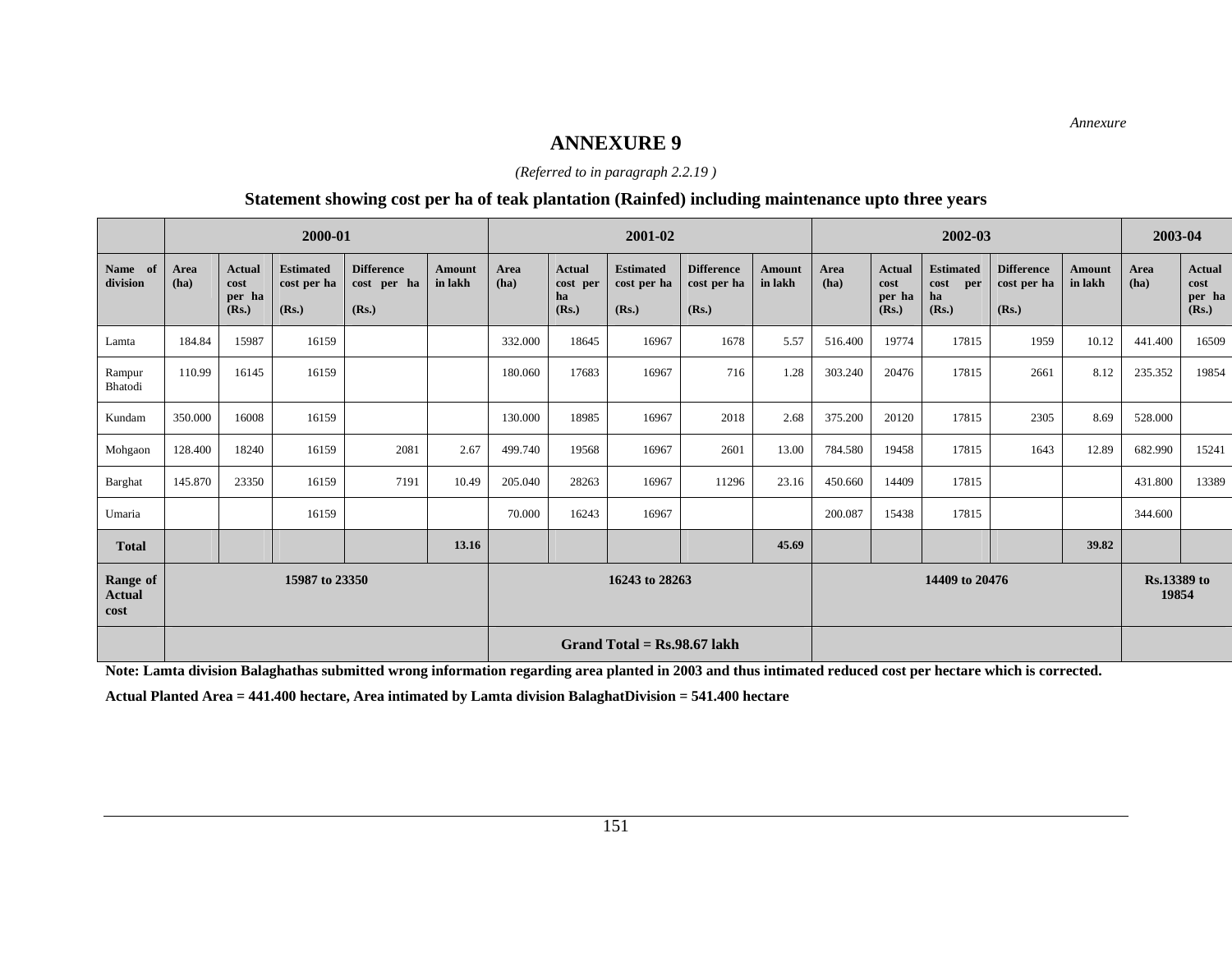# **ANNEXURE 10**

#### *(Referred to in paragraph 2.2.29 )*

### **Statement showing total upset price, sale price, their difference in respect of all forest produce sold during 2001-02 to 2005-06**

|                     |                              |                                |                            |                       |                    |                           | (Amount: Rupees in crore)     |
|---------------------|------------------------------|--------------------------------|----------------------------|-----------------------|--------------------|---------------------------|-------------------------------|
| Name of<br>division | Year                         | <b>Total</b><br>upset<br>price | <b>Total sale</b><br>price | <b>Below</b><br>upset | <b>Above upset</b> | Percentage<br>below upset | <b>Remarks</b>                |
| Lamta               | 2001-02                      |                                |                            |                       | $-$                |                           |                               |
| division            | $2002 - 03$                  | 6.27                           | 4.32                       | 1.95                  | $\overline{a}$     | 31                        |                               |
| Balaghat            | $2003 - 04$                  | 5.85                           | 4.64                       | 1.21                  | $-$                | 20.7                      |                               |
|                     | 2005-06                      | 3.70                           | 3.60                       | 0.90                  | $-$                |                           |                               |
|                     | <b>Total</b>                 | 15.82                          | 12.56                      | 3.26                  |                    | 27                        |                               |
| Rampur              | 2001-02                      |                                |                            |                       | $\overline{a}$     |                           |                               |
| Bhatodi             | 2002-03                      | 15.12                          | 12.37                      | 2.75                  | $\overline{a}$     | 18.22                     | Below in all months           |
| division            | 2003-04                      | 10.84                          | 4.29                       | 6.55                  |                    | 60.4                      | Below in all months           |
| Betul               |                              |                                |                            |                       |                    |                           | except December &<br>February |
|                     | <b>Total</b>                 | 25.96                          | 16.66                      | 9.30                  |                    |                           |                               |
| Kundam              | 2001-02                      |                                |                            |                       | $-$                | $-$                       |                               |
| division            | 2002-03                      | 11.51                          | 9.95                       | 1.56                  |                    | 13.6                      | Below in all months           |
| Jabalpur            | 2003-04                      | 5.82                           | 5.50                       | 0.32                  |                    | 5.5                       | Below in all months           |
|                     |                              |                                |                            |                       |                    |                           | except April &                |
|                     |                              |                                |                            |                       |                    |                           | February                      |
|                     | <b>Total</b>                 | 17.33                          | 15.45                      | 1.88                  |                    |                           |                               |
| Mohgaon<br>division | 2001-02                      | 20.45                          | 16.10                      | 4.35                  |                    | 21.3                      | Below upset in each<br>months |
| Mandla              | 2002-03                      | 17.98                          | 13.78                      | 4.20                  |                    | 23.4                      | Below upset in each           |
|                     |                              |                                |                            |                       |                    |                           | months                        |
|                     | 2003-04                      | 8.38                           | 7.87                       | 0.51                  |                    | 6.1                       | Below upset in each           |
|                     | <b>Total</b>                 | 46.81                          | 37.75                      | 9.06                  |                    |                           | months                        |
| <b>Barghat</b>      | $2001 - 02$                  |                                |                            |                       |                    | $-$                       |                               |
| division            | 2002-03                      | 13.20                          | 9.61                       | 3.59                  |                    | 27.6                      |                               |
| Seoni               | 2003-04                      | 9.23                           | 7.23                       | 2.00                  |                    | 21.7                      |                               |
|                     | <b>Total</b>                 | 22.43                          | 16.84                      | 5.59                  |                    |                           |                               |
| Umaria              | 2001-02                      | 4.03                           | 2.68                       | 1.35                  |                    | 33.3                      | Below except in               |
| division            |                              |                                |                            |                       |                    |                           | April & May                   |
| Umeria              | 2002-03                      | 6.08                           | 3.44                       | 2.64                  |                    | 43.4                      | Below in all months           |
|                     | 2003-04                      | 2.99                           | 1.70                       | 1.29                  |                    | 43.1                      | Below all months              |
|                     | <b>Total</b>                 | 13.10                          | 7.82                       | 5.28                  |                    |                           |                               |
|                     | <b>Grand</b><br><b>Total</b> | 141.45                         | 107.08                     | 34.37                 |                    |                           |                               |

**Note : For Betul, Jabalpur and Seoni figures are based on Head Office.**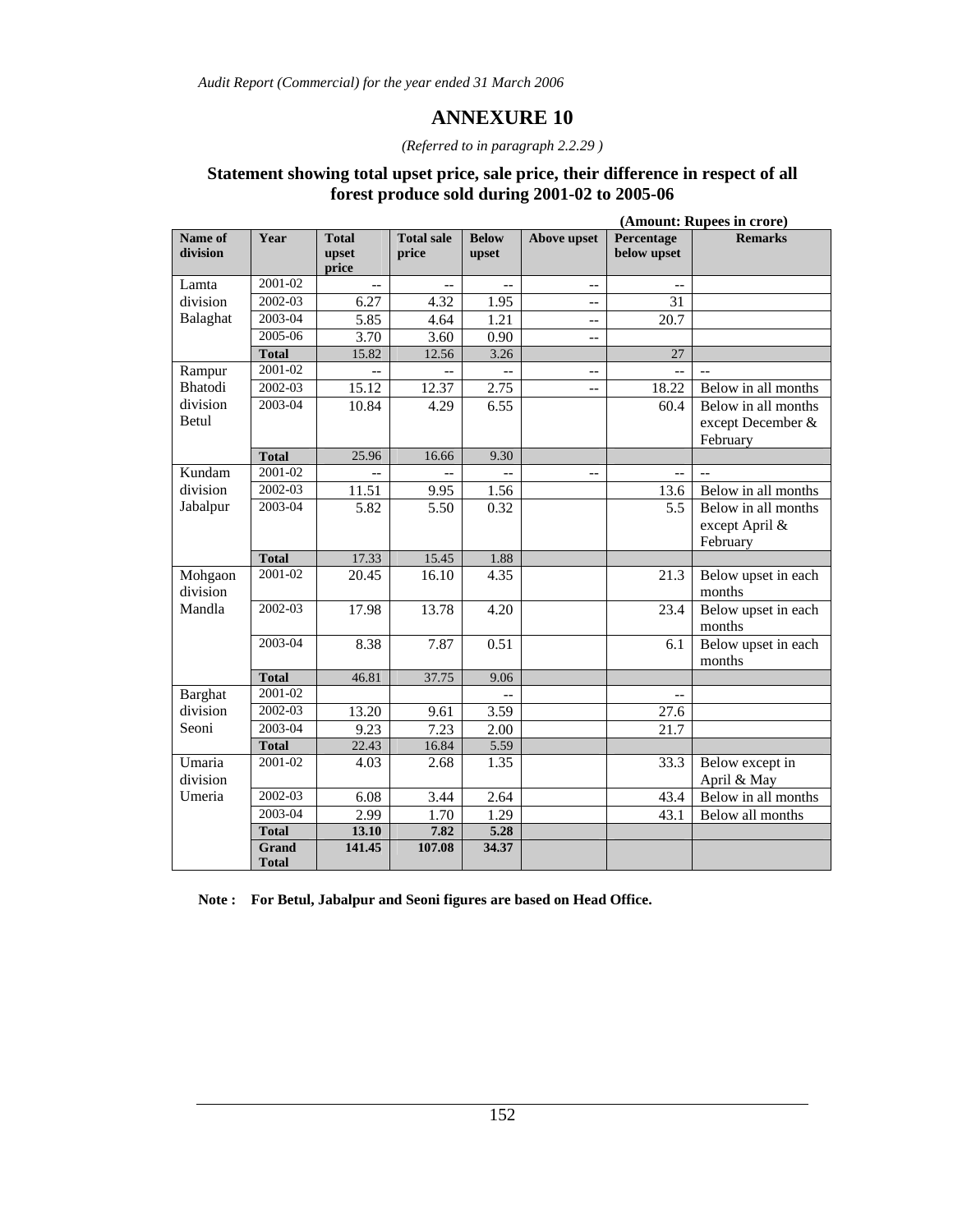#### *(Referred to in paragraph 3.1.9 )*

### **Statement giving details of sanctions and disbursements during the five years ended 31 March 2005**

|                                                               | (Amount: Rupees in crore) |               |                          |               |                          |               |                           |               |                          |               |
|---------------------------------------------------------------|---------------------------|---------------|--------------------------|---------------|--------------------------|---------------|---------------------------|---------------|--------------------------|---------------|
| <b>Particulars</b>                                            |                           | 2000-01       |                          | 2001-02       |                          | 2002-03       |                           | 2003-04       |                          | 2004-05       |
|                                                               | No.                       | <b>Amount</b> | No.                      | <b>Amount</b> | No.                      | <b>Amount</b> | No.                       | <b>Amount</b> | No.                      | <b>Amount</b> |
| Loan application<br>pending at beginning<br>of the year       | 19                        | 4.70          | 24                       | 7.31          | 15                       | 16.36         | 13                        | 2.36          | $\overline{7}$           | 3.05          |
| Add : application<br>received                                 | 308                       | 160.02        | 263                      | 159.17        | 205                      | 104.15        | 155                       | 68.72         | 556                      | 175.35        |
| Less : applications<br>rejected/withdrawn                     | 51                        | 41.08         | 54                       | 34.96         | 26                       | 5.57          | 22                        | 10.97         | 6                        | 2.85          |
| Net balance                                                   | 276                       | 123.69        | 233                      | 131.53        | 194                      | 114.94        | 146                       | 60.11         | 557                      | 175.55        |
| Loans* sanctioned                                             | 252                       | 107.95        | 218                      | 98.55         | 181                      | 107.02        | 139                       | 56.45         | 515                      | 162.22        |
| Loan application<br>pending at the end of<br>the year         | 24                        | 7.31          | 15                       | 16.36         | 13                       | 2.36          | $\tau$                    | 3.05          | 42                       | 9.83          |
| Target                                                        | $\overline{a}$            | 100.00        | $-$                      | 100.00        | $\overline{a}$           | 100.00        | $\mathbb{L}^{\mathbb{L}}$ | 75.00         | $\overline{\phantom{a}}$ | 165.00        |
| Loans disbursed                                               | 220                       | 73.81         | 176                      | 66.05         | 153                      | 74.97         | 95                        | 41.83         | 388                      | 110.00        |
| Target                                                        | $\overline{\phantom{m}}$  | 60.00         | $\overline{\phantom{a}}$ | 60.00         | $\overline{\phantom{a}}$ | 72.00         | $\overline{\phantom{a}}$  | 46.00         | $-$                      | 110.00        |
| Percentage of loans<br>sanctioned to target for<br>sanction   | $\mathbf{u}$              | 107.95        | $-$                      | 98.55         | $\overline{\phantom{a}}$ | 107.02        | $\mathbf{L}$              | 75.27         | $\overline{\phantom{a}}$ | 98.31         |
| Percentage of loan<br>disbursed to target for<br>disbursement | $\overline{\phantom{m}}$  | 123.02        | $-$                      | 110.08        | $\overline{\phantom{m}}$ | 104.12        | $ \!-$                    | 90.93         | $-$                      | 100.00        |

**\* Figures for 2000-01, 2001-02 and 2002-03 include financial assistance for Chhattisgarh State also.**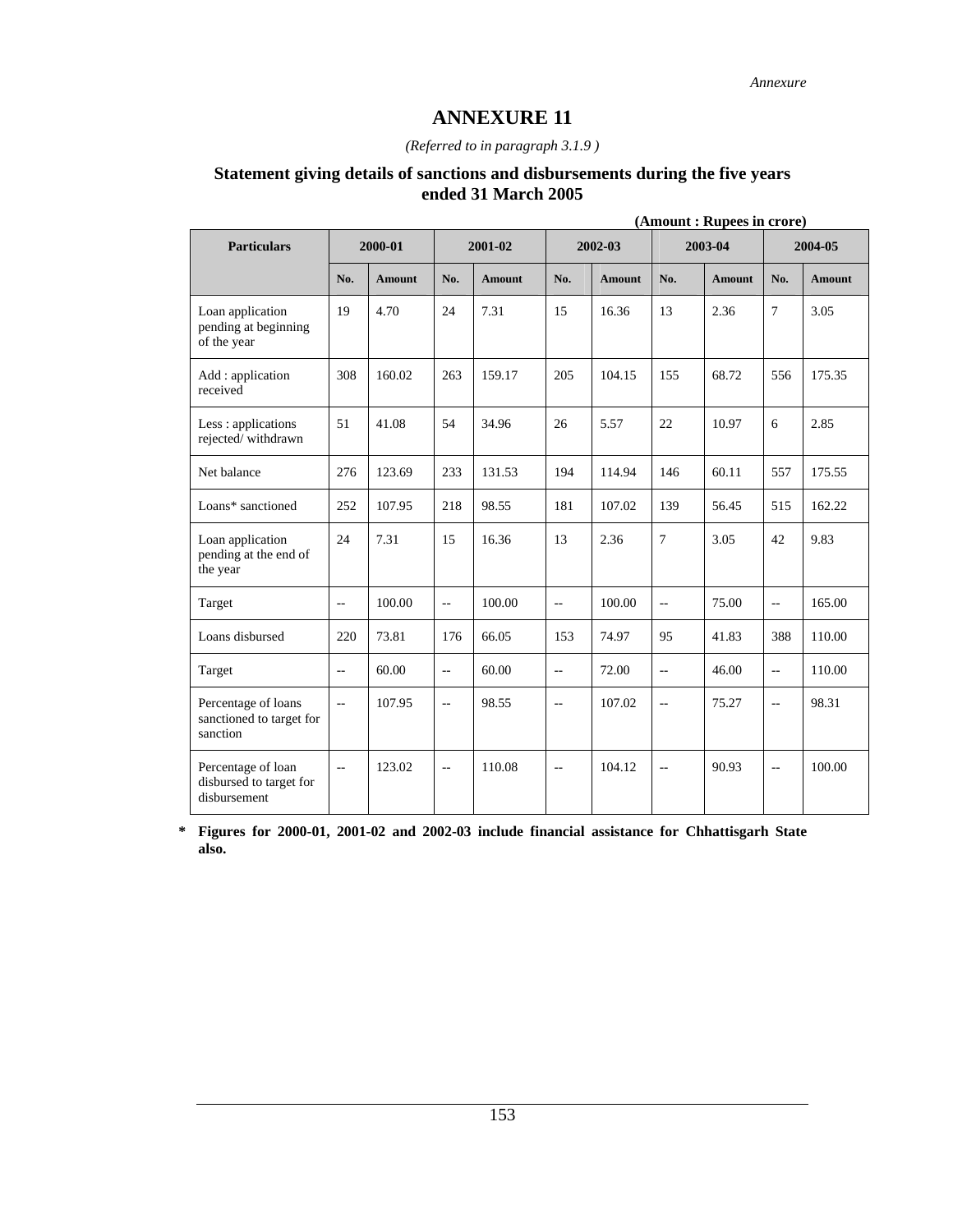# **ANNEXURE 12**

#### *(Referred to in paragraph 3.1.13 )*

### **Statement showing industry-wise, area-wise, type of industry wise, size wise and purpose-wise sanction of term loans during 2000-01 to 2004-05**

| SI. | <b>Particulars</b>                                                                                                                                                                                                    | Number of  | <b>Amount of sanction</b> |
|-----|-----------------------------------------------------------------------------------------------------------------------------------------------------------------------------------------------------------------------|------------|---------------------------|
| No. |                                                                                                                                                                                                                       | categories |                           |
| 1.  | Categories of industries in which concentration of<br>assistance was heavy viz service, transport equipment,<br>food manufacture, basic metals, construction,<br>chemicals other than industrial chemicals and others |            | Rs.368.30 crore           |
| 2.  | Categories of industries in which concentration of<br>assistance was not heavy                                                                                                                                        | 21         | Rs.163.88 crore           |
| 3.  | Categories of industries not assisted viz tobacco<br>manufacture, leather and leather goods, biotech,<br>floriculture and electronic equipment                                                                        |            |                           |
|     | <b>Total</b>                                                                                                                                                                                                          | 33         | <b>Rs.532.18</b> crore    |

### **Area wise sanction of loans**

| SI. | <b>Particulars</b>                          | Number of        | <b>Amount of sanction</b> |
|-----|---------------------------------------------|------------------|---------------------------|
| No. |                                             | <b>Districts</b> |                           |
|     | Assistance in backwards Districts           |                  | Rs.220.92 crore           |
|     | Assistance in other than backward Districts |                  | Rs.212.25 crore           |
|     | Total                                       | 46               | <b>Rs.433.17 crore</b>    |

### **Assistance to small scale and medium scale industries**

| SI.      | <b>Particulars</b>    | <b>Range of</b>     | <b>Amount of sanction</b> |
|----------|-----------------------|---------------------|---------------------------|
| No.      |                       | percentage          |                           |
| 1.       | Small scale industry  | $60 \text{ to } 53$ | Rs.272.34 crore           |
| <u>.</u> | Medium scale industry | $40$ to $47$        | Rs.259.84 crore           |
|          | Total                 | $- -$               | <b>Rs.532.18</b> crore    |

### **Size wise sanction of loans**

| SI.<br>No. | <b>Particulars</b>                    | <b>Amount of loan</b>  | Number of<br>applications |
|------------|---------------------------------------|------------------------|---------------------------|
| .,         | Financial assistance upto Rs.45 lakh  | Rs.131.52 crore        | 923                       |
|            | Financial assistance above Rs.45 lakh | Rs.359.16 crore        | 311                       |
|            | Total                                 | <b>Rs.490.68 crore</b> | 1234                      |

**Excluding short term loan and higher purchase portfolio management Rs.41.50 crore** 

### **Purpose wise sanction of loans**

| SI.<br>No. | <b>Particulars</b>                                                                  | <b>Amount of loan</b>  | <b>Percentage</b> |
|------------|-------------------------------------------------------------------------------------|------------------------|-------------------|
|            | Amount of assistance for new projects                                               | $Rs.226.02$ crore      | 42                |
|            | Amount of assistance for expansion modernisation<br>and working capital requirement | Rs.306.16 crore        | 58                |
|            | Total                                                                               | <b>Rs.532.18 crore</b> | $\sim$            |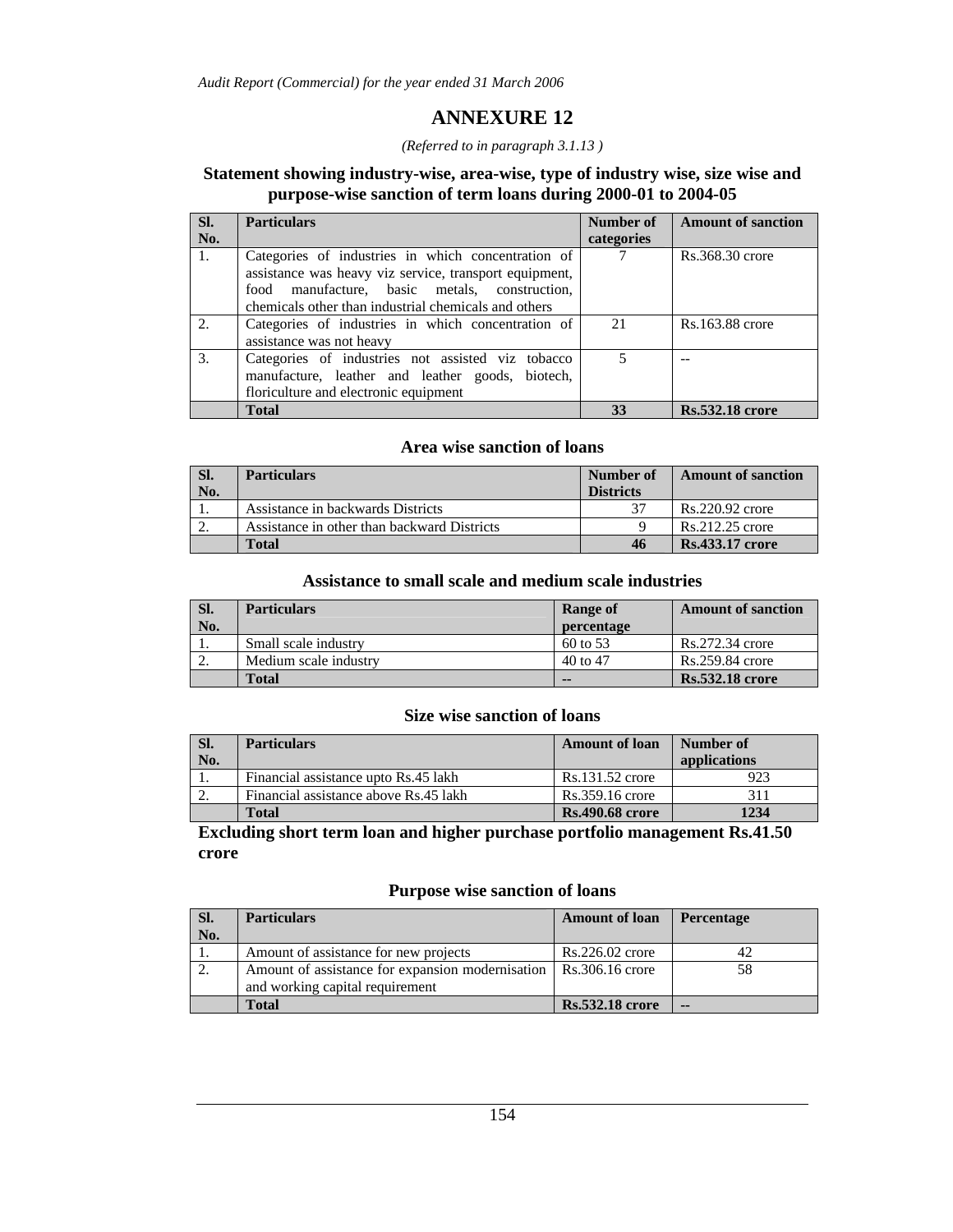#### *(Referred to in paragraph 3.1.14 )*

# **Statement indicating various deficiencies in sanction and disbursement of loans**

|                  |                                                 |                                                                  |                    |               |               |                     |                       |                  | (Анноции: Kupees ні іаки                                                                                                                                                                                                                                                                                                                                                                                                               |
|------------------|-------------------------------------------------|------------------------------------------------------------------|--------------------|---------------|---------------|---------------------|-----------------------|------------------|----------------------------------------------------------------------------------------------------------------------------------------------------------------------------------------------------------------------------------------------------------------------------------------------------------------------------------------------------------------------------------------------------------------------------------------|
| SI.              | <b>Name of loanee</b>                           | <b>Amount</b>                                                    | <b>Month</b><br>of | <b>Amount</b> | Month upto    |                     | Amount outstanding as | <b>Status of</b> | <b>Audit observation in brief</b>                                                                                                                                                                                                                                                                                                                                                                                                      |
| No.              |                                                 | sanction                                                         | sanctioned         | disbursed     | which         | on 31 December 2005 |                       | loan             |                                                                                                                                                                                                                                                                                                                                                                                                                                        |
|                  |                                                 |                                                                  |                    |               | disbursed     | Principal           | <b>Interest</b>       |                  |                                                                                                                                                                                                                                                                                                                                                                                                                                        |
| A.               | Sanction of loan to unviable projects           |                                                                  |                    |               |               |                     |                       |                  |                                                                                                                                                                                                                                                                                                                                                                                                                                        |
| 1.               | Yash Hotel, Indore                              | 75.00                                                            | March 2002         | 70.00         | October 2002  | 103.17              |                       | Sub-standard     | Discussed in para 3.1.17                                                                                                                                                                                                                                                                                                                                                                                                               |
| $\overline{2}$ . | Milk<br>Mayur<br>Private<br>Products<br>Limited | 90.00                                                            | August 2000        | 90.00         | March 2001    | 167.08              |                       | Doubtful         | Discussed in para 3.1.18                                                                                                                                                                                                                                                                                                                                                                                                               |
| $\overline{3}$ . | Singh<br>Ravinder<br>Tomar                      | 75.00                                                            | October 2001       | 75.00         | November 2001 | 69.34               |                       | Doubtful         | Discussed in para 3.1.19                                                                                                                                                                                                                                                                                                                                                                                                               |
| 4.               | Dayal<br>Construction<br>Company                | 70.00                                                            | June 2000          | 40.00         | November 2001 | 70.81               |                       | Doubtful         | Discussed in para 3.1.20                                                                                                                                                                                                                                                                                                                                                                                                               |
| $\overline{5}$ . | Khodiyar                                        | 60.00                                                            | March 1999         | 60.00         | February 2000 | 72.47               |                       | Sub-standard     | Competition prevailing in mineral water                                                                                                                                                                                                                                                                                                                                                                                                |
|                  | Beverages Private<br>Limited                    | 15.00                                                            | January 2001       | 15.00         | March 2001    |                     |                       |                  | industry was not considered in project<br>appraisal.                                                                                                                                                                                                                                                                                                                                                                                   |
| 6.               | Scribe<br>Supra<br>Limited<br>Private<br>Indore | Rs.125.00<br>lakh reduced<br>to Rs.99.00<br>lakh<br>subsequently | April 2000         | 91.25         | February 2002 |                     |                       |                  | sizing<br>of<br>project<br>Down<br>during<br>implementation had not been reappraised and<br>viability worked out afresh.                                                                                                                                                                                                                                                                                                               |
| $\overline{7}$ . | Garha Computers<br>Private Limited              | 30.00                                                            | <b>May 2000</b>    | 30.00         | April 2001    |                     |                       |                  | Vital condition of collateral security in the<br>form of FDR of Rs.10 lakh was relaxed and<br>personal guarantee obtained.                                                                                                                                                                                                                                                                                                             |
| $\overline{8}$ . | Karuna Memorial<br>Hospital                     | 25.00                                                            | August 2002        | 25.00         | March 2003    | 26.01               |                       | Sub-standard     | with<br>Due to some<br>dispute<br>local<br>administration, operation became unviable.<br>Competition from local units was not<br>considered. Competition from Government<br>Hospital and local units was not considered.<br>Interest on partners capital was not payable<br>as per loan sanction letter. However,<br>partnership deed stipulated payment of<br>interest at 12 per cent. Despite knowing this<br>the loan was released. |

**(Amount : Rupees in lakh)**

*Annexure*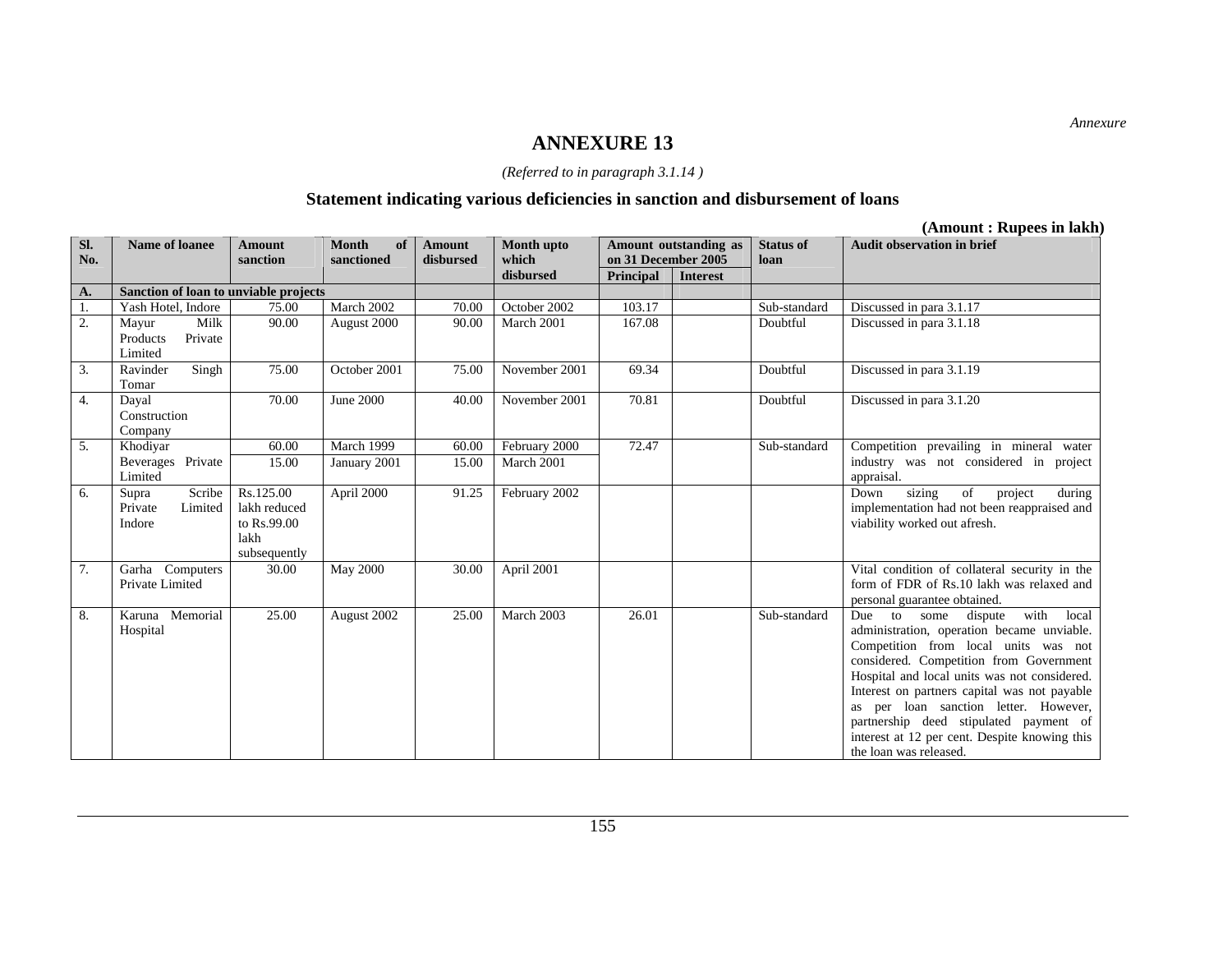| $\bf{B}$ | Sanction of loan to promoters of doubtful credit worthiness                   |        |                  |        |                  |        |              |                                                                                                                                                                                                                                                                                                                                                                                                                                                    |
|----------|-------------------------------------------------------------------------------|--------|------------------|--------|------------------|--------|--------------|----------------------------------------------------------------------------------------------------------------------------------------------------------------------------------------------------------------------------------------------------------------------------------------------------------------------------------------------------------------------------------------------------------------------------------------------------|
| 9.       | Prateek Associates                                                            | 75.00  | Upto July        | 75.00  | <b>July 2005</b> |        |              | Discussed in para 3.1.21                                                                                                                                                                                                                                                                                                                                                                                                                           |
|          | Gwalior                                                                       |        | 2005             |        |                  |        |              |                                                                                                                                                                                                                                                                                                                                                                                                                                                    |
| 10.      | Garha Utilbrocee                                                              | 240.00 | <b>July 2000</b> | 240.00 | October 2000     | 264.75 | Sub-standard | Discussed in para 3.1.22                                                                                                                                                                                                                                                                                                                                                                                                                           |
|          | <b>Tools Limited</b>                                                          |        |                  |        |                  |        |              |                                                                                                                                                                                                                                                                                                                                                                                                                                                    |
| 11.      | Sayaji Hotels<br>Limited                                                      | 150.00 | January 2005     | 150.00 | March 2005       |        |              | Loan was sanctioned for margin money requirement<br>of working capital. Name of Company and its<br>promoters figured in Reserve Bank of India list of<br>defaulters. Despite knowing it Corporation ignored<br>the fact. Utilisation certificate for Rs.100 lakh did<br>not specify that loan was utilised for its hotel at<br>Indore. Utilisation certificate later furnished for<br>Rs.50 lakh was not authenticated by Chartered<br>Accountant. |
| 12.      | Industries<br>Tushar<br>Gwalior                                               | 20.00  | March 2003       | 19.05  | April 2004       | 22.37  | Sub-standard | At the time of sanction of loan, loanee was defaulter<br>in other loan account of Rs.18.00 lakh in respect of<br>Rock Mill Board Private Limited. The release of<br>loan to the extent of Rs.11.85 lakh was made to a<br>bank to clear outstanding loan and cash credits.                                                                                                                                                                          |
| 13.      | Apical E-Solution<br>Limited                                                  | 95.00  | August 2000      | 80.25  | November 2000    | 40.00  | Standard     | Against stipulation of Rs.176.43 lakh as capital,<br>capital of the Company was only Rs.21.52 lakh.<br>Rs.193.05 lakh was share premium which is not<br>available for general expenditure.                                                                                                                                                                                                                                                         |
| C.       | Sanction of loans without sufficient security                                 |        |                  |        |                  |        |              |                                                                                                                                                                                                                                                                                                                                                                                                                                                    |
| 14.      | <b>Belvedere</b><br>Information<br>System<br>and<br>Cotechnologies<br>Limited | 75.00  | March 2001       | 75.00  |                  | 99.92  | Doubtful     | Discussed in para 3.1.23                                                                                                                                                                                                                                                                                                                                                                                                                           |
| 15.      | Camshaft<br>P.S.<br>Private Limited                                           | 125.00 | <b>July 2004</b> | 118.00 | October 2001     | 118.51 | Standard     | Corporation waived the condition of collateral<br>security in the form of fixed assets and accepted it in<br>the form of fixed deposit receipt which too was<br>financed out of loan released (Rs.25 lakh). Thus loan<br>was not sufficiently secured. An undue favour was<br>extended to the promoters.                                                                                                                                           |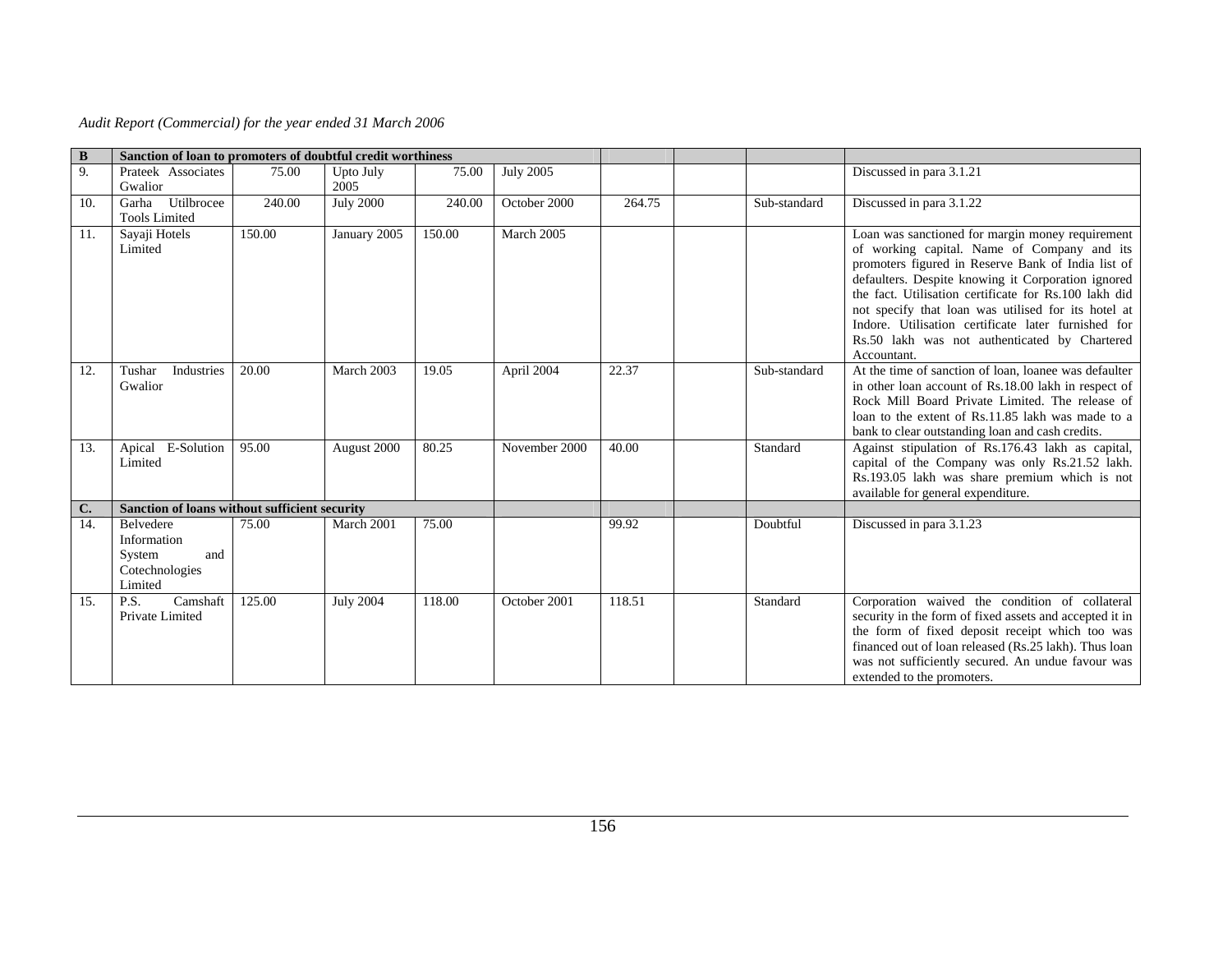*Annexure* 

| D.  | Loans sanctioned to take over loans               |        |                  |        |               |        |          |                                                                                                                                                                                                                                                                                                                                                                                                                                                                                                                  |
|-----|---------------------------------------------------|--------|------------------|--------|---------------|--------|----------|------------------------------------------------------------------------------------------------------------------------------------------------------------------------------------------------------------------------------------------------------------------------------------------------------------------------------------------------------------------------------------------------------------------------------------------------------------------------------------------------------------------|
| 16. | Graphics<br>Anay<br>Private Limited               | 75.00  | June 2001        | 75.00  | March 2002    | 114.14 | Doubtful | Discussed in para 3.1.25                                                                                                                                                                                                                                                                                                                                                                                                                                                                                         |
| 17. | Manish<br>Films<br>Limited<br>Private<br>Indore   | 100.00 | November<br>2003 | 100.00 | November 2004 | 98.57  | Standard | Loanee was a defaulter with State Bank of India<br>which offered one time settlement to the loanee and<br>Corporation released Rs.86 lakh for repayment to<br>bank. Later Bank declined to release the title papers<br>stating that documents were common both for term<br>loan and cash credit. Corporation released another<br>Rs.9.95 lakh to bank and balance of Rs.3.05 lakh<br>was adjusted towards interest dues. Audit observed<br>that there was no scheme in the Corporation for take<br>over of loan. |
| 18. | Madhu Aluminium<br>Private Limited                | 100.00 | June 2004        | 100.00 | January 2005  |        |          | Loanee's equity networth was only Rs.0.14 lakh.<br>Rs.50 lakh was utilised by loanee for repayment to<br>Bank of India against credit facility.                                                                                                                                                                                                                                                                                                                                                                  |
| E.  | Sanction of loan for reimbursement of expenditure |        |                  |        |               |        |          |                                                                                                                                                                                                                                                                                                                                                                                                                                                                                                                  |
| 19. | Marathwada<br><b>Prestress Limited</b>            | 100.00 | October 2004     | 100.00 | January 2005  |        |          | Loan was sanctioned and released for reimbursement<br>of expenditure incurred by loanee by borrowing from<br>open market for enhancement of production<br>capacity. Loanee had already achieved production<br>capacity in 2002-03.                                                                                                                                                                                                                                                                               |
| F.  | <b>Irregular sanction of loans</b>                |        |                  |        |               |        |          |                                                                                                                                                                                                                                                                                                                                                                                                                                                                                                                  |
| 20. | Dony Polo Udyog<br>Limited                        | 90.00  | November<br>2003 | 90.00  | March 2004    |        |          | As per scheme debt equity ratio should have been<br>1:1, actual debt equity ratio was 1:1.29 This had<br>resulted in over financing of the project by Rs.20<br>lakh.                                                                                                                                                                                                                                                                                                                                             |
| 21. | Goldy Fin Agro                                    | 20.00  | January 2003     | 20.00  | January 2004  |        |          | Out of release of Rs.20 lakh, Rs.9 lakh was adjusted                                                                                                                                                                                                                                                                                                                                                                                                                                                             |
|     | Private Limited                                   | 45.00  | November<br>2003 | 45.00  | February 2004 |        |          | against default in earlier loan account. Loan was<br>subject to retention of Rs.71.11 lakh as unsecured<br>loan till currency of loan. When fresh loan of Rs.45<br>lakh was sanctioned loanee had already withdrawn<br>Rs.15.50 lakh ending March 2003. Despite<br>knowledge of withdrawal, fresh loan was sanctioned<br>imposing again the condition of retention of<br>Rs.71.11 lakh till currency of loan. Sanction of loan<br>was thus irregular.                                                            |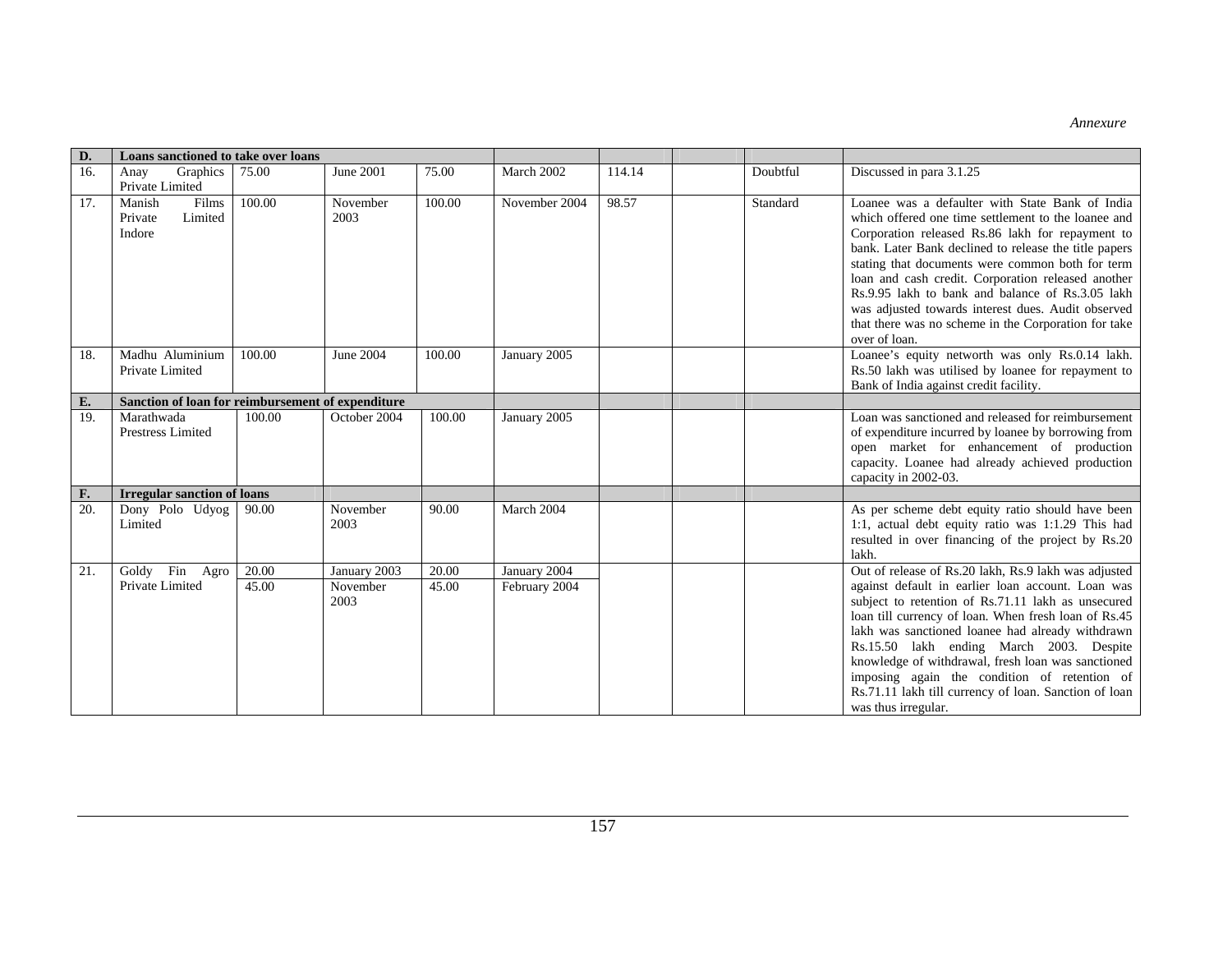*Audit Report (Commercial) for the year ended 31 March 2006* 

|     | R.K.<br>M/s<br>Construction<br>Company | 12.00           | October 2001          | 9.50           | March 2004     | 9.50   | Sub-standard | Rs.25.06 lakh utilised for project was not paid<br>through cheques. Punjab National Bank published a<br>notice attaching the property of guarantor's wife due<br>to default in payment of loan of the bank. The above<br>person given guarantee against term loan, of the<br>Corporation also but no action has been taken by<br><b>MPFC</b> |
|-----|----------------------------------------|-----------------|-----------------------|----------------|----------------|--------|--------------|----------------------------------------------------------------------------------------------------------------------------------------------------------------------------------------------------------------------------------------------------------------------------------------------------------------------------------------------|
| 23. | Ashta Industries                       | 75.00<br>100.00 | $- -$<br>October 2003 | 75.00<br>85.00 | $- -$<br>$- -$ | 176.02 | Sub-standard | Essential condition of profitability for last two years<br>was relaxed. Accumulated losses of loanee Company<br>stood at Rs.29.48 lakh indicating unsound financial<br>condition.                                                                                                                                                            |
| 24. | Rajshree Production<br>Private Limited | 75.00           | May 2003              | 75.00          | February 2004  |        |              | Corporation did not recover Rs.67 lakh from the<br>Company and sacrified by it at the time of take over<br>of Rajshree Plastiwood Limited by the loanee<br>Company while sanctioning/releasing loan to the<br>Company. Settlement amount as per BIFR order was<br>not produced to audit.                                                     |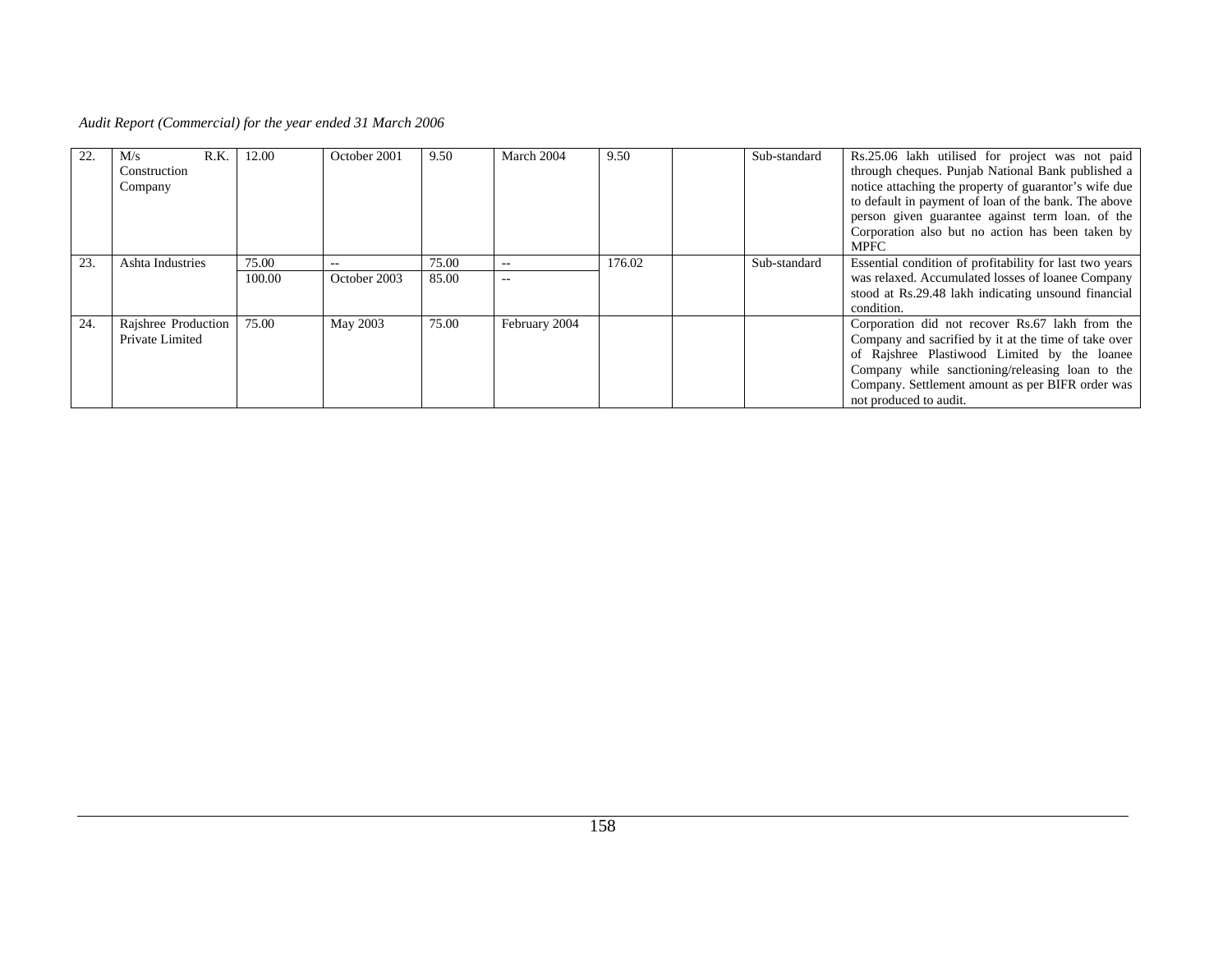### *(Referred to in paragraph 3.1.25 )*

### **Statement giving details of demand raised for recovery of principal and interest, target fixed for recovery, actual recovery effected etc. as on 31 March 2005**

|      |                                               |                   | (Amount: Rupees in crore) |                      |                      |                   |  |
|------|-----------------------------------------------|-------------------|---------------------------|----------------------|----------------------|-------------------|--|
|      | <b>Particulars</b>                            | 2000-01           | 2001-02                   | 2002-03              | 2003-04              | 2004-05           |  |
|      | Amount due for recovery                       |                   |                           |                      |                      |                   |  |
| (i)  | Arrears at the<br>beginning of year           | 159.77            | 159.65                    | 134.92               | 125.90               | 123.61            |  |
| (ii) | Amount due during<br>the year                 | 102.84            | 78.50                     | 115.02               | 80.81                | 75.49             |  |
|      | <b>Total amount</b><br>recoverable            | 262.61            | 238.15                    | 249.94               | 206.71               | 199.10            |  |
|      | Target amount for<br>recovery                 | 100.00            | 100.00                    | 110.00               | 95.00                | 85.00             |  |
|      | Percentage of amount<br>recoverable to target | 38                | 42                        | 44                   | 46                   | 43                |  |
|      | <b>Recovery against</b>                       |                   |                           |                      |                      |                   |  |
| (a)  | Old dues                                      | 4.17<br>$(2.6\%)$ | 18.18<br>(11.39%)         | 17.61<br>$(13.05\%)$ | 18.01<br>$(14.30\%)$ | 21.95<br>(17.76%) |  |
| (b)  | Current years<br>demand                       | 98.79<br>(96%)    | 85.04<br>(108%)           | 89.91<br>(78%)       | 65.09<br>(103%)      | 68.48 (91%)       |  |
|      | <b>Total recovery</b>                         | 102.96            | 103.22                    | 107.52               | 83.10                | 90.43             |  |
|      | Amount in arrears                             | 159.65            | 134.93                    | 142.42               | 123.61               | 108.67            |  |
|      | Percentage of<br>recovery against<br>target   | 102.96            | 103.22                    | 97.74                | 87.47                | 106.39            |  |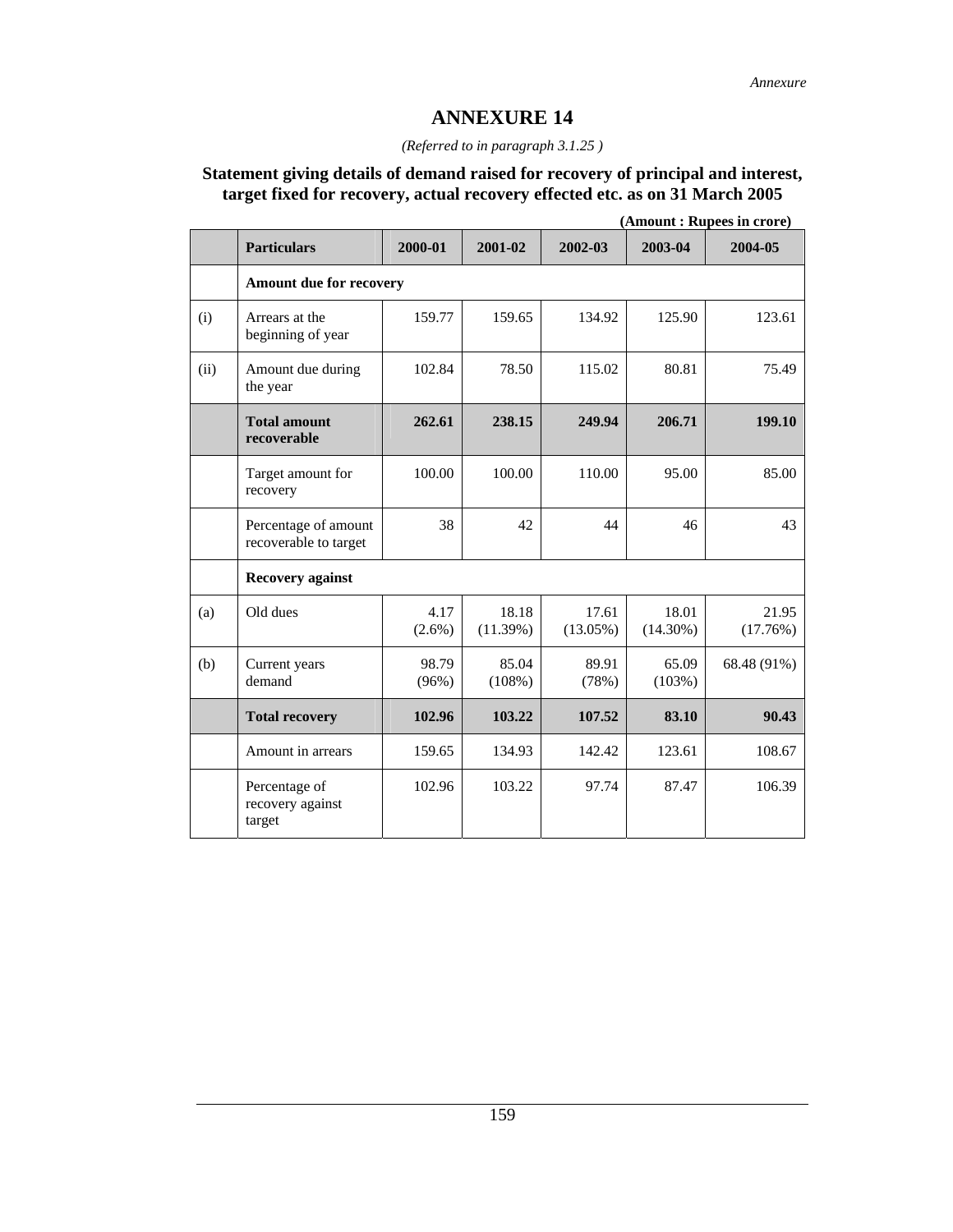# **Annexure 15**

### *(Refer to paragraph 3.1.27 )*

### **Details of cases indicating lack of follow-up, inaction for recovery.**

| Sl.<br>No. | Name of unit                                                             | <b>Amount and period of</b><br>disbursement                      | <b>Default since</b> | <b>Outstanding as on</b>                         | <b>Audit observation</b>                                                                                                                                                                                                                                                                                                                                                                                                           |
|------------|--------------------------------------------------------------------------|------------------------------------------------------------------|----------------------|--------------------------------------------------|------------------------------------------------------------------------------------------------------------------------------------------------------------------------------------------------------------------------------------------------------------------------------------------------------------------------------------------------------------------------------------------------------------------------------------|
| 1.         | Apical E-Solution<br>Private Limited                                     | Rs.80.25 lakh<br>November 2000                                   | August 2001          | Rs.40.00 lakh March<br>2006                      | Discussed in para 3.1.29                                                                                                                                                                                                                                                                                                                                                                                                           |
| 2.         | <b>Busyman Off Set</b><br>Printers Private<br>Limited Indore             | Rs.130 lakh upto<br>November 2001                                | Since<br>beginning   | Rs.171.11 lakh<br>(December 2005)                | Discussed in para 3.1.30                                                                                                                                                                                                                                                                                                                                                                                                           |
| 3.         | Panthi Beverages<br>Private Limited                                      | Rs.11.50 lakh February<br>2003                                   | Since<br>beginning   | Rs.16.32 lakh December<br>2005<br>Rs.187.43 lakh | No action under section 138of NIA was taken despite dishonour of cheques upto<br>January 2005. Only a payment of Rs.0.85 lakh was received from the party and final<br>taken over of the unit had been made in February 2006. Thus due to slackness in<br>initiating firm action the Corporation had delayed the recovery of Rs.16.32 lakh.                                                                                        |
| 4.         | GS Organics<br>Limited Indore                                            | Rs.30 lakh upto March<br>1994<br>Rs.50 lakh upto October<br>1996 |                      | Rs.97.36 lakh as on 31-<br>03-2006               | Due to default the Corporation had taken over the unit in December 1998 and<br>collateral security in December 2000 under section 29 of SFC Act. Collateral security<br>valued at Rs.16.00 lakh at the time of sanction of loan Rs.50 lakh comprising a plot<br>of land turned out to be 'Nazul Land' fetching Rs.3 lakh on sale. The Company had<br>gone for public issue without the permission of Corporation. Issue of RRC was |
|            |                                                                          |                                                                  |                      | Rs. 97.36 lakh                                   | awaited (March 2006).                                                                                                                                                                                                                                                                                                                                                                                                              |
| 5.         | <b>CICON</b><br>Environment<br>Technologies<br>Private Limited<br>Bhopal | Rs.63.30 lakh 2003-04                                            | Since 2002           | Rs.42.54 lakh March<br>2006                      | The Corporation settled the loan account at Rs.40 lakh (March 2006) at a loss of<br>Rs.2.54 lakh which was not paid by the Company (March 2006). The Company was<br>already in default in 2002 and even then a Term Loan and Asset credit loan was<br>sanctioned.                                                                                                                                                                  |
| 6.         | M/s Vijyant<br><b>Travels Indore</b>                                     | Rs.50 lakh<br>1999                                               |                      | Rs.89.69 lakh January<br>2005                    | On request of the party the Corporation settled the loan account under OTS at<br>Rs.63.00 lakh against the outstanding balance of Rs.89.69 lakh (January 2005)<br>resulting in sacrifice of Rs.26.69 lakh. The OTS was not honoured (March 2006).                                                                                                                                                                                  |
| 7.         | M/s Varun Cement<br>Industries India<br>Limited                          | Rs.57.10 lakh February<br>1996                                   |                      | Rs.154.94 lakh<br>September 2005                 | The loan was sanctioned to a Company which had not commenced any business and<br>the generator set for which the loan was sanctioned was installed in the premises of<br>its associate Company. The generator set was taken over in October 2001. The loan                                                                                                                                                                         |
|            |                                                                          |                                                                  |                      | Rs.287.17 lakh                                   | account was settled at Rs.70 lakh (March 2002). The Company failed in honouring<br>the OTS and also revised payment schedule. The Corporation issued Revenue<br>Recovery certificate for recovery of Rs.154.94 lakh (September 2005) against the<br>unit.                                                                                                                                                                          |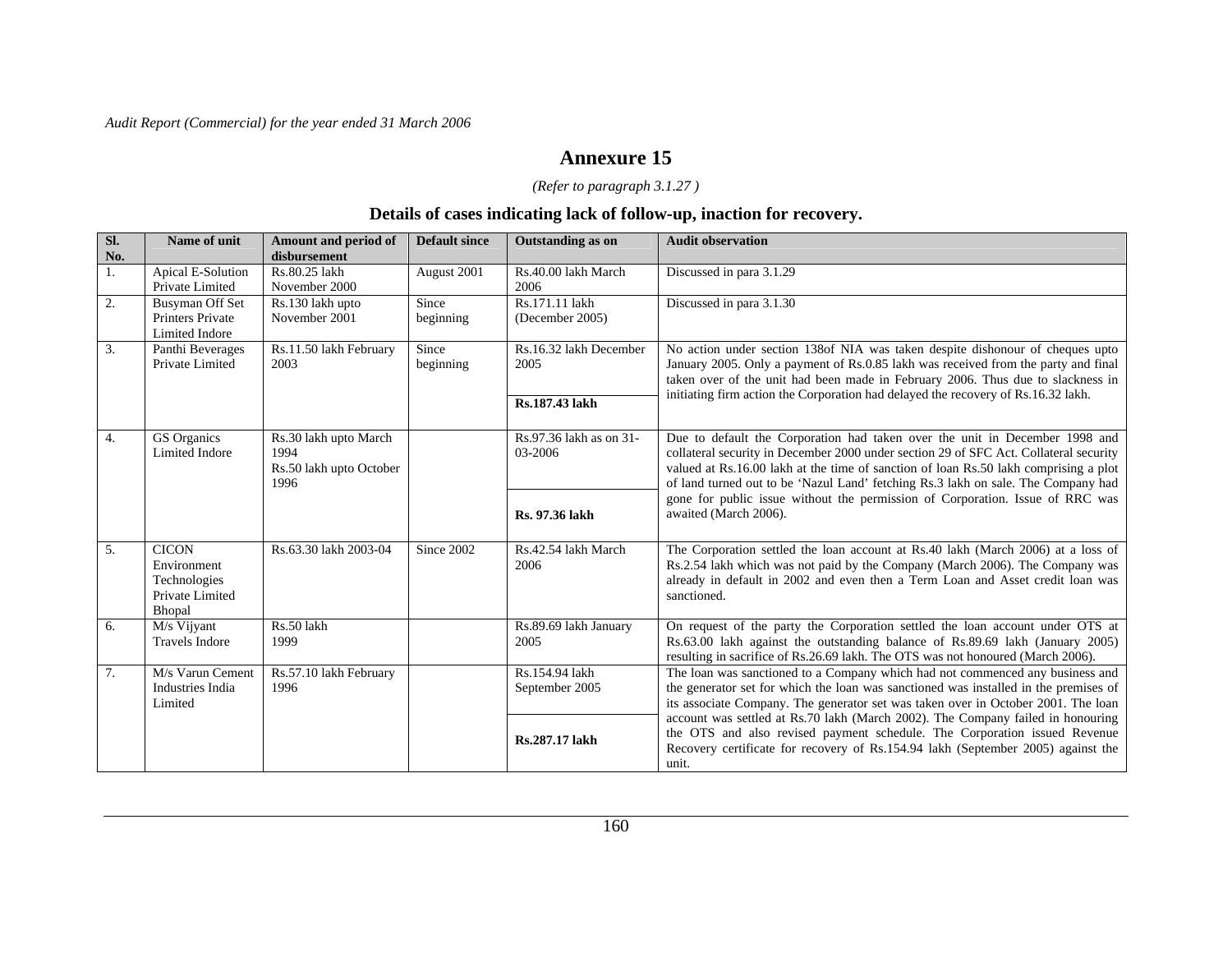|    | Decora Tubes<br>Limited       | Rs.38 lakh<br>(July 1995)<br>Rs.95 lakh<br>(March 1996) | Since<br>beginning | Rs.166.94 lakh (March<br>2006)<br>Rs.166.94 lakh   | The Company made reference to BIFR in September 1998. The BIFR confirmed<br>winding up in March 2004. The official Liquidator was appointed in July 2005. Sale<br>of assets had not matured till March 2006.<br>Despite information about under utilisation of plant and recession in Aluminium<br>Industry Corporation failed to take over the unit and thereby facilitating the loanee<br>Company to go to BIFR.                                                                                                                                                                                                                               |
|----|-------------------------------|---------------------------------------------------------|--------------------|----------------------------------------------------|--------------------------------------------------------------------------------------------------------------------------------------------------------------------------------------------------------------------------------------------------------------------------------------------------------------------------------------------------------------------------------------------------------------------------------------------------------------------------------------------------------------------------------------------------------------------------------------------------------------------------------------------------|
| 9. | <b>Dhar Cement</b><br>Limited | Rs.100.00 lakh<br>December 1996                         | Since<br>beginning | Rs.172.39 lakh<br>September 1999<br>Rs.172.39 lakh | The unit was visited by Corporation Dy. GM, Zone-II on 22-06-1997 and it was<br>noticed that the plant was running smoothly and no serious problems were noticed in<br>the functioning. Just after a period of 8 months (February 1998) the unit was<br>registered with BIFR. Audit noticed that ICICI looking to the erosion of the networth<br>of the Company had invited offers for take over/merger of the Company by<br>publishing an advertisement in Economic Times Mumbai dated 18-12-1997.<br>Thus the Corporation had failed to take immediate action against the<br>Company under section 29 of SFC Act before its reference to BIFR. |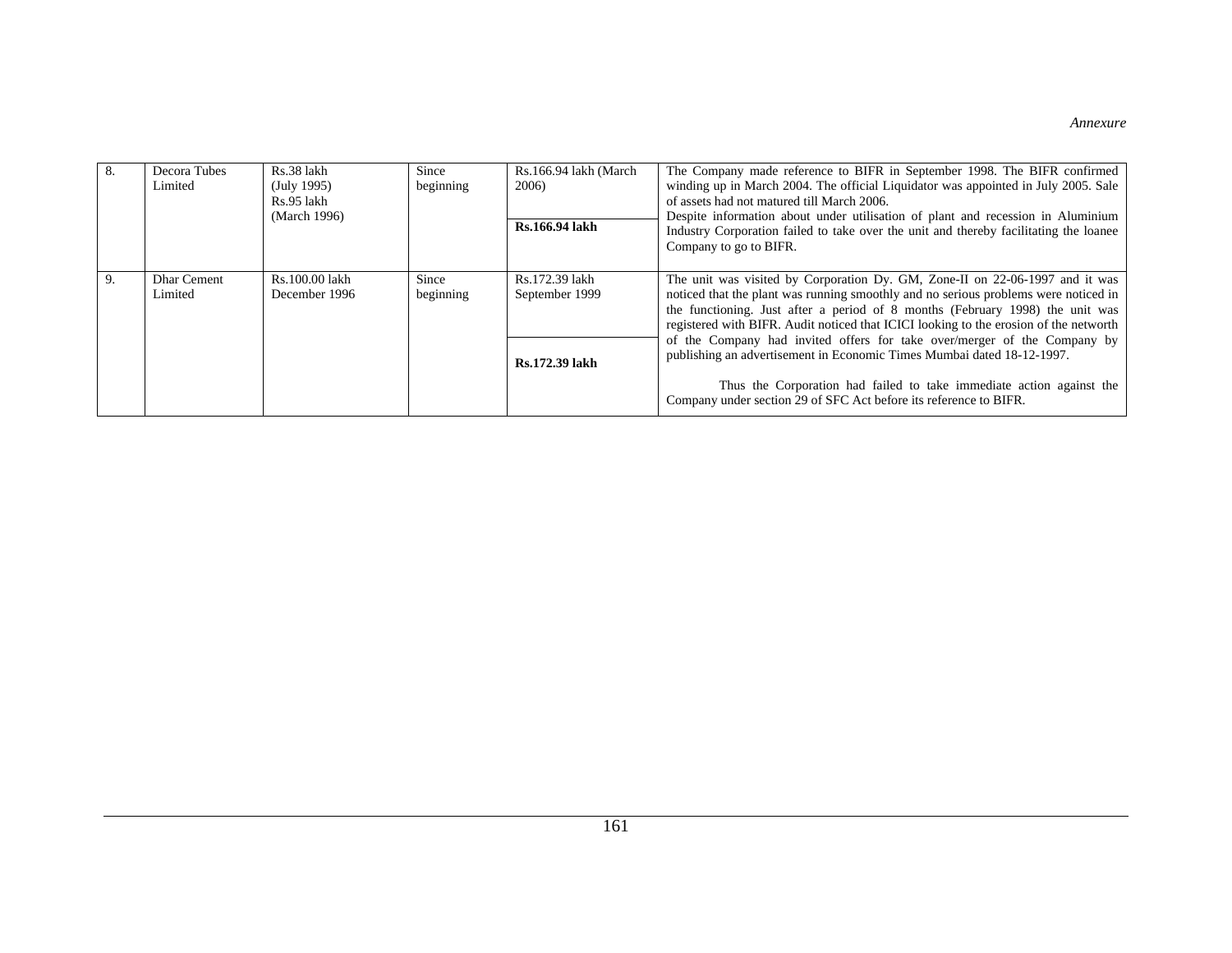### **Annexure-16**

*(Refer to paragraph 3.1.30 )* 

#### **One Time Settlement of loans**

| Sl.<br>No.     | Name of unit                                     | Amount and period of<br>disbursement          | <b>Default</b><br>since | <b>Outstanding as on</b>           | <b>Audit observation</b>                                                                                                                                                                                                                                                                                                                                                                                                                                                                                                          |
|----------------|--------------------------------------------------|-----------------------------------------------|-------------------------|------------------------------------|-----------------------------------------------------------------------------------------------------------------------------------------------------------------------------------------------------------------------------------------------------------------------------------------------------------------------------------------------------------------------------------------------------------------------------------------------------------------------------------------------------------------------------------|
|                | Mahamaya<br>Thermoline Private<br>Limited        | Rs.57.91 lakh March<br>2000                   |                         | Rs.79.23 lakh                      | Discussed in para 3.1.31                                                                                                                                                                                                                                                                                                                                                                                                                                                                                                          |
| $\overline{2}$ | Suprascribe Private<br>Limited                   | Rs.91.25 lakh February<br>2002                |                         | Rs.137.61 lakh                     | Discussed in para 3.1.32                                                                                                                                                                                                                                                                                                                                                                                                                                                                                                          |
| 3              | <b>NMI</b> Industries<br>Limited                 | Rs.240 lakh<br>1998-99                        |                         | Rs.292.19 lakh                     | Discussed in para 3.1.33                                                                                                                                                                                                                                                                                                                                                                                                                                                                                                          |
| $\overline{4}$ | <b>Bhopal Motors</b><br><b>Limited Indore</b>    | Rs.245 lakh November<br>1998 to November 2000 |                         | Rs.214.19 lakh                     | Despite securities valued at Rs.364.39 lakh. Corporation settled the loan account at<br>Rs.114.20 lakh resulting in loss of Rs.99.99 lakh.                                                                                                                                                                                                                                                                                                                                                                                        |
| 5              | <b>ESS Pee Finsec</b><br><b>Limited Bhopal</b>   | Rs.200 lakh December<br>1998 to December 2000 |                         | Rs.160.94 lakh                     | Despite financial assets/worth of promoters and other available security valuing<br>Rs.380 lakh, loan was settled at Rs.100 lakh in RC meeting in March 2005<br>resulting in loss of Rs.60.94 lakh.                                                                                                                                                                                                                                                                                                                               |
| 6              | Sengar Hotels Dhar                               | Rs.25.00 lakh March<br>2000                   | Since<br>beginning      | Rs.36.71 lakh<br>March 2005        | Firm was a defaulter since beginning. OTS was done at Rs.30 lakh which was not<br>fully honoured by the firm. Condition of obtaining PDC was relaxed against the<br>terms of settlement. OTS not cancelled despite failure of the party.                                                                                                                                                                                                                                                                                          |
| 7              | Gandhi Cold Storage<br>Private Limited<br>Indore | Rs.90 lakh<br>March 1999                      | Since<br>beginning      | Rs.108.99 lakh<br><b>July 2004</b> | Account was settled at Rs.60.15 lakh. Party failed to honour settlement but it had<br>not been cancelled. Despite having collateral securities (Rs.10 lakh) and prime<br>securities (Rs.186.90 lakh). Corporation ignored obtaining of PDC in OTS which<br>is against the OTS conditions.                                                                                                                                                                                                                                         |
| 8              | Jagdamba Structures<br>Private Limited           | Rs.64 lakh<br>April 1998                      | Since<br>beginning      | Rs.39.51 lakh<br>February 2005     | Corporation finally took over the unit in December 1999 and collateral securities<br>in April 2000. Assets of the unit were finally sold for Rs.15 lakh. Corporation<br>settled the loan account at Rs.44.51 lakh payable in three months. The Company<br>paid Rs.5 lakh and on request of loanee, extension of time was granted (November<br>2005) failing which settlement was to be treated as cancelled. Corporation had<br>neither received balance amount of Rs.39.51 lakh nor cancelled the settlement<br>(February 2006). |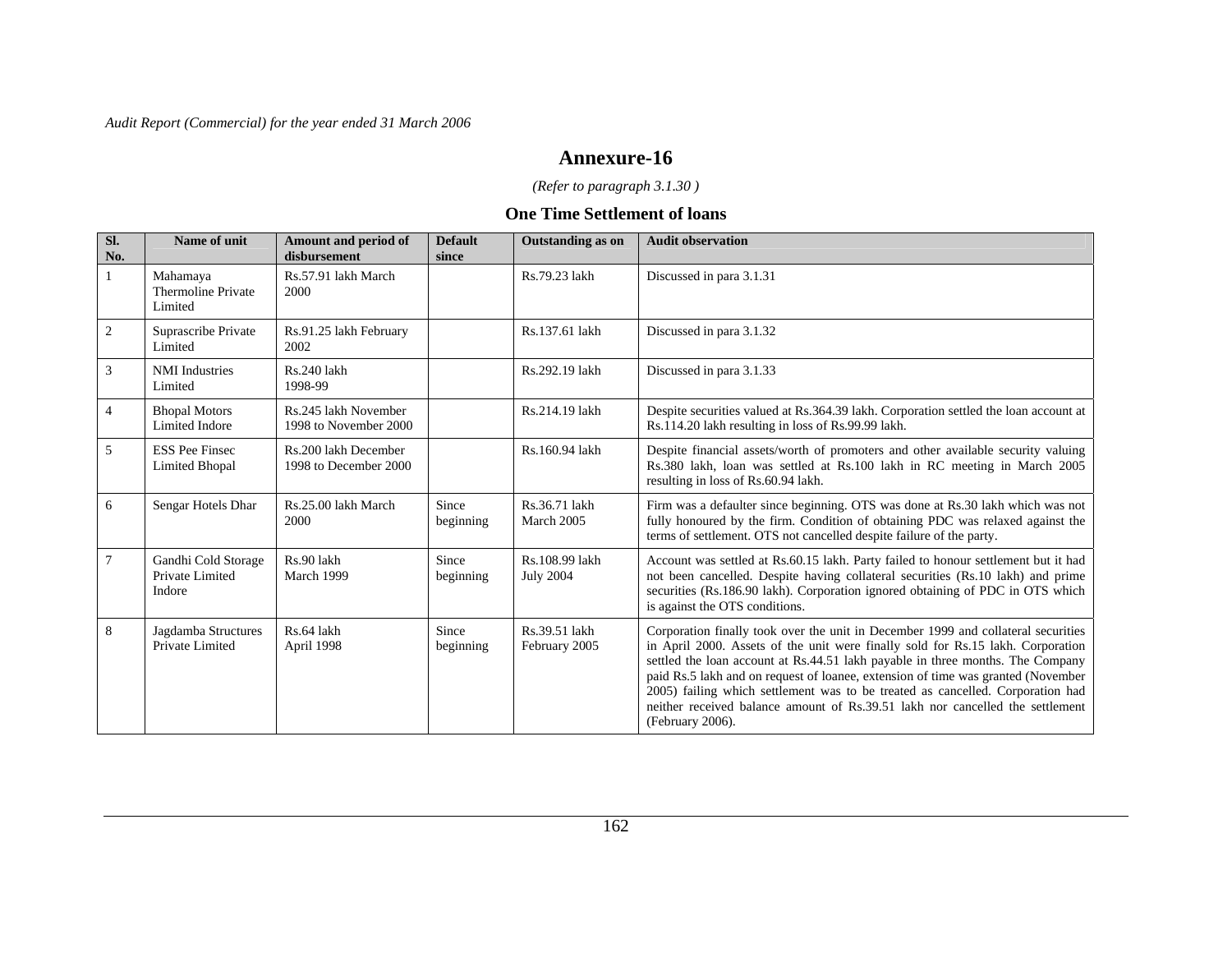|    | Mohta Cement<br>Private Limited | Rs.109 lakh<br>(Five loans)<br>1985 to 1994 |                    | Rs.217.55 lakh June<br>2000 | Corporation settled the loan account at Rs.57.15 lakh (July 1997). The loanee<br>failed to honour settlement fully Corporation took over the unit under section 29<br>SFC Act (April 2001). Corporation finally settled the loan account at Rs.65 lakh<br>resulting a loss of Rs.152.55 lakh. The Corporation delayed the recovery<br>Corporation had noticed in September 1994 that the loanee was a willful defaulter<br>and was misutilising funds by grant of loan on interest and financing his current<br>assets. Corporation had waived an interest amount of Rs.4.53 lakh even on<br>repayment of settlement amount. |
|----|---------------------------------|---------------------------------------------|--------------------|-----------------------------|------------------------------------------------------------------------------------------------------------------------------------------------------------------------------------------------------------------------------------------------------------------------------------------------------------------------------------------------------------------------------------------------------------------------------------------------------------------------------------------------------------------------------------------------------------------------------------------------------------------------------|
| 10 | Rajshree Forex<br>Limited       | Rs.60 lakh<br>June 1994                     | Since<br>beginning | Rs.104.52 lakh              | Corporation settled loan account of the party in February 2001 at Rs.60 lakh at a<br>loss of Rs.44.52 lakh. The loanee was a defaulter since beginning. Even then<br>Corporation had not initiated action for take over of assets. Even recovery<br>committee meeting (May 1997) had failed to assess the financial position of loanee<br>before the loanee's reference to BIFR in December 1997. Thus, failure of<br>Corporation to take timely action for take over and sale of assets/invoking personal<br>guarantee of promoters, resulted in loss of Rs.44.52 lakh.                                                     |
| 11 | Moira Group of<br>Companies     | Rs.241.50 lakh<br>(six loans)               |                    | Rs.129.69 lakh              | The Corporation sanctioned six term loans of Rs.241.50 lakh between 1986 and<br>1995 and all the loan accounts were in default. In the past the Corporation had<br>rescheduled the above loan account and funding of interest outstanding was also<br>made. The Recovery Committee in the meeting dated 16-03-2002 resolved to<br>settle the loan account at Rs.65 lakh as against total outstanding of Rs.129.69 lakh,<br>sacrificing Rs.64.69 lakh. The firm did not honour the OTS.                                                                                                                                       |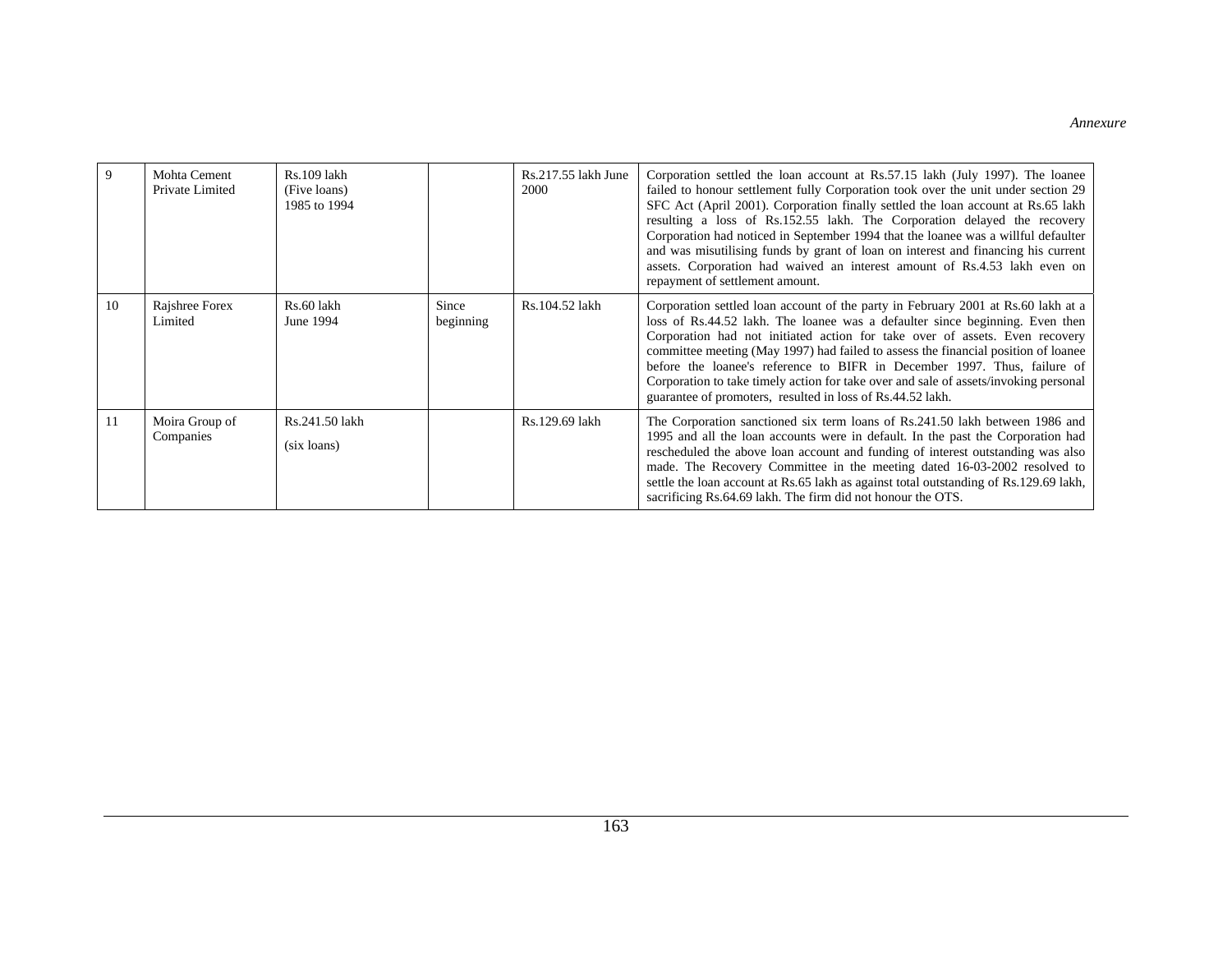### **Annexure-17**

### *(Referred to in para 3.2.14)*

### **Statement showing the details of advance procurement of material for ADB works**

| Sl. No.   | Name of material                                          | <b>Value</b><br>(Rs. in lakh) | <b>Receipt of material</b> |                          | Execution/commissioning of sub-<br>station |                | <b>Advance</b><br>procurement |
|-----------|-----------------------------------------------------------|-------------------------------|----------------------------|--------------------------|--------------------------------------------|----------------|-------------------------------|
|           |                                                           |                               | From                       | T <sub>0</sub>           | From                                       | T <sub>0</sub> | in months                     |
| $\bf I$   | Control and relay panels                                  |                               |                            |                          |                                            |                |                               |
|           | $(a)$ 400 KV panel                                        | 29.81                         | December 03                | 6/04                     | 12/04                                      | 7/05           | 13                            |
|           | $(b)$ 220 KV panel                                        | 151.16                        | 12/03                      | 6/04                     | 3/04                                       | $3/05$         | 6                             |
|           | $(c)$ 132 KV panel                                        | 840.00                        | 10/03                      | 4/04                     | 10/03                                      | 11/04          | $\overline{7}$                |
|           | $(d)$ 33 KV panel                                         | 147.00                        | 8/03                       | 11/03                    | 8/03                                       | 11/04          | 12                            |
| $\rm II$  | CT/PT Units                                               |                               |                            |                          |                                            |                |                               |
|           | (a) 400 KV CT                                             | 94.14                         | 1/04                       | $\frac{3}{4}$            | 12/04                                      | $7/05$         | 14                            |
|           | (b) 220 KV CT                                             | 164.82                        | 3/03                       | 8/03                     | 3/04                                       | 3/05           | 16                            |
|           | (c) 132 KV CT                                             | 275.55                        | 2/03                       | 3/04                     | 10/03                                      | 11/04          | $\overline{7}$                |
| $\rm III$ | <b>Isolators</b>                                          |                               |                            |                          |                                            |                |                               |
|           | $(a)$ 400 KV                                              | 42.8                          | 3/03                       | $\overline{\phantom{a}}$ | 12/04                                      | 7/05           | 24                            |
|           | (b) 220 KV                                                | 72.5                          | 3/03                       | 7/03                     | 3/04                                       | $3/05$         | 16                            |
|           | (c) 132 KV                                                | 170.35                        | 4/03                       | 8/03                     | 10/03                                      | 11/04          | 11                            |
|           | $(d)$ 33 KV                                               | 56.24                         | 2/03                       | 9/03                     | 8/03                                       | 11/04          | 10                            |
| IV        | PLCC equipments, wave Traps,<br>CVTs, Coupling capacitors | 920.00                        | 11/03                      | 9/04                     | 3/04                                       | $3/05$         | 5                             |
| V         | Sub-station switch yard structures                        | 1,362.70                      | 6/03                       | 6/04                     | $3/04$                                     | $3/05$         | 9                             |
|           | Total $(A)$ :                                             | 4,327.07                      |                            |                          |                                            |                |                               |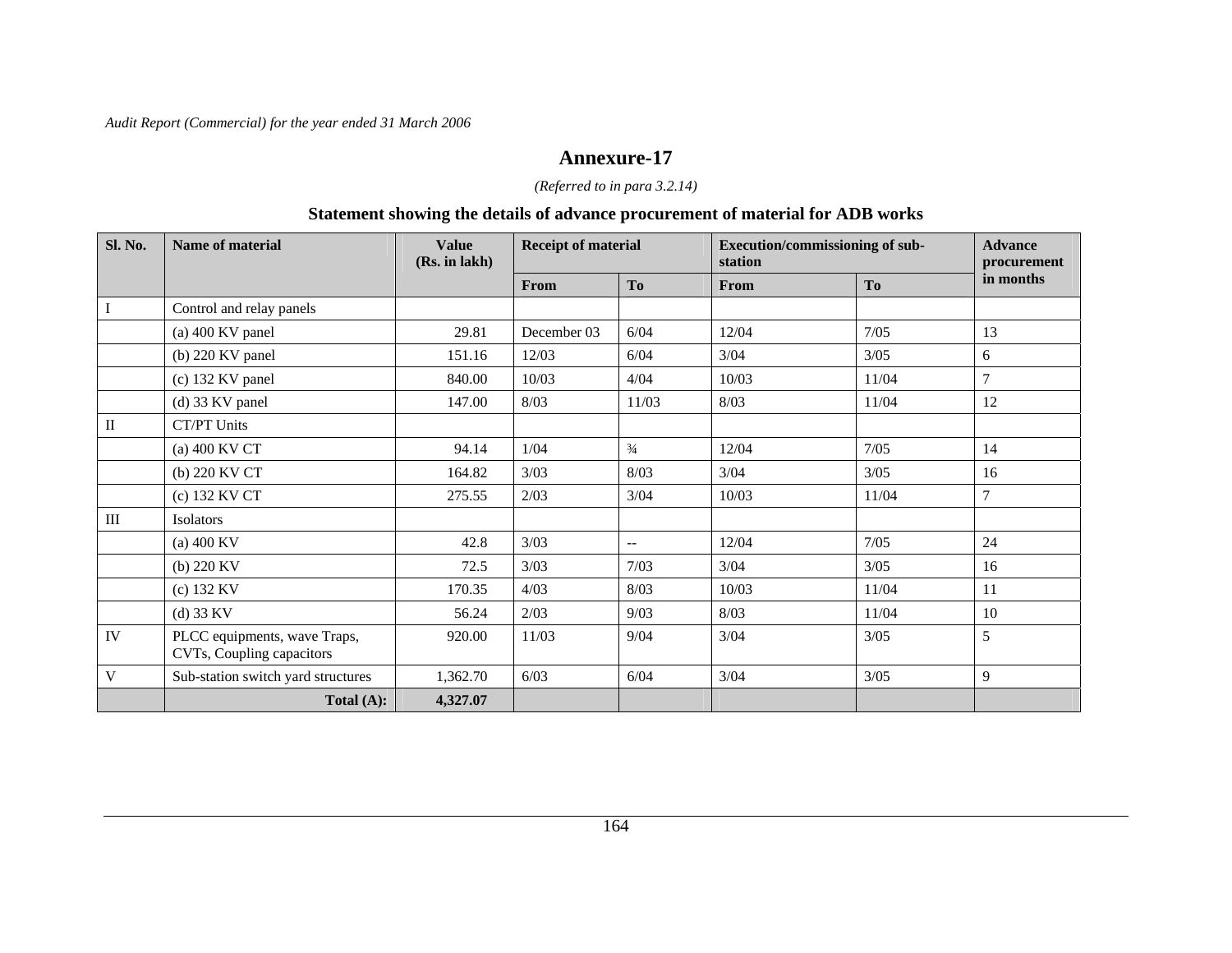| Sl. No.   | <b>Particulars of item/ Destination</b> | Name of concerned<br><b>Area Stores</b> | <b>Qty. Received</b><br>(Number) | <b>Value</b><br>(Rs. in lakh) | <b>Date of Receipt</b> | Date of<br>commissioning | Delay in<br>months |
|-----------|-----------------------------------------|-----------------------------------------|----------------------------------|-------------------------------|------------------------|--------------------------|--------------------|
| $\bf{I}$  | 390 KV Lightning Arrestor               |                                         |                                  |                               |                        |                          |                    |
|           | a) 400 KV S/S Bina                      | Sagar                                   | 3                                | 2.99                          | 30/7/03                | June $05$                | 20                 |
|           | b) 400 KV S/S Bhopal                    | Bhopal                                  | 3                                | 2.99                          | 4/8/03                 | July 05                  | 20                 |
|           | c) 400 KV S/S Nagda                     | Ratlam                                  | 3                                | 2.99                          | August 03              | Dec 04                   | 13                 |
| $\rm{II}$ | 198 KV Lightning Arrestor               |                                         |                                  |                               |                        |                          |                    |
|           | a) 400 KV S/S Bina                      | Sagar                                   | 7                                | 2.96                          | July 03                | June 05                  | 20                 |
|           | b) 400 KV S/S Bhopal                    | Bhopal                                  | 3                                | 1.27                          | Aug 03                 | July 05                  | 20                 |
|           | c) 400 KV S/S Nagda                     | Ratlam                                  | $\overline{2}$                   | 0.85                          | Aug $03$               | Dec 04                   | 13                 |
|           | d) 400 KV S/S Nagda                     | Ratlam                                  | 4                                | 1.69                          | Aug 03                 | Dec $04$                 | 13                 |
|           | e) Narsinghpur                          | Jabalpur                                | 6                                | 2.54                          | Sept 03                | Mar 04                   | 3                  |
|           | f) Badnagar (Ujjain)                    | Ujjain                                  | 9                                | 3.81                          | Dec $03$               | Oct 04                   | 7                  |
|           | Total(B)                                |                                         |                                  | 22.09                         |                        |                          |                    |
|           | Grand Total:- $(A+B)$                   |                                         |                                  | 4,349.16                      |                        |                          |                    |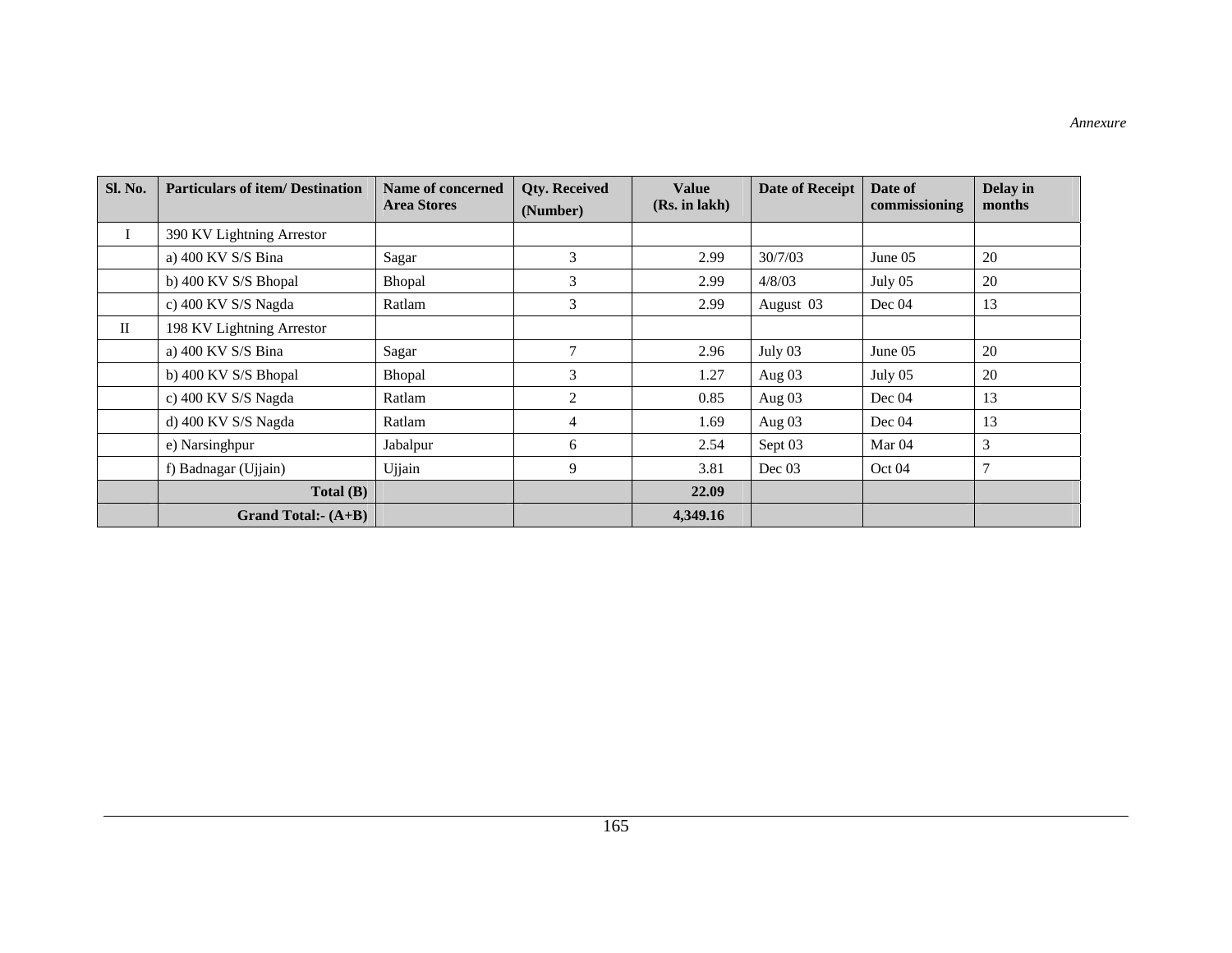### **Annexure-18**

### *(Referred to in para 3.2.15)*

### **Statement showing comparison of rates of identical items procured in different packages of same tender.**

| <b>Reference</b><br>to Tender | <b>Particulars of Item</b>                                             | Package No.                              | Rate per Unit<br>(In Rupees.) | Difference per<br>unit (Rupees.) | <b>Qty</b><br>procured<br>(Nos.) | <b>Total</b><br>difference in<br><b>Rupees</b> |
|-------------------------------|------------------------------------------------------------------------|------------------------------------------|-------------------------------|----------------------------------|----------------------------------|------------------------------------------------|
|                               | $\overline{2}$                                                         | 3                                        | $\overline{\mathbf{4}}$       | $\overline{5}$                   | 6                                | $7^{\circ}$                                    |
| TR-02                         | 132 KV Circuit Breaker                                                 | III (03471-4 dt 06-11-02)                | 692218                        | As per reply                     |                                  |                                                |
|                               |                                                                        | IV $(03472 - 5 \text{ dt } 6 - 11 - 02)$ | 668694                        | 10682                            | 85                               | 907970                                         |
| TR-03                         | 132 KV CTs with ratio 400-200/1-1-1 Amphere                            | III (03481-7 dt 19-12-02)                | 65460                         |                                  |                                  |                                                |
|                               |                                                                        | IV (03484-0 dt. 19-12-02)                | 74000                         | 8540                             | 135                              | 1152900                                        |
| <b>TR-07</b>                  | 132 KV and 33 KV solid core Insulators                                 | II (03525-2 St. 30-4-03)                 | 4620                          |                                  |                                  |                                                |
|                               |                                                                        | III (03526-3 dt 30-4-03)                 | 4545                          | 75                               | 5330                             | 399750                                         |
| TR-14                         | 200 KV Fabricated Galvanised tower parts with<br>assessories           | I $(03517-1)$ dt.5-4-03                  | 32815 per MT                  |                                  |                                  |                                                |
|                               | 132 KV Fabricated Galvanised tower parts with<br>assessories           | II $(03518-2 dt.5-4-03)$                 | 31785 per MT                  | 1030 per MT                      | 2617 MT                          | 2695510                                        |
|                               | 132 KV Fabricated Galvanised tower parts with<br>assessories           | III (03519-3 dt.5-4-03)                  | 33746 per MT                  | Rs. 1961 per<br>MT               | 4940 MT                          | 9687340                                        |
| $TR-10$                       | Sub-station switch yard structures and MS flats                        | I $(3521 - 8 \text{ dt } 10 - 4 - 03)$   | 27930 per MT                  |                                  |                                  |                                                |
|                               |                                                                        | II (03494-3 dt 24-12-02)                 | 26711 per MT                  | 1219                             | 2600 MT                          | 3169400                                        |
| TR-04                         | I-Control and relay panel (Type A) for 132 KV feeder<br>complete       | II $(03495-4 \text{ dt } 26-12-02)$      | 403200                        |                                  |                                  |                                                |
|                               |                                                                        | III $(03510-4 \text{ dt } 20-2-03)$      | 420379                        | 17179                            | 52                               | 893308                                         |
|                               | II- Control and relay panel (Type B) for 132 KV side<br>of 220 KV      | II (03495-4 dt 26-12-02)                 | 190800                        |                                  |                                  |                                                |
|                               |                                                                        | III $(03510-4 \text{ dt } 20-2-03)$      | 349585                        | 158785                           | 5                                | 793925                                         |
|                               | III Control and relay panel (Type C) for protection of<br>132 KV x'mer | II (03495-4 dt 26-12-02)                 | 498600                        |                                  |                                  |                                                |
|                               |                                                                        | III $(03510-4 \text{ dt } 20-2-03)$      | 478412                        | 20188                            | 20                               | 403760                                         |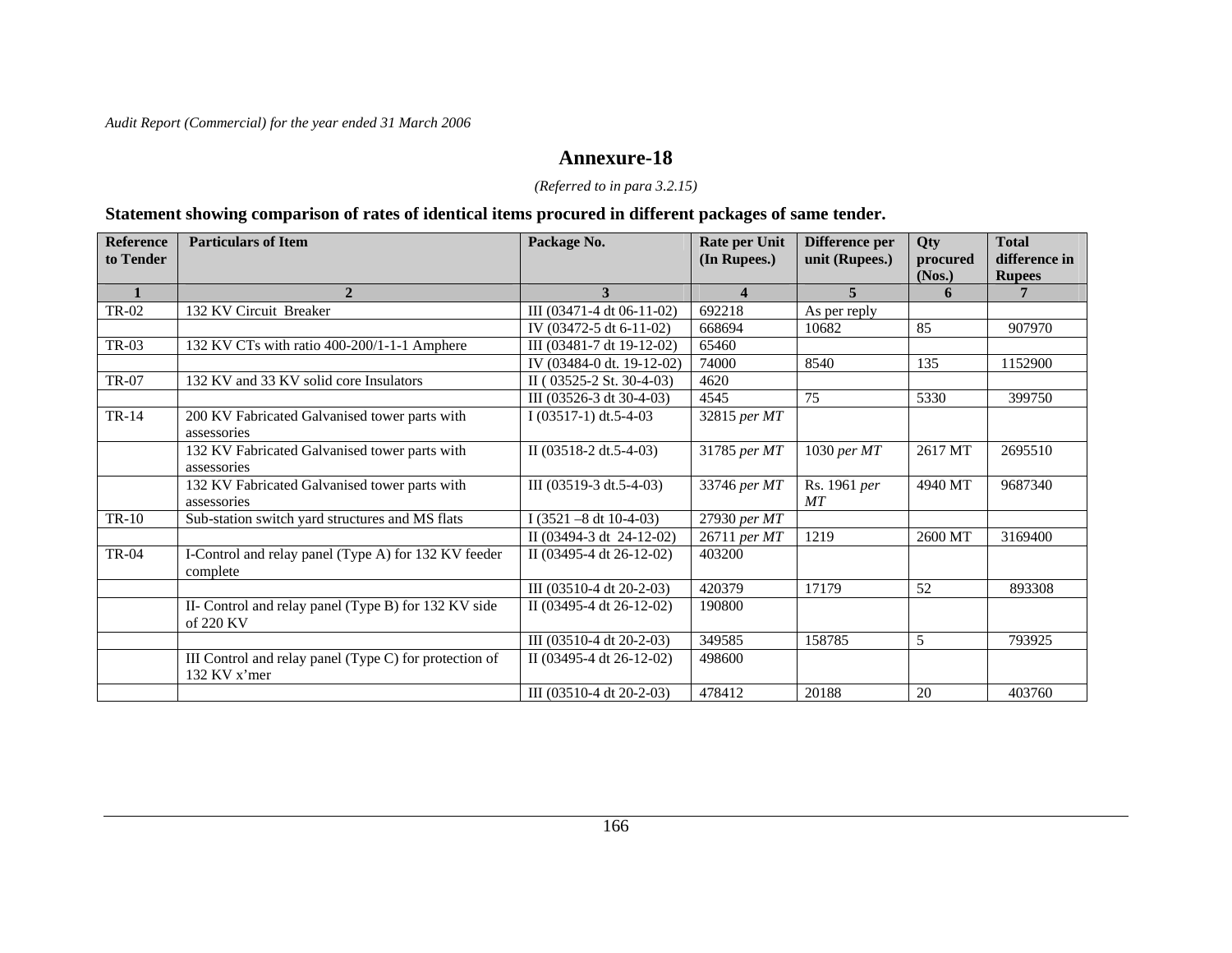| $\mathbf{1}$ | $\mathbf{2}$                                                                                          | $\mathbf{3}$                        | $\overline{\mathbf{4}}$ | 5      | 6               | $\overline{7}$ |
|--------------|-------------------------------------------------------------------------------------------------------|-------------------------------------|-------------------------|--------|-----------------|----------------|
|              | <b>Spares</b>                                                                                         |                                     |                         |        |                 |                |
|              | (i) Distance protection scheme complete with all<br>modules                                           | II (03495-4 dt 26-12-02)            | 324000                  |        |                 |                |
|              |                                                                                                       | III (03510-4 dt 20-2-03)            | 231454                  | 92546  | 8               | 740368         |
|              | (ii) Differential protection relay                                                                    | II (03495-4 dt 26-12-02)            | 378000                  |        |                 |                |
|              |                                                                                                       | III (03510-4 dt 20-2-03)            | 185701                  | 192299 | $\overline{4}$  | 769196         |
|              | (iii) Numerical relay having two over current and one<br>earth fault non-directional elements.        | II (03495-4 dt 26-12-02)            | 18900                   |        |                 |                |
|              |                                                                                                       | III (03510-4 dt 20-2-03)            | 40382                   | 21482  | 4               | 85928          |
|              | (iv) Numerical relay having two over current and one<br>earth fault directional element               | II (03495-4 dt 26-12-02)            | 18900                   |        |                 |                |
|              |                                                                                                       | III (03510-4 dt 20-2-03)            | 100932                  | 82032  | 6               | 492192         |
|              | (v) Numerical relay having two over current and one<br>earth fault with high set directional element. | II (03495-4 dt 26-12-02)            | 100932                  |        |                 |                |
|              |                                                                                                       | III (03510-4 dt 20-2-03)            | 18900                   | 82032  | 8               | 656256         |
|              | (vi) Conventional IDMT induction                                                                      | II (03495-4 dt 26-12-02)            | 16200                   |        |                 |                |
|              |                                                                                                       | III (03510-4 dt 20-2-03)            | 20000                   | 3800   | $\overline{4}$  | 15200          |
|              | (vii) D.C Supply supervision relay                                                                    | II (03495-4 dt 26-12-02)            | 810                     |        |                 |                |
|              |                                                                                                       | III (03510-4 dt 20-2-03)            | 1900                    | 1090   | 8               | 8720           |
|              | (viii) Tripping relay                                                                                 | II (03495-4 dt 26-12-02)            | 1620                    |        |                 |                |
|              |                                                                                                       | III $(03510-4 \text{ dt } 20-2-03)$ | 4200                    | 2580   | 4               | 10320          |
|              | (xi) Digital Ampere meter                                                                             | II (03495-4 dt 26-12-02)            | 1215                    |        |                 |                |
|              |                                                                                                       | III (03510-4 dt 20-2-03)            | 1733                    | 518    | $\overline{17}$ | 7770           |
|              | (x) Digital voltmeter                                                                                 | II (03495-4 dt 26-12-02)            | 1215                    |        |                 |                |
|              |                                                                                                       | III (03510-4 dt 20-2-03)            | 1733                    | 518    | 17              | 7770           |
|              | (xi) Digital power factor meter                                                                       | II (03495-4 dt 26-12-02)            | 2430                    |        |                 |                |
|              |                                                                                                       | III (03510-4 dt 20-2-03)            | 4016                    | 1586   | $\overline{4}$  | 6344           |
|              | (xii) Digital MW meter                                                                                | II (03495-4 dt 26-12-02)            | 4355                    |        |                 |                |
|              |                                                                                                       | III (03510-4 dt 20-2-03)            | 4016                    | 339    | 8               | 2712           |
|              | (xiii) Digital MVAR meter                                                                             | II (03495-4 dt 26-12-02)            | 4355                    |        |                 |                |
|              |                                                                                                       | III (03510-4 dt 20-2-03)            | 4016                    | 339    | 8               | 2712           |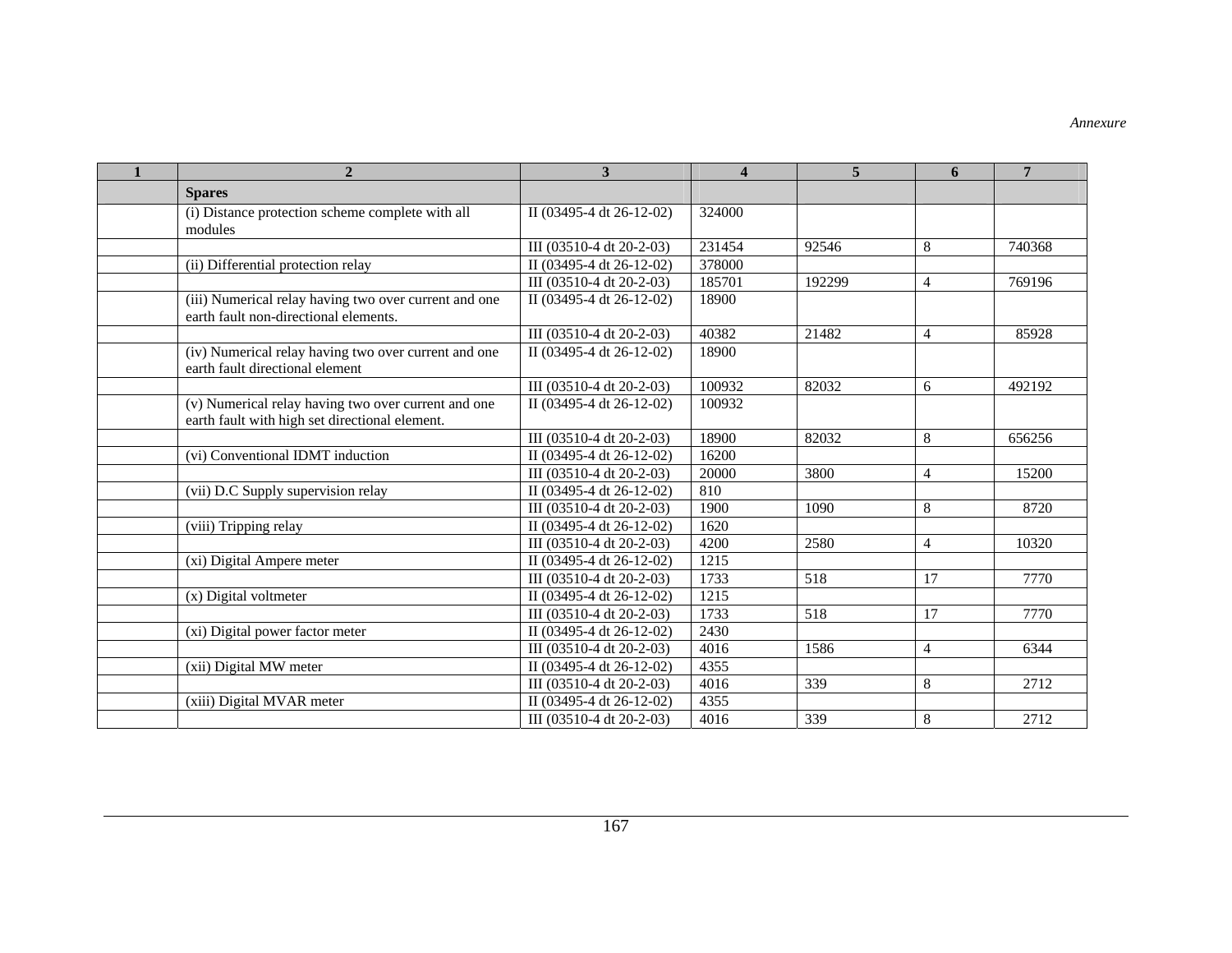|       | $\mathfrak{D}$                                                                                                                                 | 3                                   | Δ     | $\overline{5}$ | 6                            |          |
|-------|------------------------------------------------------------------------------------------------------------------------------------------------|-------------------------------------|-------|----------------|------------------------------|----------|
|       | (xiv) Set of 2 numbers indicator lamp for red and green<br>indication with holder                                                              | II (03495-4 dt 26-12-02)            | 65    |                |                              |          |
|       |                                                                                                                                                | III (03510-4 dt 20-2-03)            | 188   | 123            | 85                           | 10455    |
|       |                                                                                                                                                |                                     |       |                |                              |          |
|       | (xv) Four element auxiliary relay with handset flag                                                                                            | II $(03495-4 \text{ dt } 26-12-02)$ | 3375  |                |                              |          |
|       |                                                                                                                                                | III $(03510-4 \text{ dt } 20-2-03)$ | 8360  | 4985           | 8                            | 39880    |
|       | (xvi) Anunication facia window 8 way                                                                                                           | II $(03495-4 \text{ dt } 26-12-02)$ | 3780  |                |                              |          |
|       |                                                                                                                                                | III (03510-4 dt 20-2-03)            | 10000 | 6220           | $\overline{2}$               | 12440    |
|       | (xvii) Anunication facia window 12 way                                                                                                         | II $(03495-4 \text{ dt } 26-12-02)$ | 5670  |                |                              |          |
|       |                                                                                                                                                | III $(03510-4 \text{ dt } 20-2-03)$ | 12500 | 6830           | $\overline{c}$               | 13660    |
|       | (xviii) P.C with peripherals                                                                                                                   | II (03495-4 dt 26-12-02)            | 48000 |                |                              |          |
|       |                                                                                                                                                | III $(03510-4 \text{ dt } 20-2-03)$ | 75000 | 27000          | 20                           | 540000   |
| TR-36 | Procurement of 220 KV & 132 KV fabricated<br>galvanised tower parts with accessories associated with<br>M.P. Power Sector Development Project. | Package-I                           | 51694 | $ -$           | $- -$                        |          |
|       |                                                                                                                                                | Package-II                          | 52387 | 693            | 2352                         | 1629936  |
|       |                                                                                                                                                | Package-III                         | 52031 | 337            | 2360                         | 795320   |
|       |                                                                                                                                                | Package-IV                          | 52140 | 446            | 2380                         | 1061480  |
|       |                                                                                                                                                | Package-V                           | 52132 | 438            | 2398                         | 1050324  |
|       |                                                                                                                                                |                                     |       |                | <b>Grand</b><br><b>Total</b> | 28062846 |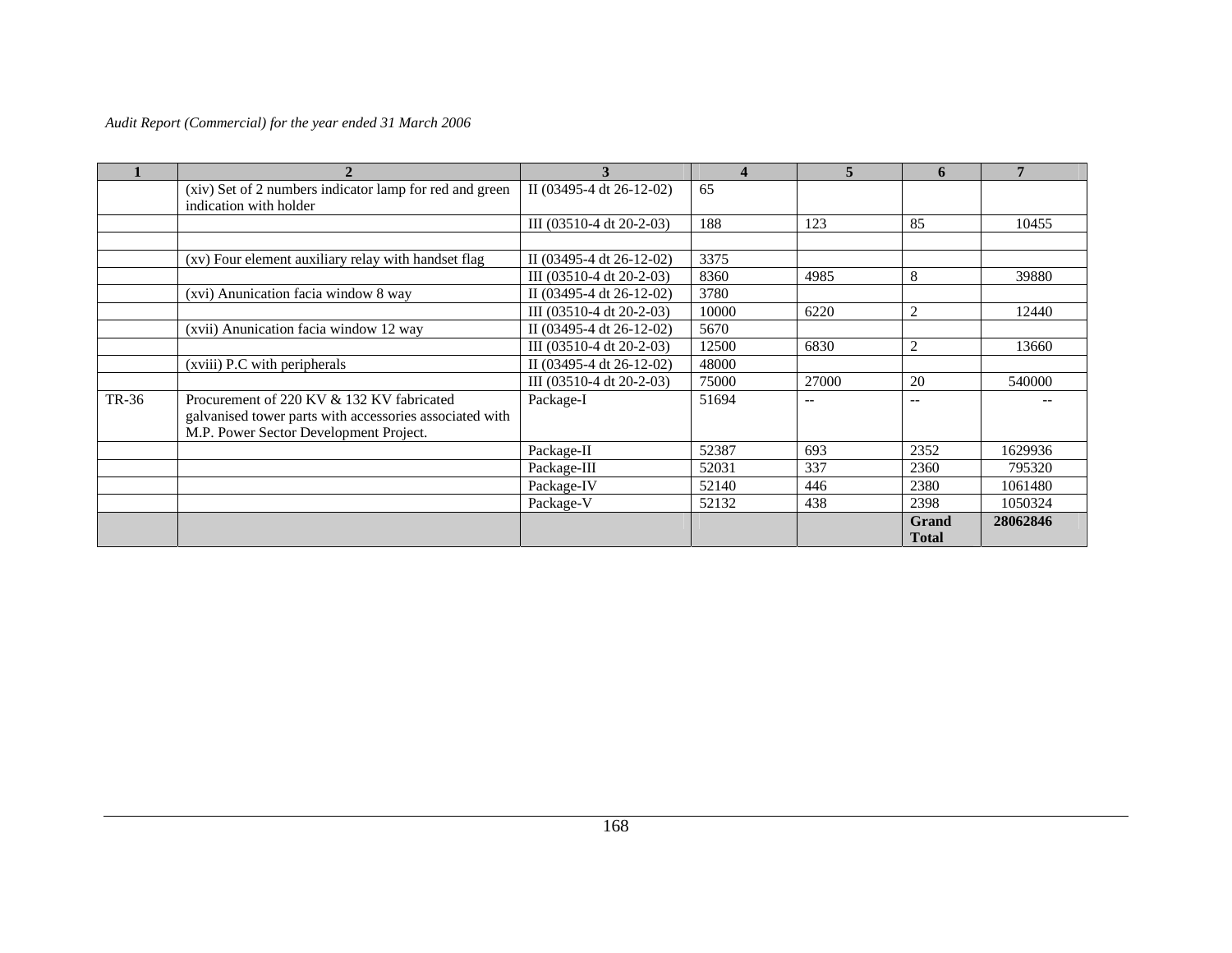#### **Annexure – 19**

### *(Referred to in para 3.3.6)*

### **Statement showing percentage of checking of installations in different regions during the five years ended 31 March 2005.**

|               | 2000-01                |                                      | 2001-02                        |                            | 2002-03                              |                                | 2003-04                    |                                      |                            | 2004-05                    |                                      |                                        |                            |                                           |                                        |
|---------------|------------------------|--------------------------------------|--------------------------------|----------------------------|--------------------------------------|--------------------------------|----------------------------|--------------------------------------|----------------------------|----------------------------|--------------------------------------|----------------------------------------|----------------------------|-------------------------------------------|----------------------------------------|
| <b>Region</b> | No. of<br>connec-tions | No. of<br>connec-<br>tion<br>checked | Percen-<br>tage of<br>checking | No. of<br>connec-<br>tions | No. of<br>connec-<br>tion<br>checked | Percen-<br>tage of<br>checking | No. of<br>connec-<br>tions | No. of<br>connec-<br>tion<br>checked | Percen-tage<br>of checking | No. of<br>connec-<br>tions | No. of<br>connec-<br>tion<br>checked | Percen<br>-tage<br>of<br>check-<br>ing | No. of<br>connec-<br>tions | No. of<br>connec-<br>tion<br>check-<br>ed | Percen<br>-tage<br>of<br>check-<br>ing |
| Jabalpur      | 1207888                | 247882                               | 20.54                          | 1175287                    | 92129                                | 7.84                           | 1155909                    | 116727                               | 10.10                      | 1172957                    | 130426                               | 11.12                                  | 1187535                    | 118926                                    | 10.01                                  |
| Rewa          | 506252                 | 76525                                | 15.12                          | 529811                     | 100068                               | 18.89                          | 543194                     | 71674                                | 13.19                      | 548156                     | 55498                                | 10.12                                  | 549356                     | 71899                                     | 13.09                                  |
| Sagar         | 484647                 | 32827                                | 6.77                           | 527184                     | 86750                                | 16.46                          | 534555                     | 58506                                | 10.94                      | 543553                     | 54870                                | 10.09                                  | 549589                     | 50020                                     | 9.10                                   |
| Bhopal        | 895647                 | 173528                               | 19.37                          | 1004877                    | 95956                                | 9.55                           | 1019942                    | 99581                                | 9.76                       | 1045075                    | 84316                                | 8.06                                   | 1053755                    | 72095                                     | 6.84                                   |
| Gwalior       | 664723                 | 27970                                | 4.21                           | 718964                     | 36235                                | 5.04                           | 734484                     | 31200                                | 4.25                       | 726578                     | 31645                                | 4.35                                   | 752188                     | 30543                                     | 4.06                                   |
| Indore        | 1247096                | 554739                               | 44.48                          | 1282576                    | 541103                               | 42.19                          | 1276294                    | 461428                               | 36.15                      | 1297643                    | 394666                               | 30.41                                  | 1295365                    | 381116                                    | 29.42                                  |
| Ujjain        | 1111544                | 329969                               | 29.69                          | 1164416                    | 352294                               | 30.25                          | 1131261                    | 531136                               | 46.95                      | 1108092                    | 476129                               | 42.97                                  | 1103760                    | 381108                                    | 34.53                                  |
| <b>Total</b>  | 6117797                | 1443440                              | 23.59                          | 6403115                    | 1304535                              | 20.37                          | 6395639                    | 1370252                              | 21.42                      | 6442054                    | 1227550                              | 19.05                                  | 6491548                    | 1105707                                   | 17.03                                  |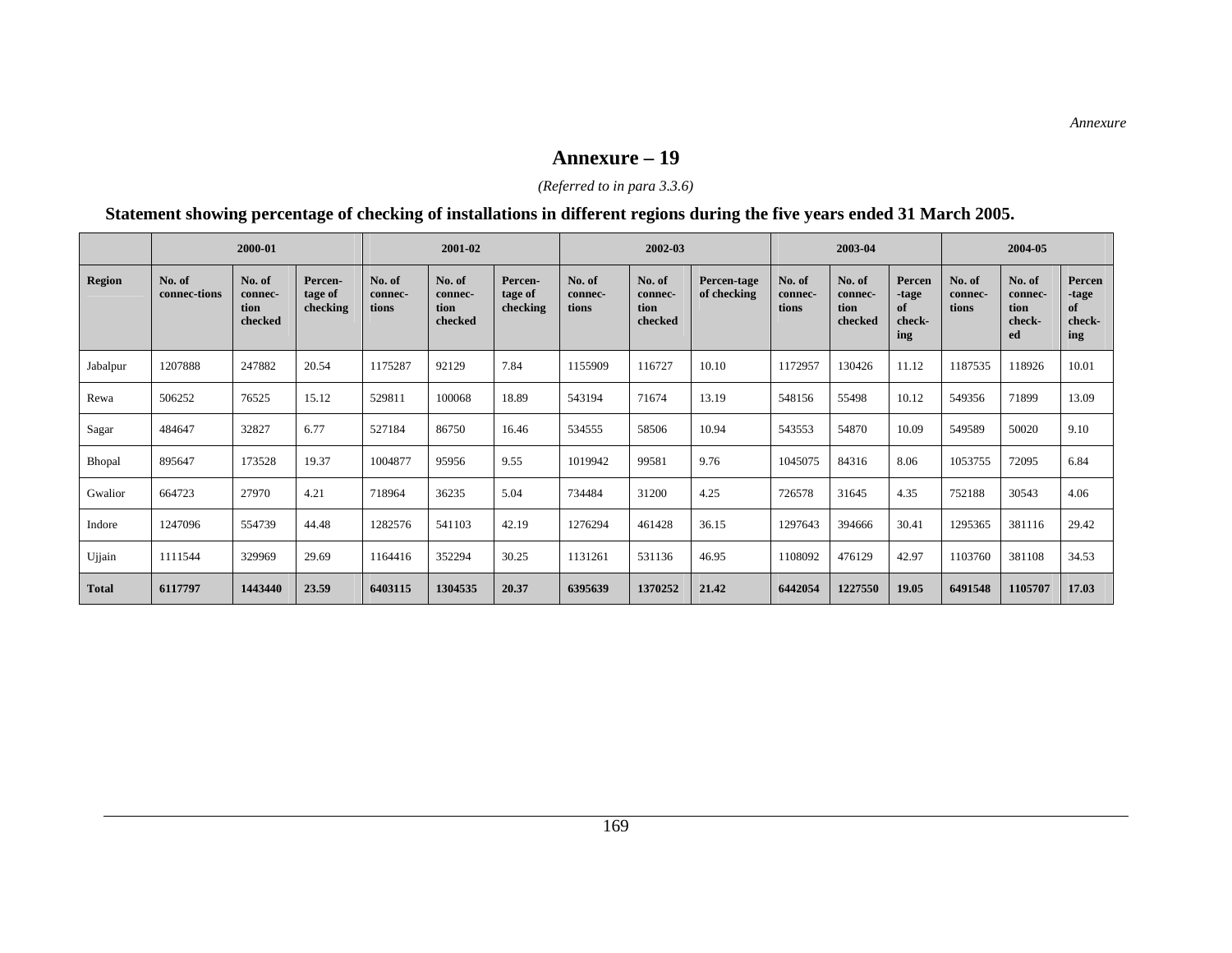### **Annexure -20**

### *(Referred to in para 3.3.7)*

### **Statement indicating the incidence of theft reported in different regions during the five years ended 31 March 2005.**

|                | 2000-01                                 |                          |                                      | 2001-02                                |                          |                | 2002-03                                 |                          | 2003-04        |                                        |                   | 2004-05               |                                        |                          |                       |
|----------------|-----------------------------------------|--------------------------|--------------------------------------|----------------------------------------|--------------------------|----------------|-----------------------------------------|--------------------------|----------------|----------------------------------------|-------------------|-----------------------|----------------------------------------|--------------------------|-----------------------|
| <b>Regions</b> | No.<br>of<br>connecti<br>ons<br>checked | <b>Theft</b><br>detected | <b>Percent</b><br>of<br>age<br>theft | No.<br>of<br>connecti<br>on<br>checked | <b>Theft</b><br>detected | Percent<br>age | No.<br>-of<br>connecti<br>on<br>checked | <b>Theft</b><br>detected | Percent<br>age | No.<br>of<br>connecti<br>on<br>checked | Theft<br>detected | <b>Percent</b><br>age | No.<br>of<br>connecti<br>on<br>checked | <b>Theft</b><br>detected | <b>Percent</b><br>age |
| Jabalpur       | 247882                                  | 61252                    | 24.71                                | 92129                                  | 21920                    | 23.79          | 116727                                  | 20326                    | 17.41          | 130426                                 | 25402             | 19.48                 | 118926                                 | 27750                    | 23.33                 |
| Rewa           | 76525                                   | 38118                    | 49.81                                | 100068                                 | 56805                    | 56.77          | 71674                                   | 25831                    | 36.04          | 55498                                  | 17404             | 31.36                 | 71899                                  | 12122                    | 16.86                 |
| Sagar          | 32827                                   | 9662                     | 29.43                                | 86750                                  | 14978                    | 17.27          | 58506                                   | 28191                    | 48.18          | 54870                                  | 16900             | 30.80                 | 50020                                  | 9831                     | 19.65                 |
| Bhopal         | 173528                                  | 94009                    | 54.18                                | 95956                                  | 35119                    | 36.60          | 99581                                   | 32749                    | 32.89          | 84316                                  | 32120             | 38.09                 | 72095                                  | 24162                    | 33.51                 |
| Gwalior        | 27970                                   | 11594                    | 41.45                                | 36235                                  | 17864                    | 49.30          | 31200                                   | 19242                    | 61.67          | 31645                                  | 16257             | 51.37                 | 30545                                  | 20044                    | 65.62                 |
| Indore         | 554739                                  | 247668                   | 44.64                                | 541103                                 | 116586                   | 21.55          | 461428                                  | 135663                   | 29.40          | 394606                                 | 95823             | 24.27                 | 381116                                 | 81078                    | 21.27                 |
| Ujjain         | 329969                                  | 154768                   | 46.90                                | 352294                                 | 167121                   | 47.44          | 531136                                  | 149949                   | 28.23          | 476129                                 | 102070            | 21.63                 | 381108                                 | 96107                    | 25.22                 |
| <b>Total</b>   | 1443440                                 | 617071                   | 42.75                                | 1304535                                | 430393                   | 32.99          | 1370252                                 | 411951                   | 30.06          | 1227550                                | 306885            | 25.00                 | 1105709                                | 271094                   | 24.52                 |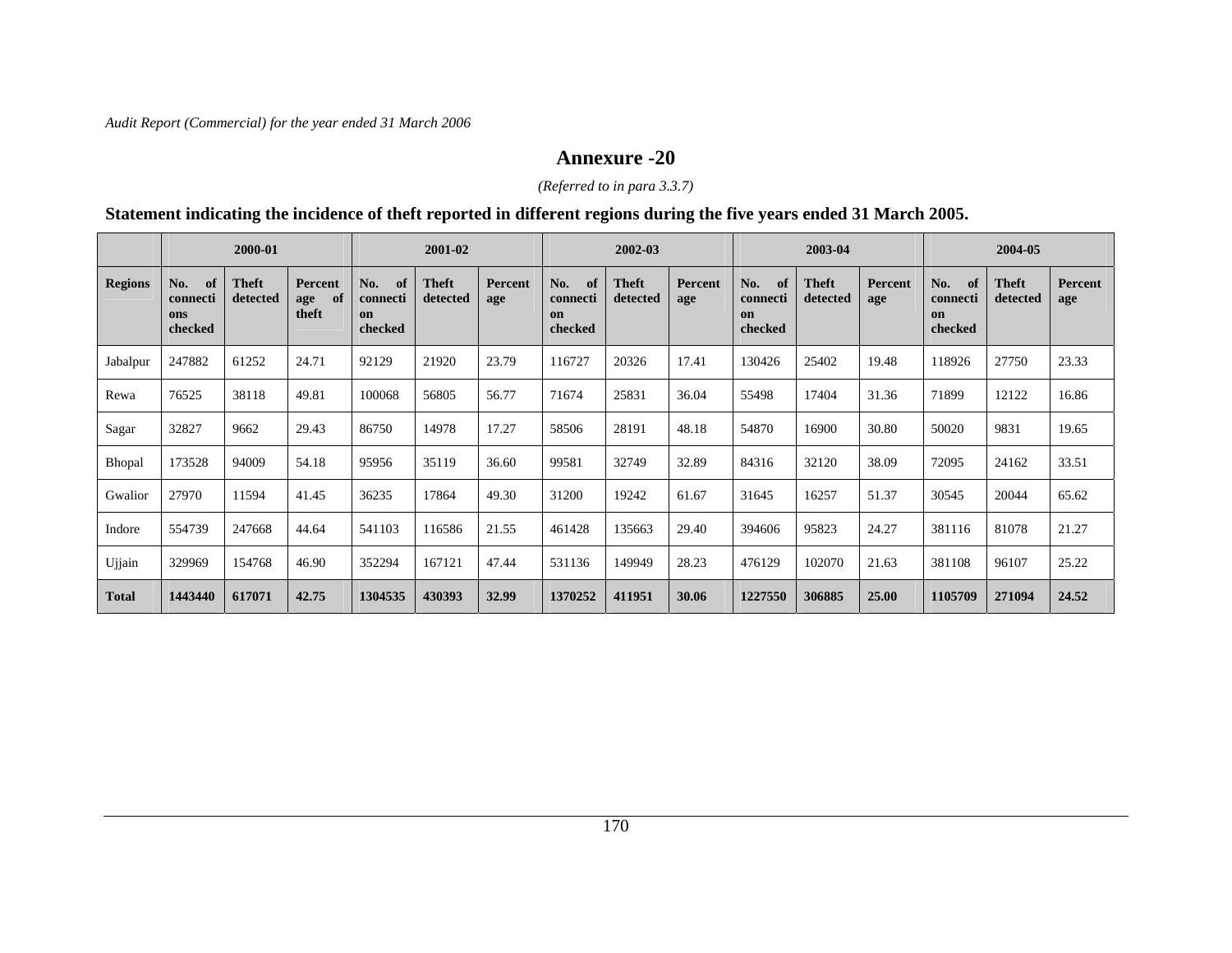### *(Referred to in para 3.3.8)*

### **Statement showing demand raised, amount realised and unrealised amount during five years ended 31 March 2005.**

**(Amount rupees in lakh)** 

| <b>Region</b> | 2000-01                 |                    |                             | 2001-02          |                           | 2002-03                   |                  | 2003-04                   |                             | 2004-05                 |                           |                       |                         |                           |                              |
|---------------|-------------------------|--------------------|-----------------------------|------------------|---------------------------|---------------------------|------------------|---------------------------|-----------------------------|-------------------------|---------------------------|-----------------------|-------------------------|---------------------------|------------------------------|
|               | <b>Demand</b><br>raised | Amount<br>realised | $Un-$<br>realised<br>amount | Demand<br>raised | <b>Amount</b><br>realised | Un-<br>realised<br>amount | Demand<br>raised | <b>Amount</b><br>realised | $Un-$<br>realised<br>amount | <b>Demand</b><br>raised | <b>Amount</b><br>realised | Un-realised<br>amount | <b>Demand</b><br>raised | <b>Amount</b><br>realised | <b>Un-realised</b><br>amount |
| Jabalpur      | 1067.54                 | 687.92             | 379.62                      | 709.60           | 545.13                    | 164.47                    | 635.02           | 463.58                    | 171.44                      | 674.72                  | 474.40                    | 200.32                | 747.93                  | 532.12                    | 215.81                       |
| Rewa          | 1165.38                 | 475.61             | 689.77                      | 790.79           | 729.11                    | 61.68                     | 540.82           | 495.63                    | 45.19                       | 425.16                  | 295.97                    | 129.19                | 359.32                  | 255.25                    | 104.07                       |
| Sagar         | 324.75                  | 152.31             | 172.44                      | 530.31           | 381.29                    | 149.02                    | 554.55           | 397.57                    | 156.98                      | 361.35                  | 223.46                    | 137.89                | 141.73                  | 91.47                     | 50.26                        |
| Bhopal        | 1031.24                 | 683.60             | 347.64                      | 1123.49          | 824.01                    | 299.48                    | 1281.84          | 962.00                    | 319.84                      | 1434.00                 | 865.11                    | 568.89                | 1335.77                 | 783.58                    | 552.19                       |
| Gwalior       | 928.37                  | 491.15             | 437.22                      | 584.74           | 465.00                    | 119.74                    | 927.34           | 595.07                    | 332.27                      | 800.42                  | 549.46                    | 250.96                | 955.33                  | 616.62                    | 338.71                       |
| Indore        | 2103.31                 | 1746.54            | 356.77                      | 1914.99          | 1748.73                   | 166.26                    | 2196.76          | 1783.84                   | 412.92                      | 2034.44                 | 1806.61                   | 227.83                | 2557.66                 | 2313.57                   | 244.09                       |
| Ujjain        | 1365.03                 | 1155.29            | 209.74                      | 1488.64          | 1383.97                   | 104.67                    | 1753.04          | 1435.40                   | 317.64                      | 1898.14                 | 1468.18                   | 429.96                | 2268.04                 | 1752.30                   | 515.74                       |
| <b>Total</b>  | 7985.62                 | 5392.42            | 2593.20                     | 7142.56          | 6077.24                   | 1065.32                   | 7889.37          | 6133.09                   | 1756.28                     | 7628.23                 | 5683.19                   | 1945.04               | 8365.78                 | 6344.91                   | 2020.87                      |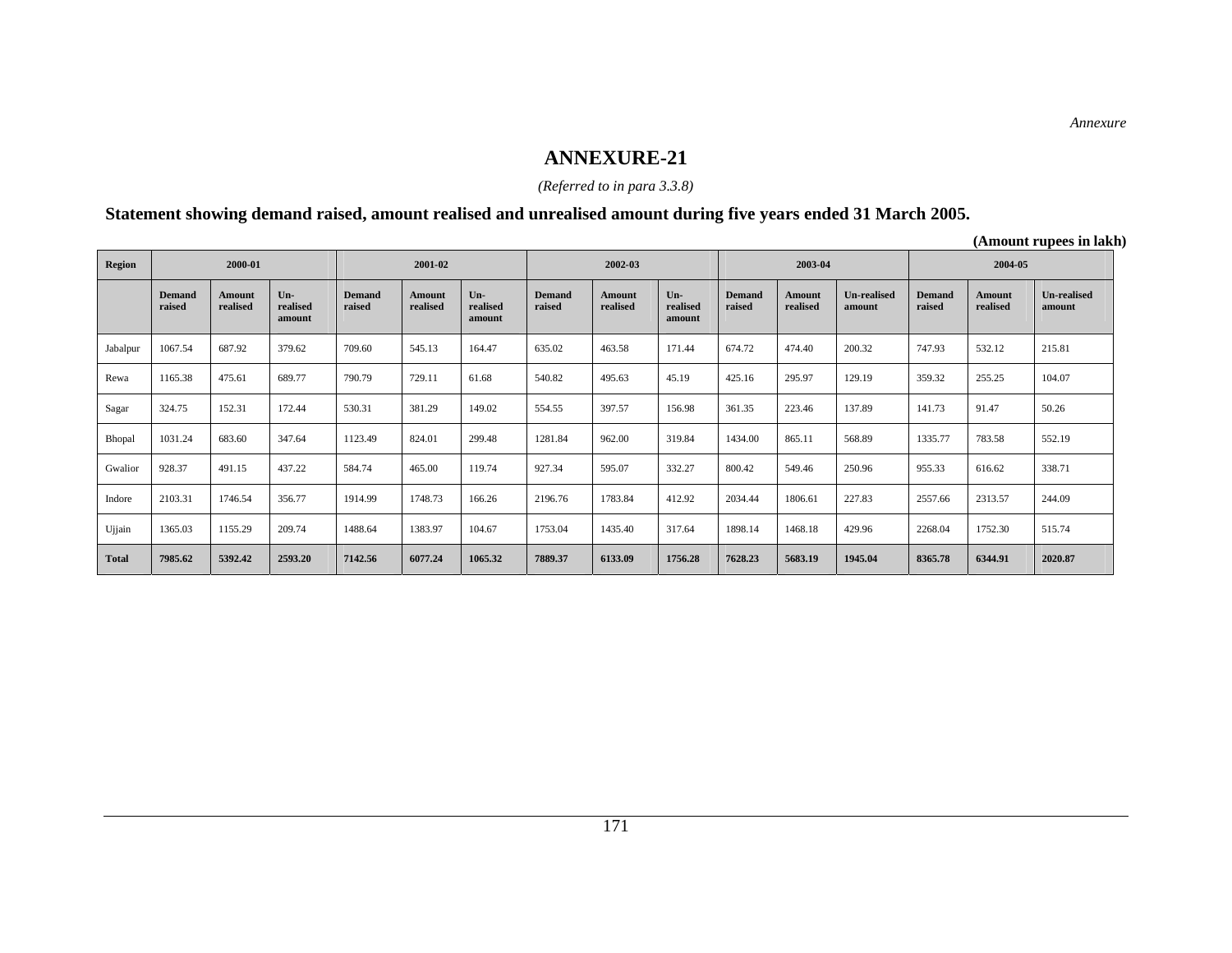### **ANNEXURE 22**

### *(Referred to in paragraph 4.13)*

### **Statement showing details of underbilling of Electricity Charges**

|                    |                    |                       |                      |                                                 | (Amount in Rupees)        |
|--------------------|--------------------|-----------------------|----------------------|-------------------------------------------------|---------------------------|
| <b>Divisions</b>   | <b>Urban/Rural</b> | <b>Period</b>         | <b>Amount Billed</b> | Amount to be billed $@$<br>170/160 per consumer | <b>Amount Shortbilled</b> |
| Damoh (O&M)        | Urban              | January - February 05 | 1136600              | 1932220                                         | 795620                    |
|                    | Rural              | January - February 05 | 2161200              | 3457920                                         | 1296720                   |
| Dhar $(O&M)$       | Urban              | January - March 05    | Nil                  | <b>Nil</b>                                      | Nil                       |
|                    | Rural              | January - March 05    | 217363               | 384800                                          | 167437                    |
| Jhabua $(O&M)$     | Urban              | January - March 05    | 284820               | 806990                                          | 522170                    |
|                    | Rural              | January - March 05    | 1856048              | 4368160                                         | 2512112                   |
| Rajgarh            | Urban              | January - March 05    | 25527                | 62050                                           | 36523                     |
|                    | Rural              | January - March 05    | 351873               | 700480                                          | 348607                    |
| Alirajpur (O&M)    | Urban              | January - February 05 | 62029                | 125800                                          | 63771                     |
|                    | Rural              | January - February 05 | 1637179              | 5234400                                         | 3597221                   |
| <b>Barwaha</b>     | Urban              | January - March 05    | <b>Nil</b>           | <b>Nil</b>                                      | Nil                       |
|                    | Rural              | January - March 05    | 16114638             | 2508960                                         | 894322                    |
| <b>Khargone</b>    | Urban              | January - March 05    | <b>Nil</b>           | <b>Nil</b>                                      | N <sub>il</sub>           |
|                    | Rural              | January - March 05    | 556718               | 599040                                          | 42322                     |
| <b>Mandleshwar</b> | Urban              | January - March 05    | 323023               | 354790                                          | 31767                     |
|                    | Rural              | January - March 05    | 1122522              | 1368160                                         | 245638                    |
| <b>Sendhwa</b>     | Urban              | January - March 05    | N <sub>il</sub>      | Nil                                             | Nil                       |
|                    | Rural              | January - March 05    | 463857               | 725600                                          | 261743                    |
| <b>Barwani</b>     | Urban              | January - March 05    | 30324                | 44880                                           | 14556                     |
|                    | Rural              | January - March 05    | 1062221              | 1231680                                         | 169459                    |
|                    |                    |                       |                      | <b>Grand Total</b>                              | 10999988                  |